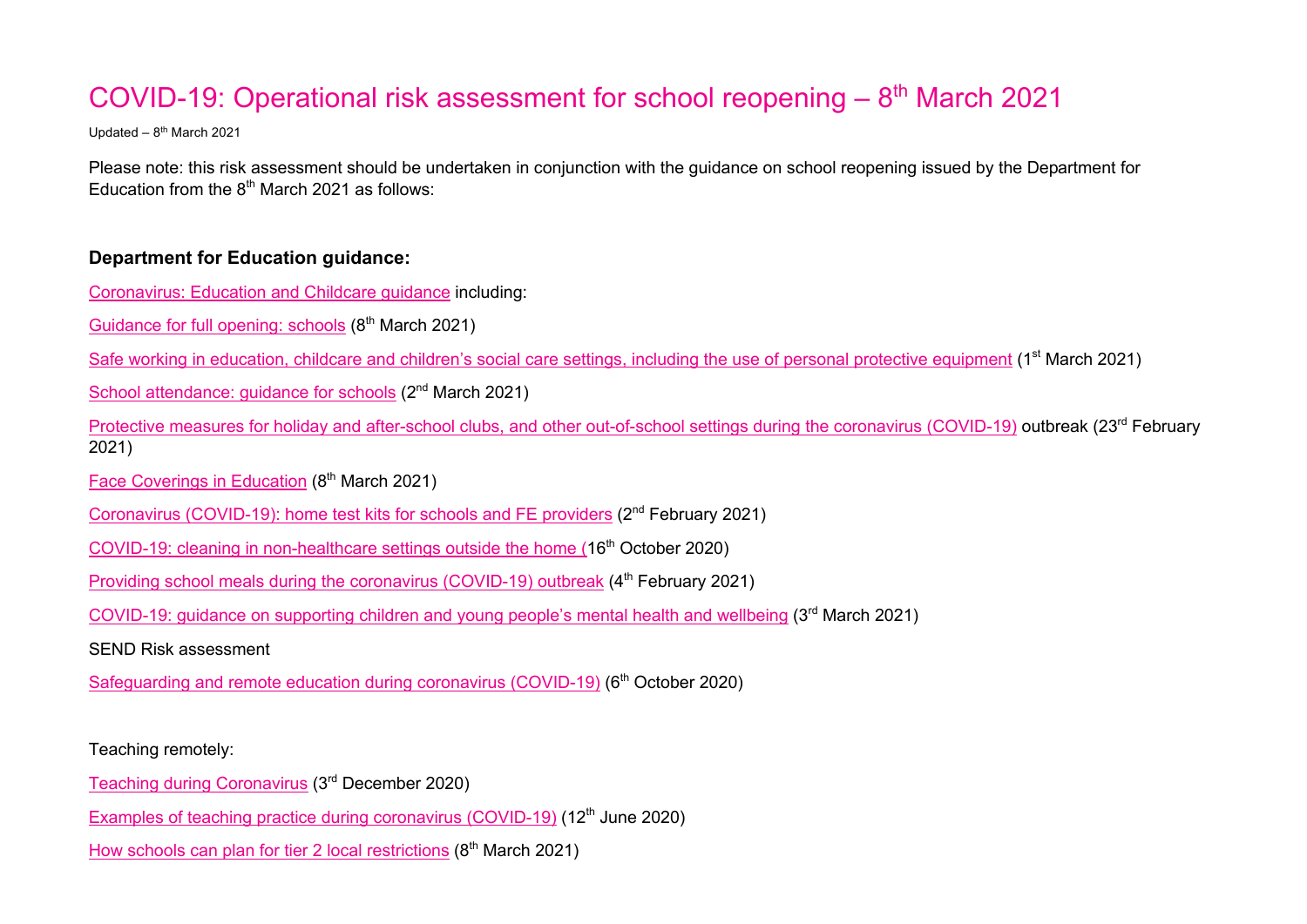Parents and carers:

Coronavirus (COVID-19): support for parents and carers to keep children safe online (22<sup>nd</sup> February 2021) Supporting your children's education during coronavirus (COVID-19) (15<sup>th</sup> February 2021)

#### **Other resources**

Public Health England Coronavirus resources

eBug resources (resources to use with children)

OFSTED interim plans Education plans from September 2020 (3rd December 2020)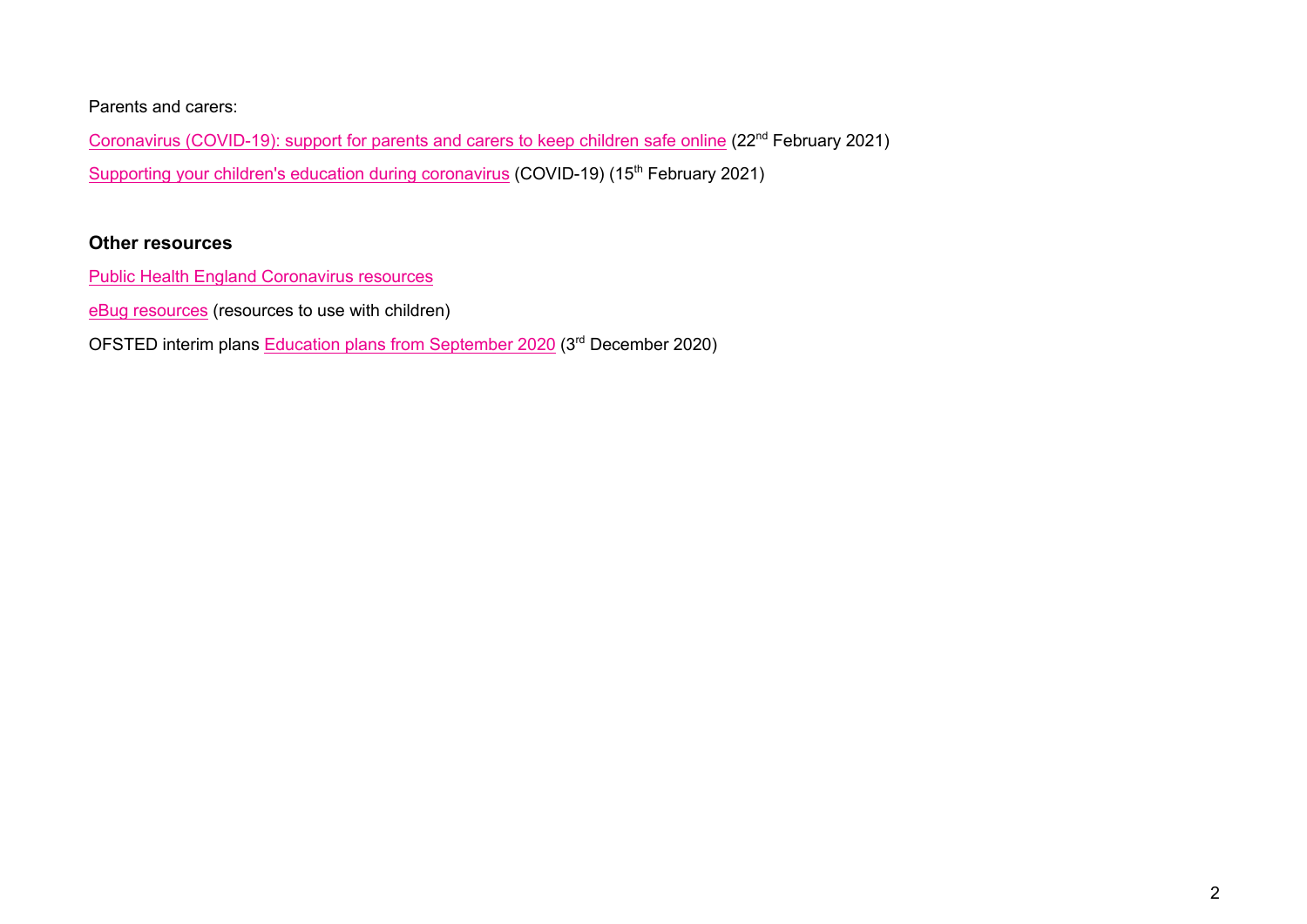# **Public Health England System of controls**

This is the set of actions schools must take. They are grouped into 'prevention' and 'response to any infection'

## **Prevention You must always:**

- 1) Minimise contact with individuals who are required to self-isolate by ensuring they do not attend the school.
- 2) Ensure face coverings are used in recommended circumstances.
- 3) Ensure everyone is advised to clean their hands thoroughly and more often than usual.
- 4) Ensure good respiratory hygiene for everyone by promoting the 'catch it, bin it, kill it' approach.
- 5) Maintain enhanced cleaning, including cleaning frequently touched surfaces often, using standard products such as detergents.
- 6) Consider how to minimise contact across the site and maintain social distancing wherever possible.
- 7) Keep occupied spaces well ventilated.
- **In specific circumstances:**
- 8) Ensure individuals wear the appropriate personal protective equipment (PPE) where necessary.
- 9) Promote and engage in asymptomatic testing, where available.

**Response to any infection**

**You must always:** 

- 10) Promote and engage with the NHS Test and Trace process.
- 11) Manage and report confirmed cases of coronavirus (COVID-19) amongst the school community.
- 12) Contain any outbreak by following local health protection team advice.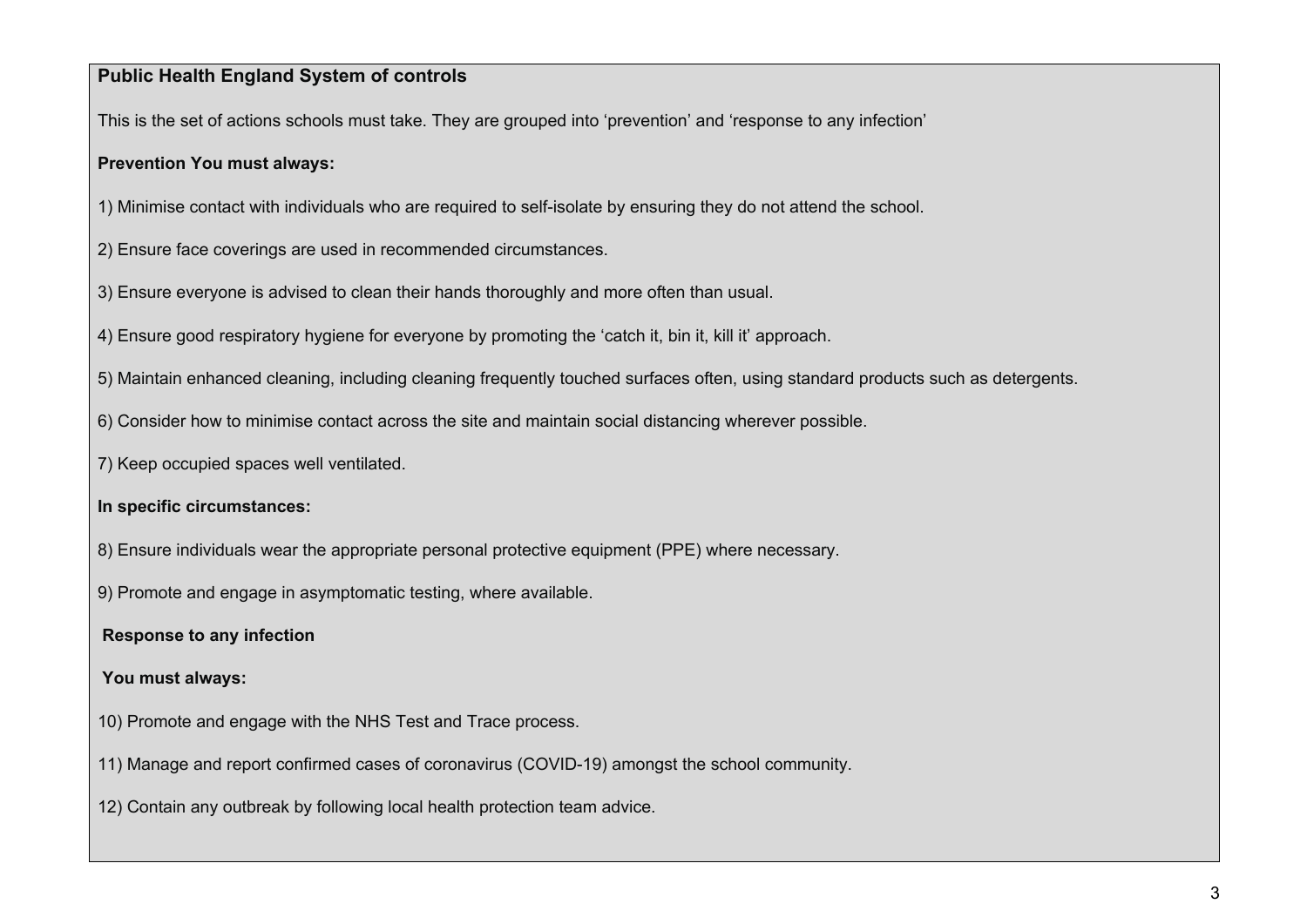| Assessment<br>conducted by: | Cristy Nelson | Job title:              | Headteacher                           | Covered by this<br>assessment | Pupils, staff, community<br>members and visitors |
|-----------------------------|---------------|-------------------------|---------------------------------------|-------------------------------|--------------------------------------------------|
| Date of<br>assessment:      | 3.3.21        | <b>Review interval:</b> | <b>Weekly initially, then monthly</b> | Date of next<br>review:       | 1.4.21 or before                                 |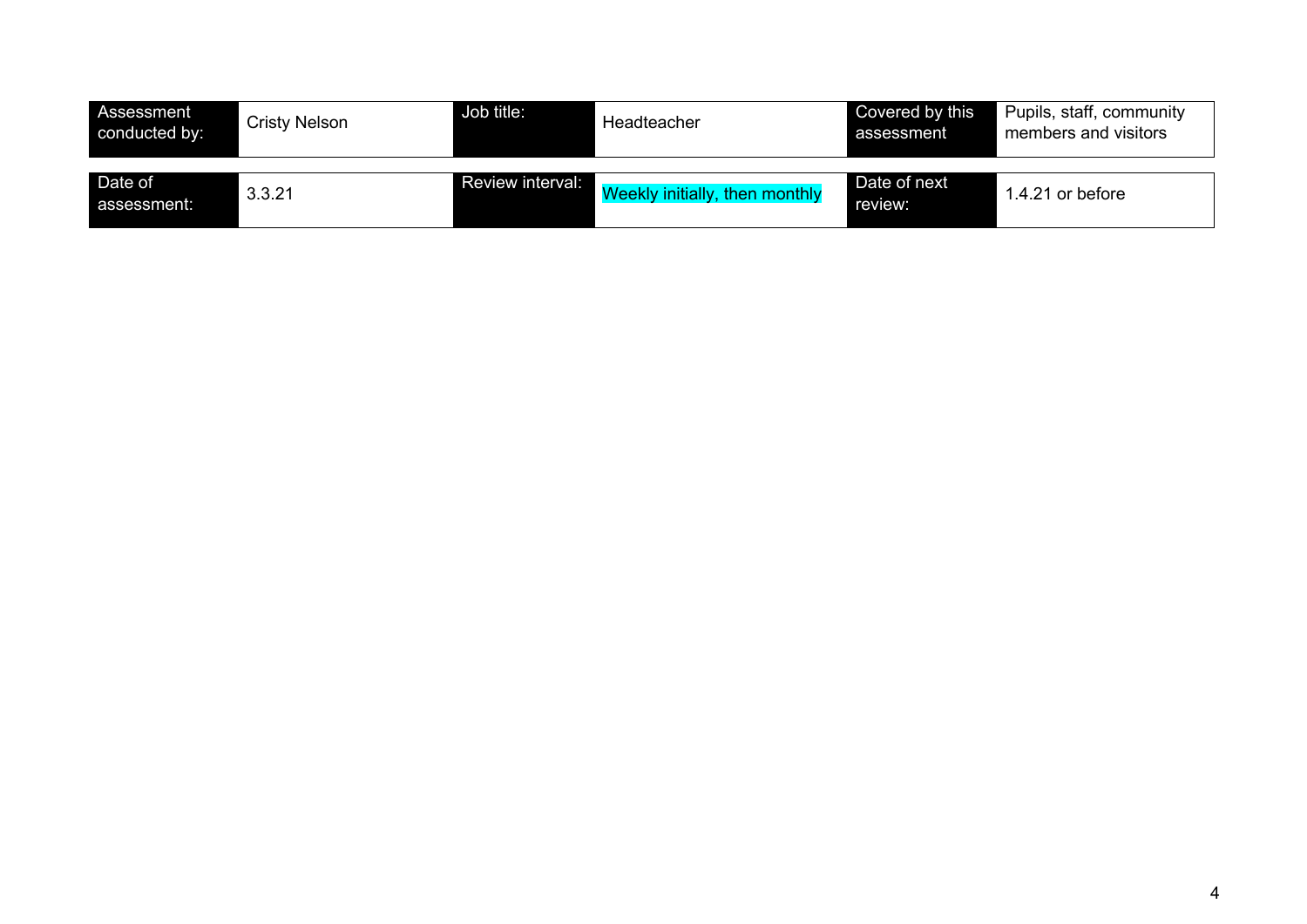|            |                         |                |                 | <b>Maximum Impact</b> |                  |                 |                      |                   |
|------------|-------------------------|----------------|-----------------|-----------------------|------------------|-----------------|----------------------|-------------------|
|            |                         | $\mathbf{1}$   | $\overline{2}$  | $\mathbf{3}$          | $\boldsymbol{4}$ | 5               | <b>Risk</b><br>score | <b>Risk level</b> |
| Likelihood | 1                       | $\overline{1}$ | $\overline{2}$  | 3                     | $\overline{4}$   | $5\overline{)}$ | $1 - 4$              | <b>LOW</b>        |
|            | $\overline{2}$          | $\overline{2}$ | $\overline{4}$  | $6\phantom{1}$        | $\overline{8}$   | 10              | $5 - 8$              | <b>MEDIUM</b>     |
|            | $\mathbf{3}$            | 3              | $6\phantom{1}6$ | 9                     | 12               | 15              | $9 - 15$             | <b>HIGH</b>       |
|            | $\overline{\mathbf{4}}$ | $\overline{4}$ | $\overline{8}$  | 12                    | 16               | 20              | $16 - 25$            | <b>EXTREME</b>    |
|            | 5                       | $\overline{5}$ | 10              | 15                    | 20               | 25              |                      |                   |

|            | <b>Interpretation of Scores</b>                                                                                                                                                                                                                                                   |  |  |  |  |  |  |
|------------|-----------------------------------------------------------------------------------------------------------------------------------------------------------------------------------------------------------------------------------------------------------------------------------|--|--|--|--|--|--|
| $0$ to 4   | Low - These are currently at an acceptable level of risk, but monitoring should continue to ensure that they do not grow into a more serious threat,<br>line management MUST be aware of these risks and ensure monitoring takes place.                                           |  |  |  |  |  |  |
| $5$ to $8$ | Medium - These risks are moderate, and countermeasures should be implemented within a reasonable period, service area managers MUST be<br>made aware of the risk and will be responsible for monitoring the action plan.                                                          |  |  |  |  |  |  |
| 9 to 14    | High - Countermeasures to control or eliminate these risks should be implemented as soon as reasonably practicable, service area and Assistant<br>Director level senior managers MUST be made aware of the risk and will be responsible for monitoring the action plan.           |  |  |  |  |  |  |
| 15 to 25   | <b>Extreme</b> - these risks require immediate control measures to be implemented or the cause of the risk should be ceased immediately, Service<br>Directors and the SLT MUST be made aware of this risk and shall monitor progress and/or take over responsibility for actions. |  |  |  |  |  |  |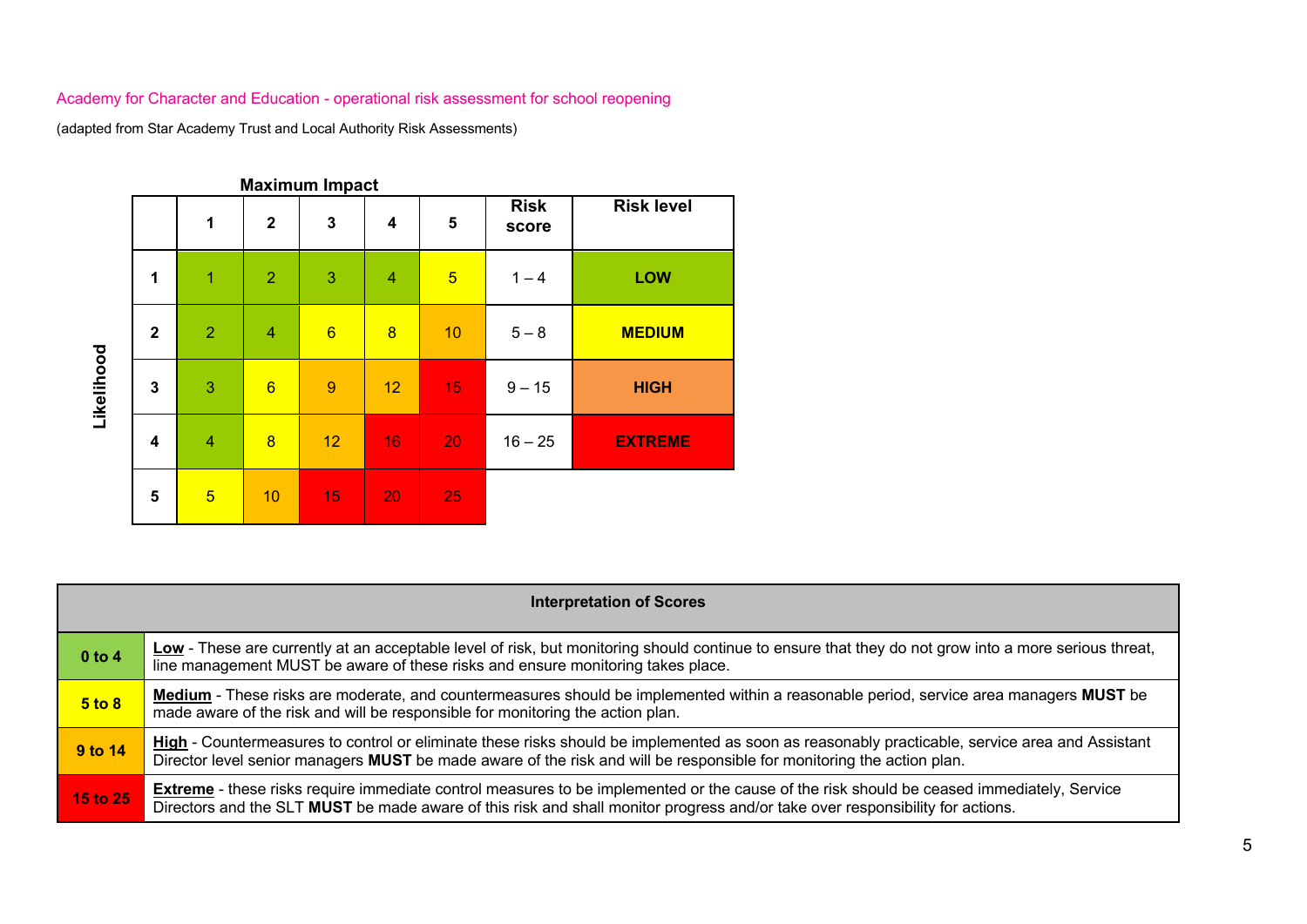|                | Likelihood                                                                                                                                                                                                                                                                                                                                                                                                                                                                                                                                                                                                                                                                                                                                     |  |  |  |  |  |  |  |
|----------------|------------------------------------------------------------------------------------------------------------------------------------------------------------------------------------------------------------------------------------------------------------------------------------------------------------------------------------------------------------------------------------------------------------------------------------------------------------------------------------------------------------------------------------------------------------------------------------------------------------------------------------------------------------------------------------------------------------------------------------------------|--|--|--|--|--|--|--|
|                | Rare - probability of occurrence is <5%                                                                                                                                                                                                                                                                                                                                                                                                                                                                                                                                                                                                                                                                                                        |  |  |  |  |  |  |  |
| 2 <sup>1</sup> | Unlikely - probability is >5% to <15%                                                                                                                                                                                                                                                                                                                                                                                                                                                                                                                                                                                                                                                                                                          |  |  |  |  |  |  |  |
| 3 <sup>1</sup> | Possible - probability >15% to <50%                                                                                                                                                                                                                                                                                                                                                                                                                                                                                                                                                                                                                                                                                                            |  |  |  |  |  |  |  |
|                | Likely - probability >50% to <90%                                                                                                                                                                                                                                                                                                                                                                                                                                                                                                                                                                                                                                                                                                              |  |  |  |  |  |  |  |
| 5              | Almost certain - probability >90%                                                                                                                                                                                                                                                                                                                                                                                                                                                                                                                                                                                                                                                                                                              |  |  |  |  |  |  |  |
|                | <b>Severity</b>                                                                                                                                                                                                                                                                                                                                                                                                                                                                                                                                                                                                                                                                                                                                |  |  |  |  |  |  |  |
|                | Insignificant - A minor problem can be managed by adherence to normal business processes, no external scrutiny from a health and safety regulator. Safety -<br>a hazard and/or near miss is identified with little potential to cause an incident. Health - no impact on any employee or other persons health.                                                                                                                                                                                                                                                                                                                                                                                                                                 |  |  |  |  |  |  |  |
| $2^{\circ}$    | Minor - An incident such as an accident, near miss or hazard report, a verbal concern by an enforcing officer concerning a risk e.g. failing to control a specific<br>low impact hazard. Safety - a non-lost time accident and/or near miss or a hazard with the potential to cause a minor accident. Health - minor acute impact on a<br>single employee with no possibility of any long-term effect.                                                                                                                                                                                                                                                                                                                                         |  |  |  |  |  |  |  |
| 3              | Moderate - An accident involving up to 3 employees or member of the public requiring medical attention, letter from a regulatory authority requiring actions and<br>identifying the possibility of sanctions. Safety - Lost time accident to up to 3 employees or a member of public requiring medical attention and possibly reportable<br>under RIDDOR, a non-lost time accident and/or near miss or a hazard with the potential to cause a serious accident or a dangerous occurrence requiring<br>notification under RIDDOR. Health - absenteeism due to a health issue and an increased possibility of a claim for damages with the possibility of a long term<br>effect, e.g. DSE associated musculoskeletal issue.                      |  |  |  |  |  |  |  |
| 4              | Major - A notifiable major injury involving one or more employees or serious injury to member of the public. Issue of an Improvement and/or Prohibition notice<br>from an Enforcing Authority. Safety - Lost time major notifiable accident involving one or more employees or a serious injury to one or more members of the<br>public reportable under RIDDOR, a non-lost time accident and/or near miss or a hazard that causes extensive damage with the potential to have caused major<br>injuries. Health - long term absenteeism due to a health issues and claims from one or more employees for damages due to long term impacts of condition.                                                                                        |  |  |  |  |  |  |  |
| 5              | <b>Extreme</b> - An accident/incident resulting in the fatality of one or more employees or a member of the public. Safety - Fatality of one or more employee and/or<br>member of the public with associated investigation by HSE and criminal action and/or near miss or a hazard that causes extensive damage resulting in a<br>complete loss of essential services to a geographical area or an essential service provision or the potential to have caused multiple fatalities again resulting in a<br>regulatory body undertaking an investigation. Health - significant long term absenteeism due to reportable diseases being identified and numerous civil claims<br>from employees for damages due to long term impacts of condition. |  |  |  |  |  |  |  |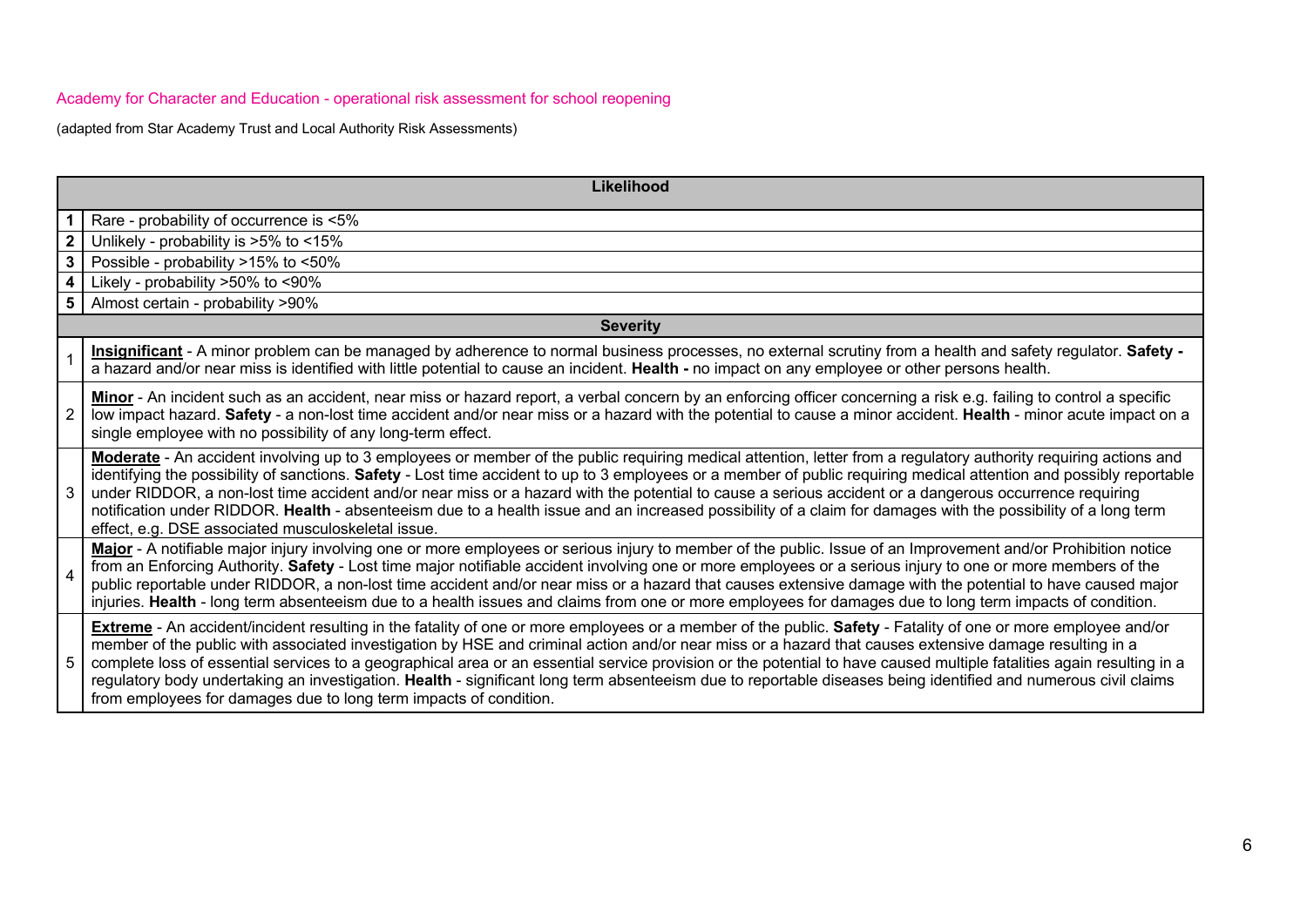| Areas for concern                                                                                                              | <b>Risk rating</b><br>prior to action          | <b>Control measures</b>                                                                                                                                                                                                                                                                                                                                                                                                                                                                                                                                                                                                                                                                                                                                                                                                                                                                                                                                                                                                                                                                                                                                                                                                                                                                                                                                                                                                                           | In place?<br>(Yes/No) | Further action/comments                                                                                                                                                                                                                                                                                                       | Residual<br>risk<br>rating            |
|--------------------------------------------------------------------------------------------------------------------------------|------------------------------------------------|---------------------------------------------------------------------------------------------------------------------------------------------------------------------------------------------------------------------------------------------------------------------------------------------------------------------------------------------------------------------------------------------------------------------------------------------------------------------------------------------------------------------------------------------------------------------------------------------------------------------------------------------------------------------------------------------------------------------------------------------------------------------------------------------------------------------------------------------------------------------------------------------------------------------------------------------------------------------------------------------------------------------------------------------------------------------------------------------------------------------------------------------------------------------------------------------------------------------------------------------------------------------------------------------------------------------------------------------------------------------------------------------------------------------------------------------------|-----------------------|-------------------------------------------------------------------------------------------------------------------------------------------------------------------------------------------------------------------------------------------------------------------------------------------------------------------------------|---------------------------------------|
|                                                                                                                                |                                                | . Establishing a systematic process of full reopening, including social distancing                                                                                                                                                                                                                                                                                                                                                                                                                                                                                                                                                                                                                                                                                                                                                                                                                                                                                                                                                                                                                                                                                                                                                                                                                                                                                                                                                                |                       |                                                                                                                                                                                                                                                                                                                               |                                       |
| 1.1 Organisation of teaching spaces                                                                                            |                                                |                                                                                                                                                                                                                                                                                                                                                                                                                                                                                                                                                                                                                                                                                                                                                                                                                                                                                                                                                                                                                                                                                                                                                                                                                                                                                                                                                                                                                                                   |                       |                                                                                                                                                                                                                                                                                                                               |                                       |
| <b>Classroom and corridor</b><br>layout not prepared and<br>therefore provides<br>opportunities for increased<br>transmission. | <b>15 Extreme</b><br>Impact 5.<br>likelihood 3 | Classrooms re-modelled, with chairs and desks in place facing front, to<br>minimise transmission of virus.<br>Enough space for the adults to remain 2m away from children, where<br>possible, to allow for social distancing.<br>Clear signage displayed in classrooms promoting social distancing.<br>Classes stay together with their teacher/adult and do not mix with other<br>pupils.<br>Lessons and other activities to take place outdoors where possible.<br>Updated Guidance for EYFS (2 July 2020) to be followed.<br>https://www.gov.uk/government/publications/coronavirus-covid-19-early-<br>years-and-childcare-closures/coronavirus-covid-19-early-years-and-<br>childcare-closures removes keeping children in small consistent groups<br>within settings, but still minimising mixing where possible taking into<br>consideration increased risk factor to staff.<br>Review whole school risk assessment to ensure control measures remain<br>suitable and in place. Update risk assessments to include any changes that<br>have been necessary (e.g. handwashing, one-way systems, allocation of<br>specific classrooms) and this must include curriculum risk assessments<br>where necessary.<br>Consider how the layout will enable access to outdoor space and the<br>equipment necessary for teaching the year groups. Consider how changes<br>will impact on arrangements such as safe fire evacuation routes (see below). | Yes                   | Classroom sizes allow for all<br>pupils to be facing the front in Key<br>Stage 2. EYFS/Yr1 to have clear<br>floor spaces where they face the<br>front.<br>One ways systems are set around<br>the school<br>All classrooms exit onto the<br>playground meaning that no<br>corridors have more than one<br>class accessing them | 5 medium<br>Impact 5,<br>likelihood 1 |
| 1.2 Availability of staff                                                                                                      |                                                |                                                                                                                                                                                                                                                                                                                                                                                                                                                                                                                                                                                                                                                                                                                                                                                                                                                                                                                                                                                                                                                                                                                                                                                                                                                                                                                                                                                                                                                   |                       |                                                                                                                                                                                                                                                                                                                               |                                       |
| Members of staff are not<br>available as they are unwell<br>or self-isolating following                                        | 9 high<br>Impact 3,<br>likelihood 3            | • If there are any shortages of teachers to teach the number of classes,<br>appropriately trained teaching assistants can be allocated to lead a group,<br>working under the direction of a teacher.<br>Careful planning of the year groups/classes should be undertaken based on<br>staff availability.                                                                                                                                                                                                                                                                                                                                                                                                                                                                                                                                                                                                                                                                                                                                                                                                                                                                                                                                                                                                                                                                                                                                          | Yes                   | HLTAs and cover supervisors are<br>prepared to cover classes inside and<br>outside of their bubbles, and are aware of<br>distancing to avoid contaminating a<br>different bubble.<br>Masks required when crossing bubbles.                                                                                                    | 6 medium<br>Impact 3,<br>likelihood 2 |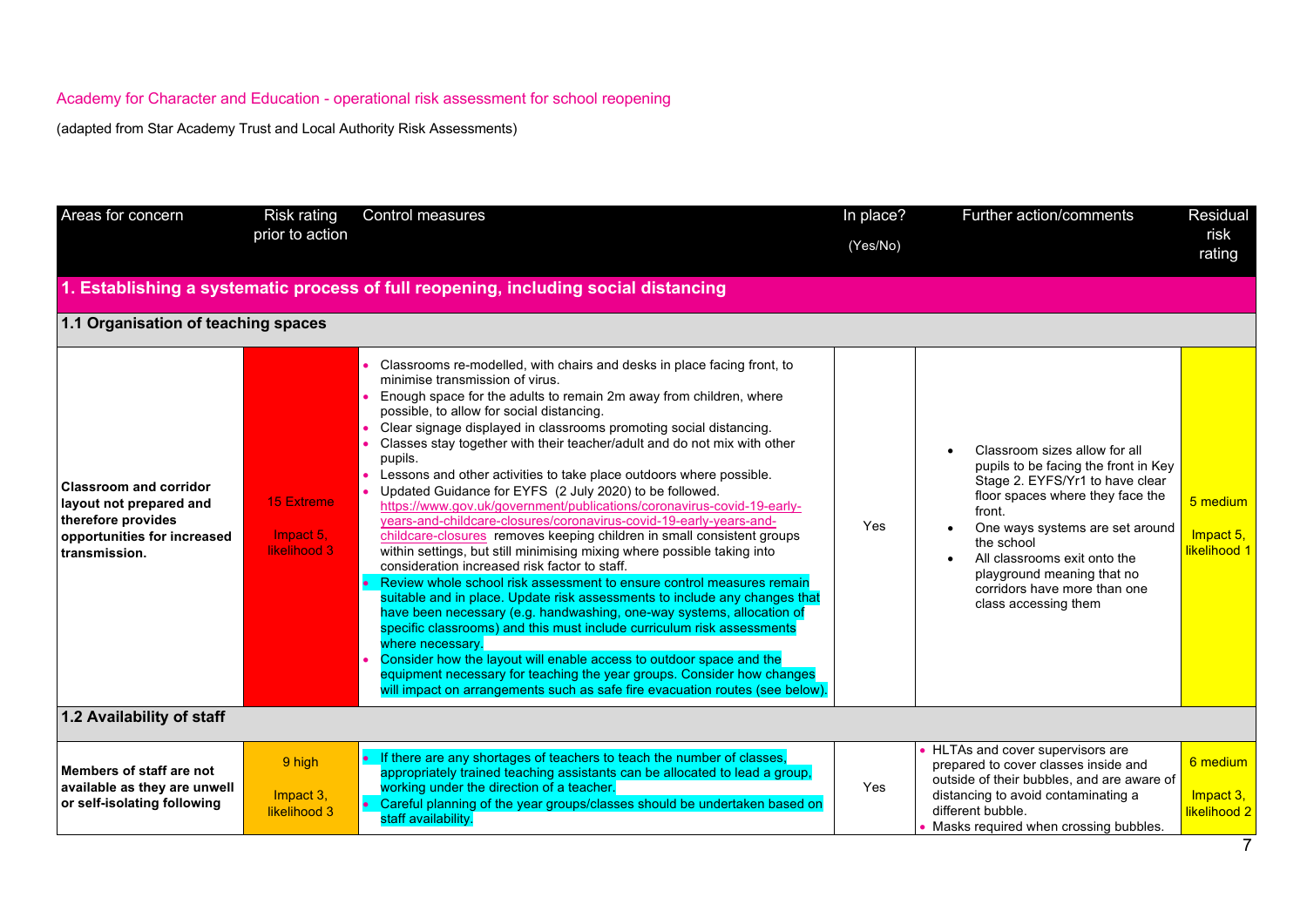| Areas for concern                                                                                                                            | <b>Risk rating</b>                    | Control measures                                                                                                                                                                                                                                                                                                                                                                                                                                                                                                                                                                                                                                 | In place? | Further action/comments                                                                                                                                                                                                                                | Residual                           |
|----------------------------------------------------------------------------------------------------------------------------------------------|---------------------------------------|--------------------------------------------------------------------------------------------------------------------------------------------------------------------------------------------------------------------------------------------------------------------------------------------------------------------------------------------------------------------------------------------------------------------------------------------------------------------------------------------------------------------------------------------------------------------------------------------------------------------------------------------------|-----------|--------------------------------------------------------------------------------------------------------------------------------------------------------------------------------------------------------------------------------------------------------|------------------------------------|
|                                                                                                                                              | prior to action                       |                                                                                                                                                                                                                                                                                                                                                                                                                                                                                                                                                                                                                                                  | (Yes/No)  |                                                                                                                                                                                                                                                        | risk<br>rating                     |
| instructions from 'test and<br>trace'.                                                                                                       |                                       | • Supply teachers and other peripatetic staff can be engaged where<br>necessary. See 'school Workforce' section of the DfE guidance:<br>ittps://www.gov.uk/government/publications/actions-for-schools-during-the<br>oronavirus-outbreak/guidance-for-full-opening-schools#section-1-public<br>ealth-advice-to-minimise-coronavirus-covid-19-risks<br>Full use is made of test and trace to inform staff deployment.<br>If no available members of staff, including support staff and supply staff, the<br>class will be asked to learn from home<br>Members of staff who are self-isolating, can contribute to planning for online<br>learning. |           | Full plan in place in the case of home<br>learning required.<br>• Headteacher to cover, when required.                                                                                                                                                 |                                    |
| Members of staff are not<br>available as they are<br>following quarantine advice,<br>or face travel disruption<br>following a holiday abroad | 9 high<br>Impact 3,<br>likelihood 3   | Staff should be advised that they need to be available for work from the<br>beginning of term. A letter has been sent from the CEO.<br>Where it is not possible to avoid a member of staff quarantining, there is an<br>expectation that the staff member should work from home.                                                                                                                                                                                                                                                                                                                                                                 | Yes       | Maternity cover positions have been<br>covered<br>Staff to communicate with school<br>promptly in the case of symptoms or a<br>positive test<br>Staff given appropriate work if not in a<br>position of being able to carry out their<br>normal duties | 3 low<br>Impact 3,<br>likelihood 1 |
| 1.3 Attendance of children and staff                                                                                                         |                                       |                                                                                                                                                                                                                                                                                                                                                                                                                                                                                                                                                                                                                                                  |           |                                                                                                                                                                                                                                                        |                                    |
| Children do not return to<br>school due to parental<br>concern.                                                                              | 12 high<br>Impact 3,<br>likelihood 4  | Parents are encouraged to send their children in, through use of the<br>following strategies:<br>Making it clear to parents that it is compulsory to return children to<br>school (unless statutory reason applies)<br>Sharing the risk assessment<br>Video showing how the school is applying the protective<br>measures<br><b>Writing letters</b><br>Discussions with individual parents<br>Engaging with partner agencies around families<br>• If these strategies fail to encourage children to return, the usual attendance<br>strategies will be used, including penalties for non-attendance.                                             | Yes       | Risk assessment available for parent on<br>the school website<br>• Phone calls of reassurance are made to<br>families not attending school.<br>Regular contact in place<br>Transition days have been offered for<br>pupils before full reopening.      | 3 low<br>Impact 3,<br>likelihood 2 |
| Anxiety levels of staff and<br>community causing<br>breakdown in staffing ratios,<br>compromising group sizes.                               | 8 medium<br>Impact 4,<br>likelihood 2 | • Talk to staff about (and/or put in writing) the plans (for example, safety<br>measures, timetable changes and staggered arrival and departure times),<br>including a discussion on whether training would be helpful.<br>• If appropriate, seek GP or occupational health advice.                                                                                                                                                                                                                                                                                                                                                              | Yes       | All communication with parents shared<br>with staff.<br>All staff given the option for 1:1<br>discussion if any concerns / worries<br>Regular meetings held (weekly) with<br>opportunities for any further discussions                                 | 3 low<br>Impact 4,<br>likelihood 1 |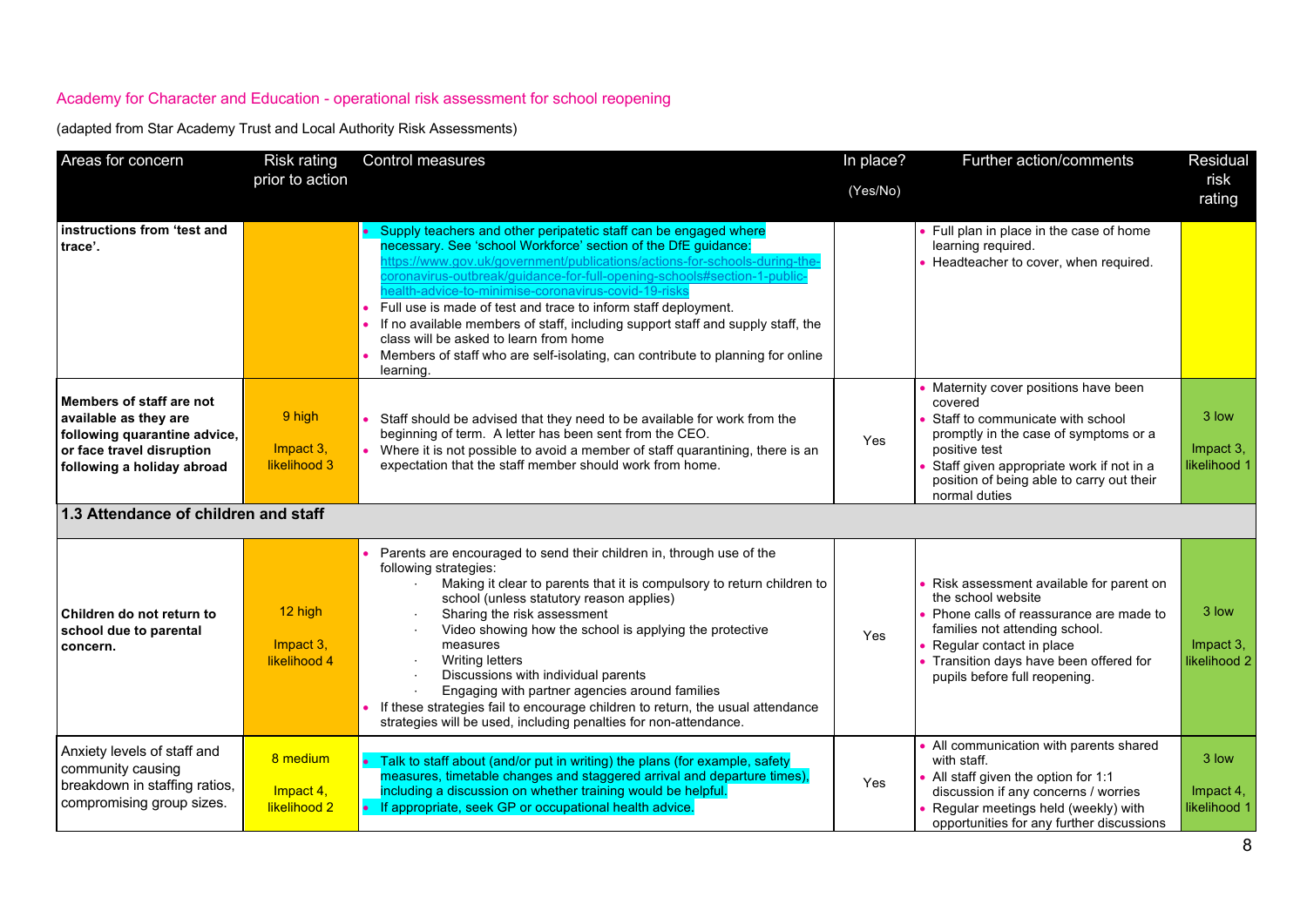| Areas for concern                                                                                                                              | <b>Risk rating</b>                      | Control measures                                                                                                                                                                                                                                                                                                                                                                                                                                                                                                                                                                                                                                                                                                                                                                                                                                                                                                                                                 | In place? | Further action/comments                                                                                                                                                                                                                                                                                                                                                                                                                                                                                                                                                                                                                                                                                                               | Residual                                             |
|------------------------------------------------------------------------------------------------------------------------------------------------|-----------------------------------------|------------------------------------------------------------------------------------------------------------------------------------------------------------------------------------------------------------------------------------------------------------------------------------------------------------------------------------------------------------------------------------------------------------------------------------------------------------------------------------------------------------------------------------------------------------------------------------------------------------------------------------------------------------------------------------------------------------------------------------------------------------------------------------------------------------------------------------------------------------------------------------------------------------------------------------------------------------------|-----------|---------------------------------------------------------------------------------------------------------------------------------------------------------------------------------------------------------------------------------------------------------------------------------------------------------------------------------------------------------------------------------------------------------------------------------------------------------------------------------------------------------------------------------------------------------------------------------------------------------------------------------------------------------------------------------------------------------------------------------------|------------------------------------------------------|
|                                                                                                                                                | prior to action                         |                                                                                                                                                                                                                                                                                                                                                                                                                                                                                                                                                                                                                                                                                                                                                                                                                                                                                                                                                                  | (Yes/No)  |                                                                                                                                                                                                                                                                                                                                                                                                                                                                                                                                                                                                                                                                                                                                       | risk<br>rating                                       |
|                                                                                                                                                |                                         | Where the member of staff has anxieties about returning, this conversation<br>can be held and recorded using the 'Risk assessment for all staff including<br>vulnerable groups'                                                                                                                                                                                                                                                                                                                                                                                                                                                                                                                                                                                                                                                                                                                                                                                  |           |                                                                                                                                                                                                                                                                                                                                                                                                                                                                                                                                                                                                                                                                                                                                       |                                                      |
| 1.4 The school day                                                                                                                             |                                         |                                                                                                                                                                                                                                                                                                                                                                                                                                                                                                                                                                                                                                                                                                                                                                                                                                                                                                                                                                  |           |                                                                                                                                                                                                                                                                                                                                                                                                                                                                                                                                                                                                                                                                                                                                       |                                                      |
| The start and end of the<br>school day create risks of<br>breaching social distancing<br>guidelines<br>1.5 Planning movement around the school | 25 Extreme<br>Impact 5,<br>likelihood 5 | Start and departure times are staggered for each year group. Use<br>alternative drop off locations where possible.<br>At the start of the school day, children should remove any face coverings<br>and dispose of these safely.<br>Adaptations to start times and end times should not reduce the overall<br>teaching time e.g. by shortening breaks/ lunchtimes<br>The number of entrances and exits to be used is maximised.<br>Different entrances/exits are used for different classes.<br>Staff and pupils are briefed and signage provided to identify which<br>entrances, exits and circulation routes to use.<br>• A plan is in place for managing the movement of people on arrival to avoid<br>groups of people congregating.<br>Floor markings are visible where it is necessary to manage any queuing.<br>Attendance patterns have been optimised to ensure maximum safety.<br>All children should wash their hands thoroughly on arrival at school. | Yes       | Staggered times will be as follows:<br>Drop off Group<br>Drop off time<br>Collection tim<br>Breakfast Club<br>8am - 9:00 am (cost £3)<br>N/A<br>Surname A - D<br>$8:40 - 8:45$<br>$3:10-3:15$<br>$3:15 - 3:20$<br>$8:45 - 8:50$<br>Surname E - I<br>$8:50 - 8:55$<br>Surname L - R<br>$3:20 - 3:25$<br>$8:55 - 9:00$<br>$3:25 - 3:30$<br>Surname S - 2<br>Pre-School<br>$8:50 - 9:00$<br>$3:00 - 3:10$<br>3:10-4:30 (cost £3)<br>After School Chil<br>This allows siblings to be dropped at the<br>same time and reduces the adults that are<br>on school site.<br>Break time and lunch time rotas are in<br>place to allow for classes to have enough<br>room, reducing the risk of mixing. They also<br>allow staff to have a break | 10 high<br>Impact 5<br>Likelihood<br>$\overline{2}$  |
| Movement around the<br>school risks breaching<br>social distancing guidelines                                                                  | 25 Extreme<br>Impact 5,<br>likelihood 5 | Always keep 'class bubbles' together where possible. Each cohort should<br>retain the same teacher / TA where possible. No mixing of groups e.g. for<br>sports or where there is part-time provision.<br>Consider lining children up in order to filter in and out of the classroom at<br>breaktimes.<br>Circulation plans have been reviewed and revised.<br>One-way systems are in place where possible.<br>Corridors are divided where feasible.<br>Appropriate signage is in place to clarify circulation routes.<br>Pinch points and bottle necks are identified and managed accordingly.<br>Movement of pupils around school is minimised as much as possible.<br>Pupils are regularly briefed regarding observing social distancing guidance.<br>Appropriate duty rota and levels of supervision are in place.                                                                                                                                            | Yes       | One way systems are in place around<br>school<br>All classrooms exit onto the playground<br>Staggered times of the day means that<br>bubbles do not clash<br>No 2 bubbles should access a space at<br>the same time<br>Staff are all aware of procedures and<br>timetables                                                                                                                                                                                                                                                                                                                                                                                                                                                            | 8 medium<br>Impact 5<br>Likelihood<br>$\overline{2}$ |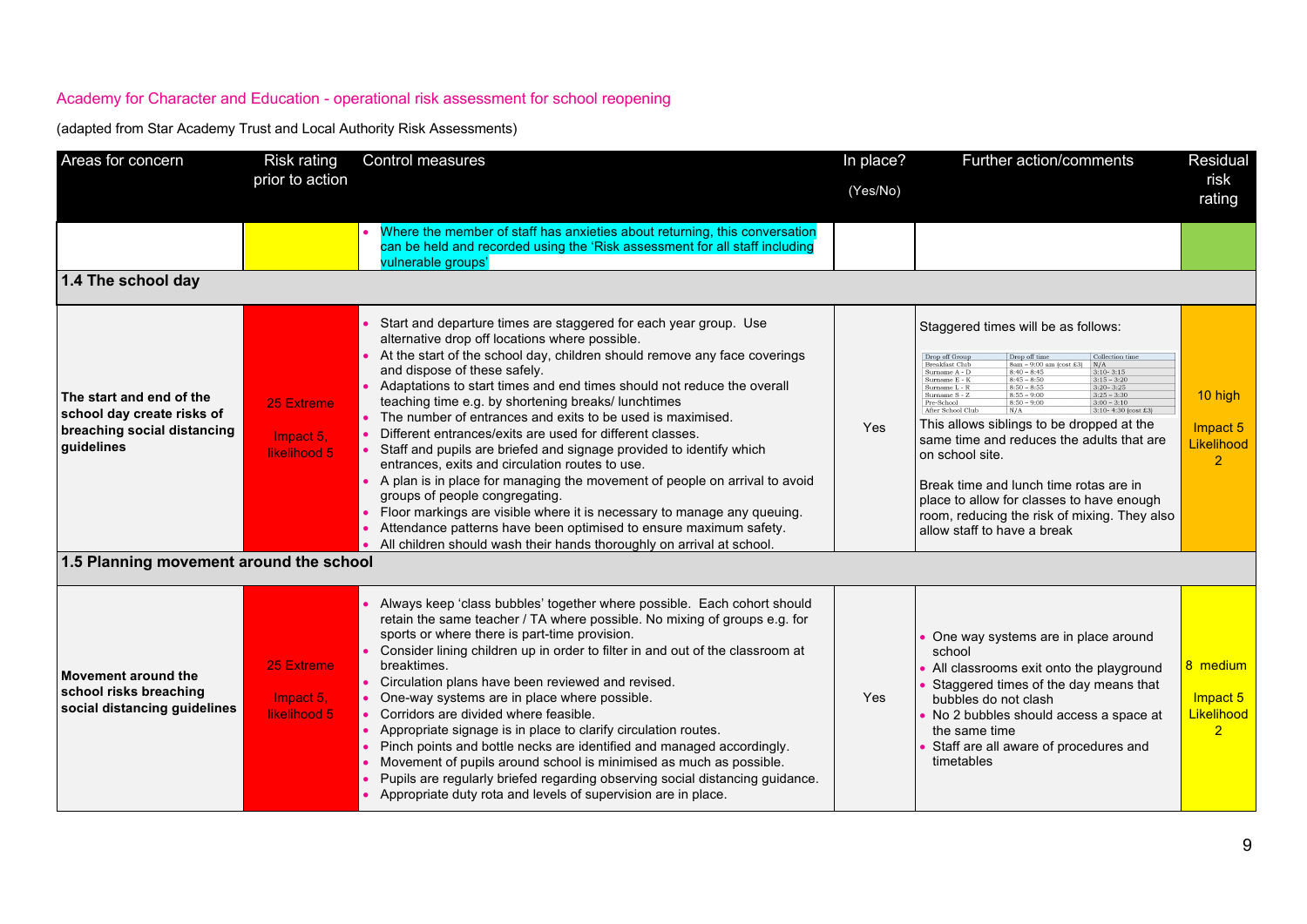| Areas for concern                                                                                                                 | <b>Risk rating</b><br>prior to action | Control measures                                                                                                                                                                                                                                                                                                                                                                                                                                                                                                                                                                                                                                                                                                                                                                                                                                                                                                                                                                                                                                                                                                                                                                                                                                                                                                                                                                                   | In place?<br>(Yes/No) | Further action/comments                                                                                                                                                                                                                                                                                                                                                                                                                                                                                          | Residual<br>risk<br>rating                            |
|-----------------------------------------------------------------------------------------------------------------------------------|---------------------------------------|----------------------------------------------------------------------------------------------------------------------------------------------------------------------------------------------------------------------------------------------------------------------------------------------------------------------------------------------------------------------------------------------------------------------------------------------------------------------------------------------------------------------------------------------------------------------------------------------------------------------------------------------------------------------------------------------------------------------------------------------------------------------------------------------------------------------------------------------------------------------------------------------------------------------------------------------------------------------------------------------------------------------------------------------------------------------------------------------------------------------------------------------------------------------------------------------------------------------------------------------------------------------------------------------------------------------------------------------------------------------------------------------------|-----------------------|------------------------------------------------------------------------------------------------------------------------------------------------------------------------------------------------------------------------------------------------------------------------------------------------------------------------------------------------------------------------------------------------------------------------------------------------------------------------------------------------------------------|-------------------------------------------------------|
| 1.6 Curriculum organisation                                                                                                       |                                       |                                                                                                                                                                                                                                                                                                                                                                                                                                                                                                                                                                                                                                                                                                                                                                                                                                                                                                                                                                                                                                                                                                                                                                                                                                                                                                                                                                                                    |                       |                                                                                                                                                                                                                                                                                                                                                                                                                                                                                                                  |                                                       |
| <b>Pupils will have fallen</b><br>behind in their learning<br>during school closures and<br>achievement gaps will have<br>widened | 15 High<br>Impact 3,<br>likelihood 5  | • At the beginning of term, gaps in learning are assessed<br>• Curriculum planning is adapted to addressed gaps – aspects of subjects are<br>prioritised following assessment.<br>• In EYFS the prime areas of learning are prioritised<br>• In KS1 and KS2, gaps are prioritised along with essentials such as phonics,<br>reading, vocabulary, writing and maths<br>. The curriculum will remain broad and ambitious for all children, with the full<br>range of subjects being taught.<br>• Remote learning is available for children who are self-isolating, and is<br>calibrated to complement in-school learning and address gaps identified.<br>• Teaching of music and singing require additional protective measures such<br>as additional distancing and use of outdoors.<br>• In Physical Education, outdoor activity should be prioritised, maximising<br>distance, and following scrupulous cleaning<br>• Plans for intervention are in place for those pupils who have fallen behind in<br>their learning.<br>• Use of catch up support for targeted individuals, and for equipping all adults<br>to effectively meet the needs of all children though the curriculum<br>• https://educationendowmentfoundation.org.uk/covid-19-resources/covid-19-<br>support-guide-for-schools/<br>https://educationendowmentfoundation.org.uk/covid-19-resources/national-<br>tutoring-programme/ | <b>Yes</b>            | Assessments to be completed with first 2<br>weeks of school and reported via teams<br>to highlight gaps in reading, writing,<br>maths and phonics<br>See curriculum overview for the breadth<br>of coverage.<br>Parents evenings moved to 29.3.21 and<br>1.4.21 to inform parents of gaps and<br>support that will be in place<br>ISPs reviewed in light of gaps<br>SEN children's targets reviewed<br>Pastoral needs also reviewed<br>Quality first teaching and standards<br>addressed throughout staff insets | 6 Medium<br>Impact 3.<br>Likelihood<br>$\overline{2}$ |
| Planned return to normal<br>curriculum in all subjects<br>by Summer Term 2021                                                     | 15 High<br>Impact 3,<br>likelihood 5  | Substantial modification to the curriculum may be needed at the start of the<br>year, so teaching time should be prioritised to address significant gaps in<br>pupils' knowledge with the aim of returning to the school's normal curriculum<br>content by no later than summer term 2021.                                                                                                                                                                                                                                                                                                                                                                                                                                                                                                                                                                                                                                                                                                                                                                                                                                                                                                                                                                                                                                                                                                         | Yes                   | • Interventions planned to support children<br>in moving forwards and gap filling<br>If delivered effectively, our curriculum will<br>ensure exceptional progress.                                                                                                                                                                                                                                                                                                                                               | 6 Medium<br>Impact 3.<br>Likelihood<br>$\overline{2}$ |
| Suspension of some<br>subjects for some pupils                                                                                    | 15 High<br>Impact 3,<br>likelihood 5  | Schools should be able to show that this is in the best the interests of these<br>pupils and this should be subject to discussion with parents during the<br>autumn term. They should also have a coherent plan for returning to their<br>normal curriculum for all pupils by the summer term 2021.                                                                                                                                                                                                                                                                                                                                                                                                                                                                                                                                                                                                                                                                                                                                                                                                                                                                                                                                                                                                                                                                                                | Yes                   | Brixham C of E will continue with a broad<br>curriculum even more so, as part of the<br>plan to support catch up.                                                                                                                                                                                                                                                                                                                                                                                                | 6 Medium                                              |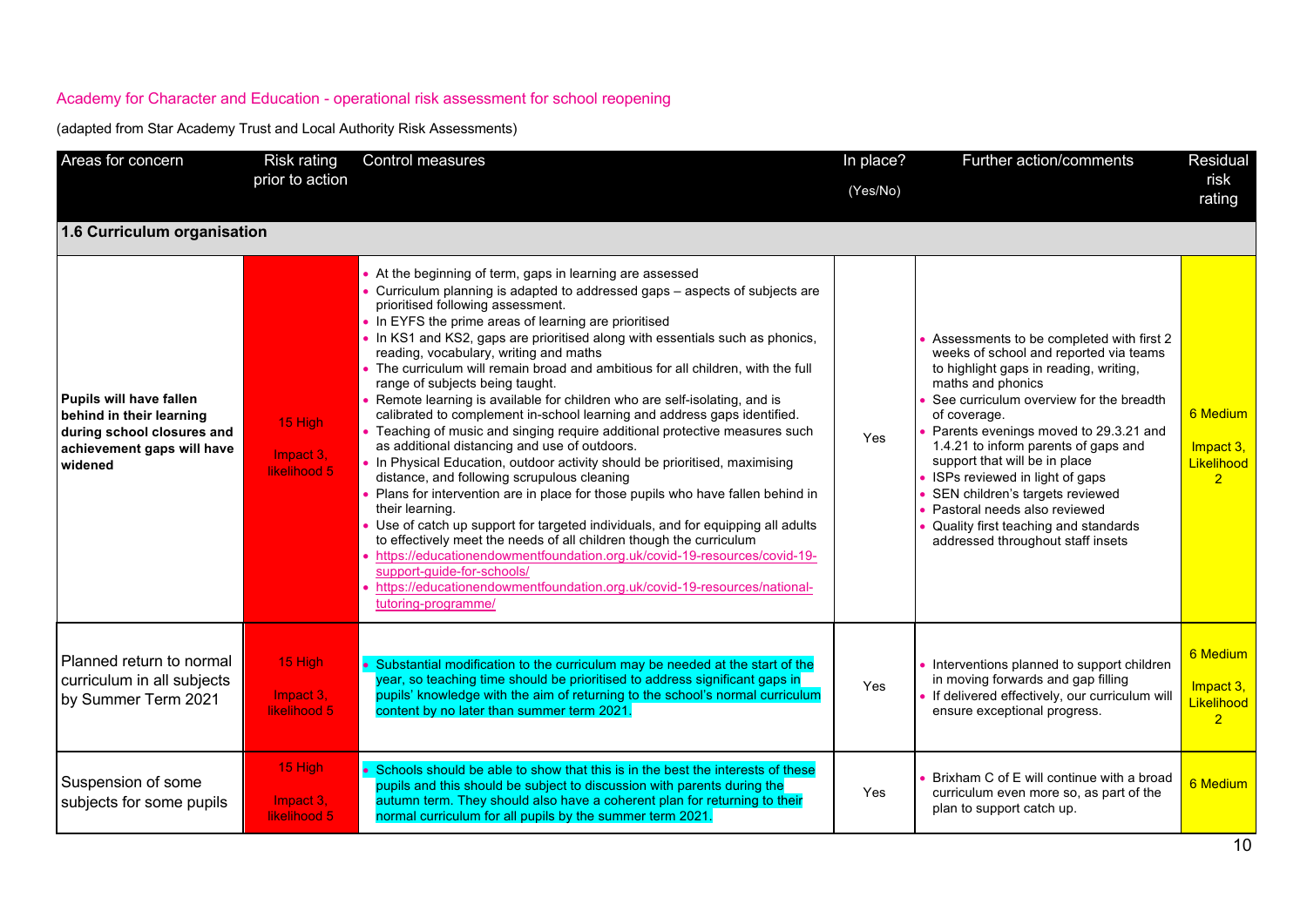| Areas for concern                    | <b>Risk rating</b>                      | Control measures                                                                                                                                                                                                                                                                                                                                                                                                                                                                                                                                                                                                                                                                                                                                                                                                                                                                                                                                                                                                                                                                                                                                                                                                                   | In place? | Further action/comments                                                                                                                                                                                                                                                           | Residual                                  |
|--------------------------------------|-----------------------------------------|------------------------------------------------------------------------------------------------------------------------------------------------------------------------------------------------------------------------------------------------------------------------------------------------------------------------------------------------------------------------------------------------------------------------------------------------------------------------------------------------------------------------------------------------------------------------------------------------------------------------------------------------------------------------------------------------------------------------------------------------------------------------------------------------------------------------------------------------------------------------------------------------------------------------------------------------------------------------------------------------------------------------------------------------------------------------------------------------------------------------------------------------------------------------------------------------------------------------------------|-----------|-----------------------------------------------------------------------------------------------------------------------------------------------------------------------------------------------------------------------------------------------------------------------------------|-------------------------------------------|
|                                      | prior to action                         |                                                                                                                                                                                                                                                                                                                                                                                                                                                                                                                                                                                                                                                                                                                                                                                                                                                                                                                                                                                                                                                                                                                                                                                                                                    | (Yes/No)  |                                                                                                                                                                                                                                                                                   | risk<br>rating                            |
| in exceptional<br>circumstances.     |                                         |                                                                                                                                                                                                                                                                                                                                                                                                                                                                                                                                                                                                                                                                                                                                                                                                                                                                                                                                                                                                                                                                                                                                                                                                                                    |           | Reading, writing and phonics will remain<br>a priority throughout the learning<br>experiences                                                                                                                                                                                     | Impact 3,<br>Likelihood<br>$\overline{2}$ |
| Music, dance and drama<br>activities | 25 Extreme<br>Impact 5.<br>likelihood 5 | Schools should note that there may be an additional risk of infection in<br>environments where you or others are singing, chanting, playing wind or<br>brass instruments or shouting and also in drama and dance activities.<br>This applies even if individuals are at a distance. Schools should consider<br>how to reduce the risk, particularly when pupils are playing instruments or<br>singing in small groups such as in music lessons by, for example, physical<br>distancing and playing outside wherever possible, limiting group sizes to no<br>more than 15, positioning pupils back-to-back or side-to-side, avoiding<br>sharing of instruments, and ensuring good ventilation. Singing, wind and<br>brass playing should not take place in larger groups such as school choirs<br>and ensembles, or school assemblies. Schools should also consider<br>Guidance for Music, Dance and Drama as well as Guidance for the<br><b>Performing Arts</b>                                                                                                                                                                                                                                                                    | Yes       | Whole school acts of worship, including<br>singing, will not take place. Acts of<br>worship will continue through virtual<br>meetings<br>Bubbles coming together will not take<br>place<br>Dance activities continue as part of the<br>PE curriculum within bubbles.              | 5 Medium<br>Impact 5,<br>likelihood 1     |
| Physical activity in<br>schools      | 25 High<br>Impact 5,<br>likelihood 5    | Pupils should be kept in consistent groups, sports equipment thoroughly<br>cleaned between each use by different individual groups, and contact sports<br>avoided.<br>Outdoor sports should be prioritised where possible, and large indoor spaces<br>used where it is not, maximising distancing between pupils and paying<br>scrupulous attention to cleaning and hygiene. This is particularly important in<br>a sports setting because of the way in which people breathe during exercise.<br>External facilities can also be used in line with government guidance for the<br>use of, and travel to and from, those facilities. Schools should refer to the<br>following advice:<br>guidance on the phased return of sport and recreation and guidance from<br><b>Sport England for grassroot sport</b><br>advice from organisations such as the <b>Association for Physical Education</b><br>and the Youth Sport Trust<br>• Schools are able to work with external coaches, clubs and organisations for<br>curricular and extra-curricular activities where they are satisfied that this is<br>safe to do so. Schools should consider carefully how such arrangements can<br>operate within their wider protective measures. | Yes       | PE timetable makes clear for staff when<br>to be using outdoor areas.<br>PE lessons will continue with outside<br>agencies. Social distancing will remain<br>and lessons will take place outside,<br>Forest school will continue both in school<br>and at our forest school site. | 5 Medium<br>Impact 5,<br>likelihood 1     |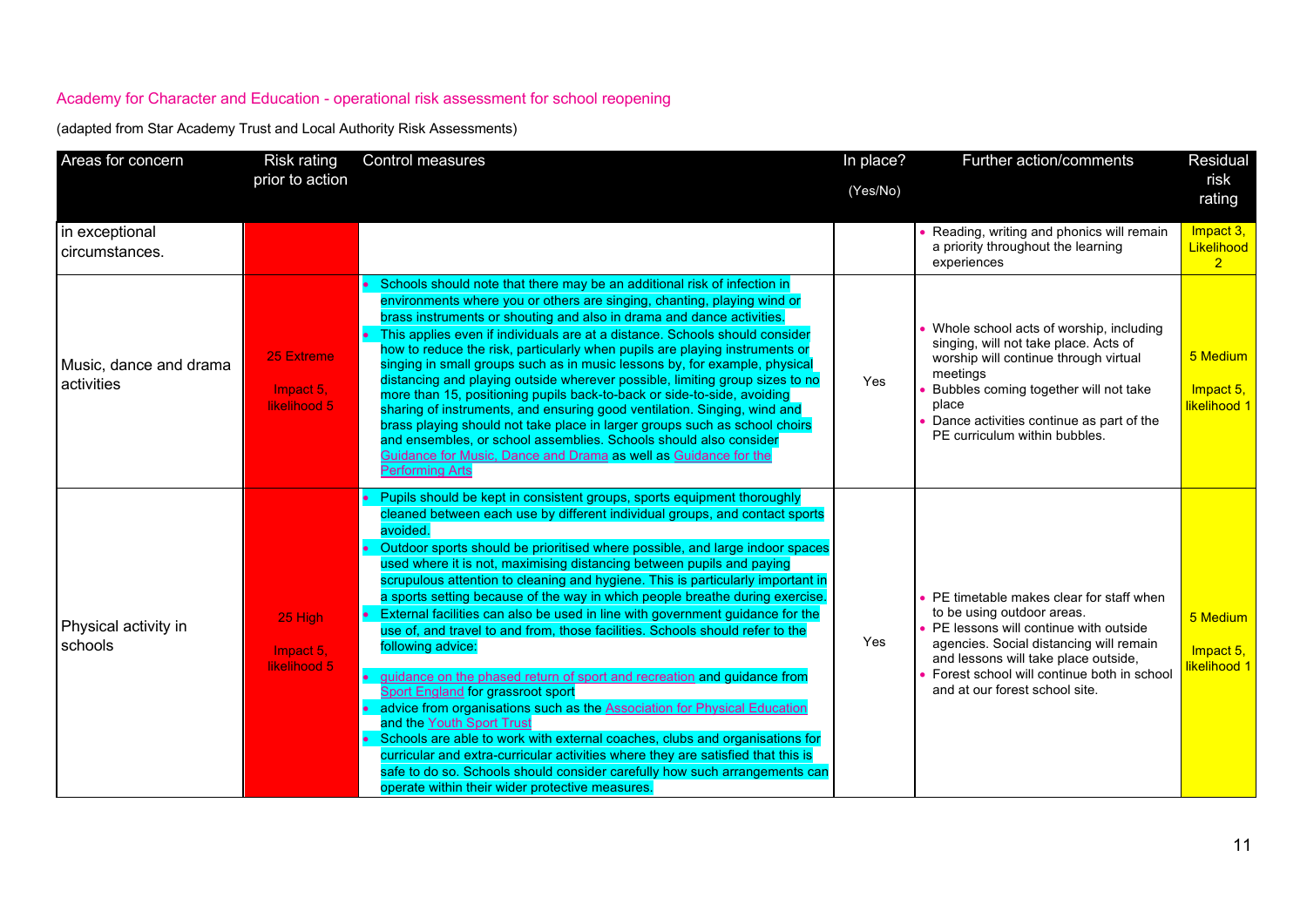| Areas for concern                                                                 | Risk rating<br>prior to action          | Control measures                                                                                                                                                                                                                                                                                                                                                                                                                                                                                                                                                                                                                                                                                                                                                                                                                                                                                                                                                                                                                                                                                                                                                                                                                                                                                                                                                                                                                        | In place?<br>(Yes/No) | Further action/comments                                                                                                                                                                                                                                                                           | Residual<br>risk<br>rating                           |
|-----------------------------------------------------------------------------------|-----------------------------------------|-----------------------------------------------------------------------------------------------------------------------------------------------------------------------------------------------------------------------------------------------------------------------------------------------------------------------------------------------------------------------------------------------------------------------------------------------------------------------------------------------------------------------------------------------------------------------------------------------------------------------------------------------------------------------------------------------------------------------------------------------------------------------------------------------------------------------------------------------------------------------------------------------------------------------------------------------------------------------------------------------------------------------------------------------------------------------------------------------------------------------------------------------------------------------------------------------------------------------------------------------------------------------------------------------------------------------------------------------------------------------------------------------------------------------------------------|-----------------------|---------------------------------------------------------------------------------------------------------------------------------------------------------------------------------------------------------------------------------------------------------------------------------------------------|------------------------------------------------------|
|                                                                                   |                                         | • Activities such as active miles, making break times and lessons active and<br>encouraging active travel help enable pupils to be physically active while<br>encouraging physical distancing.                                                                                                                                                                                                                                                                                                                                                                                                                                                                                                                                                                                                                                                                                                                                                                                                                                                                                                                                                                                                                                                                                                                                                                                                                                          |                       |                                                                                                                                                                                                                                                                                                   |                                                      |
| Practical science, art and<br>D&T lessons                                         | 15 High<br>Impact 3,<br>likelihood 5    | Guidance from CLEAPSS should be followed when planning practical<br>lessons, using resources such as the Guide to doing practical science work<br>during Covid-19, Guide to doing practical work in D&T, food and art,<br>Carrying out practical science work in non-lab environments and for<br>primaries Practical activities in a bubble. Schools must ensure that they stay<br>up to date with the latest guidance in these specialist areas.                                                                                                                                                                                                                                                                                                                                                                                                                                                                                                                                                                                                                                                                                                                                                                                                                                                                                                                                                                                       | Yes                   | All resources will be cleaned between<br>use or left for 72 hours.                                                                                                                                                                                                                                | 6 medium<br>Impact 3<br>Likelihood<br>$\overline{2}$ |
| <b>Educational visits</b>                                                         | 15 High<br>Impact 3,<br>likelihood 5    | All educational visits should be planned and risk assessed following the<br>usual school procedures and taking into consideration the Covid-19 DfE<br>ravel guidance for educational settings For additional information check with<br><b>EVOLVE</b> guidance on website.                                                                                                                                                                                                                                                                                                                                                                                                                                                                                                                                                                                                                                                                                                                                                                                                                                                                                                                                                                                                                                                                                                                                                               | Yes                   | School trips will be at the headteacher's<br>discretion, based on the risks from the<br>site and transport.                                                                                                                                                                                       | 6 medium<br>Impact 3<br>Likelihood<br>2 <sup>1</sup> |
| Groups of children mixing<br>resulting in risk of more<br>widespread transmission | 25 Extreme<br>Impact 5,<br>likelihood 5 | Children should be grouped into consistent groups that do not mix to enable<br>track and trace and self-isolation where necessary. Maintaining distinct<br>groups or 'bubbles' that do not mix makes it quicker and easier in the event<br>of a positive case to identify those who may need to self-isolate and keep<br>that number as small as possible.<br>Groups should be as small as possible whilst providing the full range of<br>curriculum subjects and for primary this is likely to be up to the size of a year<br>group. When using larger groups the other measures from the system of<br>controls become even more important, to minimise transmission risks and to<br>minimise the numbers of pupils and staff who may need to self-isolate.<br>Whatever the size of the group, they should be kept apart from other groups<br>where possible and older children should be encouraged to keep their<br>distance within groups. Schools with the capability to do it should take steps<br>to limit interaction, sharing of rooms and social spaces between groups as<br>much as possible. It is accepted that the youngest children cannot socially<br>distance from each other or staff. Measures should be combined and<br>implemented as far as is possible at all times (even if not always achieved<br>100% of the time).<br>Large gatherings such as assemblies and with more than one group should<br>be avoided. | <b>Yes</b>            | Brixham C of E is a one form entry<br>school. A bubble will consist of the<br>children within a year group.<br>Bubbles will not mix throughout the<br>school day<br>Where possible, social distancing will be<br>in place within the bubble.<br>Children are separated at tables in<br>classrooms | 10 High<br>Impact 5<br>Likelihood<br>$\overline{2}$  |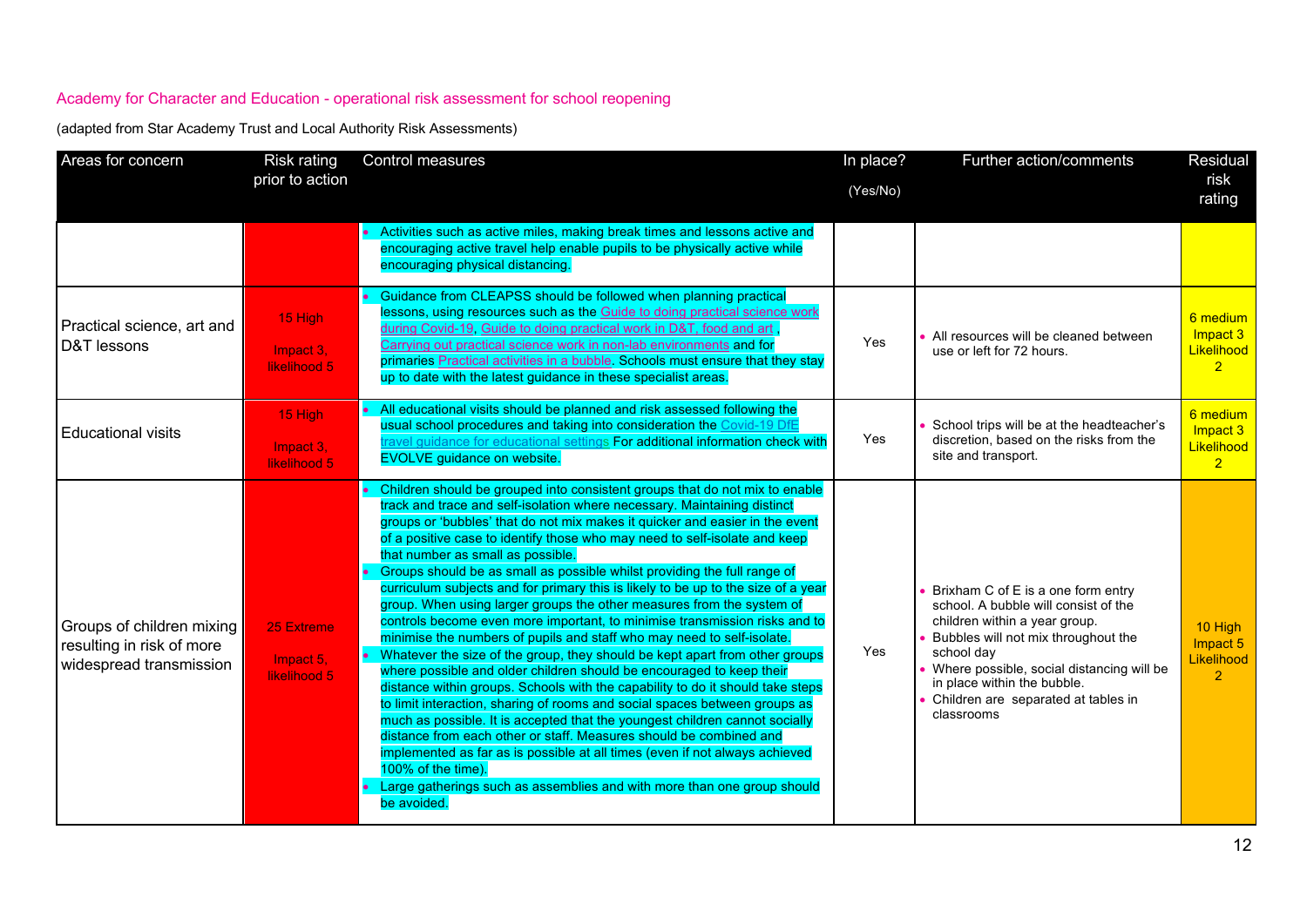| Areas for concern                                                                          | <b>Risk rating</b><br>prior to action   | Control measures                                                                                                                                                                                                                                                                                                                                                                                                                                                                                                                                                                                                                                                                                                                                                                                                                                                                                                                                                                                    | In place?<br>(Yes/No) | Further action/comments                                                                                                                                                                                                                                                                                                                                                                                                          | Residual<br>risk<br>rating                           |
|--------------------------------------------------------------------------------------------|-----------------------------------------|-----------------------------------------------------------------------------------------------------------------------------------------------------------------------------------------------------------------------------------------------------------------------------------------------------------------------------------------------------------------------------------------------------------------------------------------------------------------------------------------------------------------------------------------------------------------------------------------------------------------------------------------------------------------------------------------------------------------------------------------------------------------------------------------------------------------------------------------------------------------------------------------------------------------------------------------------------------------------------------------------------|-----------------------|----------------------------------------------------------------------------------------------------------------------------------------------------------------------------------------------------------------------------------------------------------------------------------------------------------------------------------------------------------------------------------------------------------------------------------|------------------------------------------------------|
| 1.7 Staff workspaces                                                                       |                                         |                                                                                                                                                                                                                                                                                                                                                                                                                                                                                                                                                                                                                                                                                                                                                                                                                                                                                                                                                                                                     |                       |                                                                                                                                                                                                                                                                                                                                                                                                                                  |                                                      |
| Staff rooms and offices do<br>not allow for observation of<br>social distancing guidelines | 25 Extreme<br>Impact 5,<br>likelihood 5 | • Staff rooms and offices have been reviewed and appropriate configurations of<br>furniture and workstations have been put in place to allow for social<br>distancing.<br>• Staff should aim to keep 2m apart from one another.<br>• Staff have been briefed on the use of these rooms.<br>• Numbers of people reduced at any one time on a rota to allow social<br>distancing - chairs removed/placed apart.<br>• Avoid unnecessary gatherings. Where possible reduce the use of communal /<br>shared facilities such as tea and coffee facilities and encourage staff to bring<br>their own food and utensils. Enhanced cleaning regimes as per below.<br>• Staff and pupil hygiene measures to be operated in line with Government<br>guidelines and will be confirmed daily and enforced by continuing monitoring.<br>Each premise area will have access to cleaning materials and in the case of<br>the staff room, staff will be responsible for ensuring the area is sanitised after<br>use. | <b>Yes</b>            | Staff have been advised at keeping the<br>maximum number to 4 at one point and<br>longer than 20 minute gatherings in the<br>staff room.<br>Staff encouraged to eat lunch within the<br>school grounds where possible, e.g.<br>outside areas (outside staff room)<br>Staff not to go into the office areas, but to<br>communicate through screen<br>All equipment used by more than one<br>person will be cleaned in-between use | 5 Medium<br>Impact 5<br>Likelihood                   |
| 1.8 Managing the school calendar                                                           |                                         |                                                                                                                                                                                                                                                                                                                                                                                                                                                                                                                                                                                                                                                                                                                                                                                                                                                                                                                                                                                                     |                       |                                                                                                                                                                                                                                                                                                                                                                                                                                  |                                                      |
| Usual school events cannot<br>take place due to protective<br>measures                     | 10 High<br>Impact 2,<br>Likelihood 5    | School events should be considered for adaptation or<br>$\bullet$<br>postponement/cancellation. Every opportunity should be taken to adapt<br>activities e.g. use of technology, move outside, split people into smaller<br>groups<br>Assemblies/ Collective Worship should take place with only one bubble at a<br>time e.g. class assemblies.<br>Singing should be avoided in collective worships/ choirs etc.                                                                                                                                                                                                                                                                                                                                                                                                                                                                                                                                                                                    | Yes                   | • Annual events which normally involve<br>pupils and parents will be considered.<br>thinking about how they could be<br>completed virtually.<br>Parents evening via phone calls.                                                                                                                                                                                                                                                 | 4 Low<br>Impact 2<br>Likelihood<br>$\mathcal{P}$     |
| New children start school<br>without an adequate<br>induction/transition<br>programme      | 12 High<br>Impact 3<br>Likelihood 4     | A plan is in place for children to transition into reception.<br>There is regular and effective liaison with pre-schools to aid transition<br>$\bullet$<br>Regular communications with the parents of incoming pupils are in place,<br>$\bullet$<br>including letters, newsletters and online broadcasts.<br>• Virtual tours of the school are available for parents and pupils.                                                                                                                                                                                                                                                                                                                                                                                                                                                                                                                                                                                                                    | Yes                   | Zoom meeting held with every family<br>joining our school in reception to prepare<br>for transition<br>Children moving in-year will have phone<br>calls and a tour following an isolation<br>period from their previous school                                                                                                                                                                                                   | 6 Medium<br>Impact 3<br>Likelihood<br>$\overline{2}$ |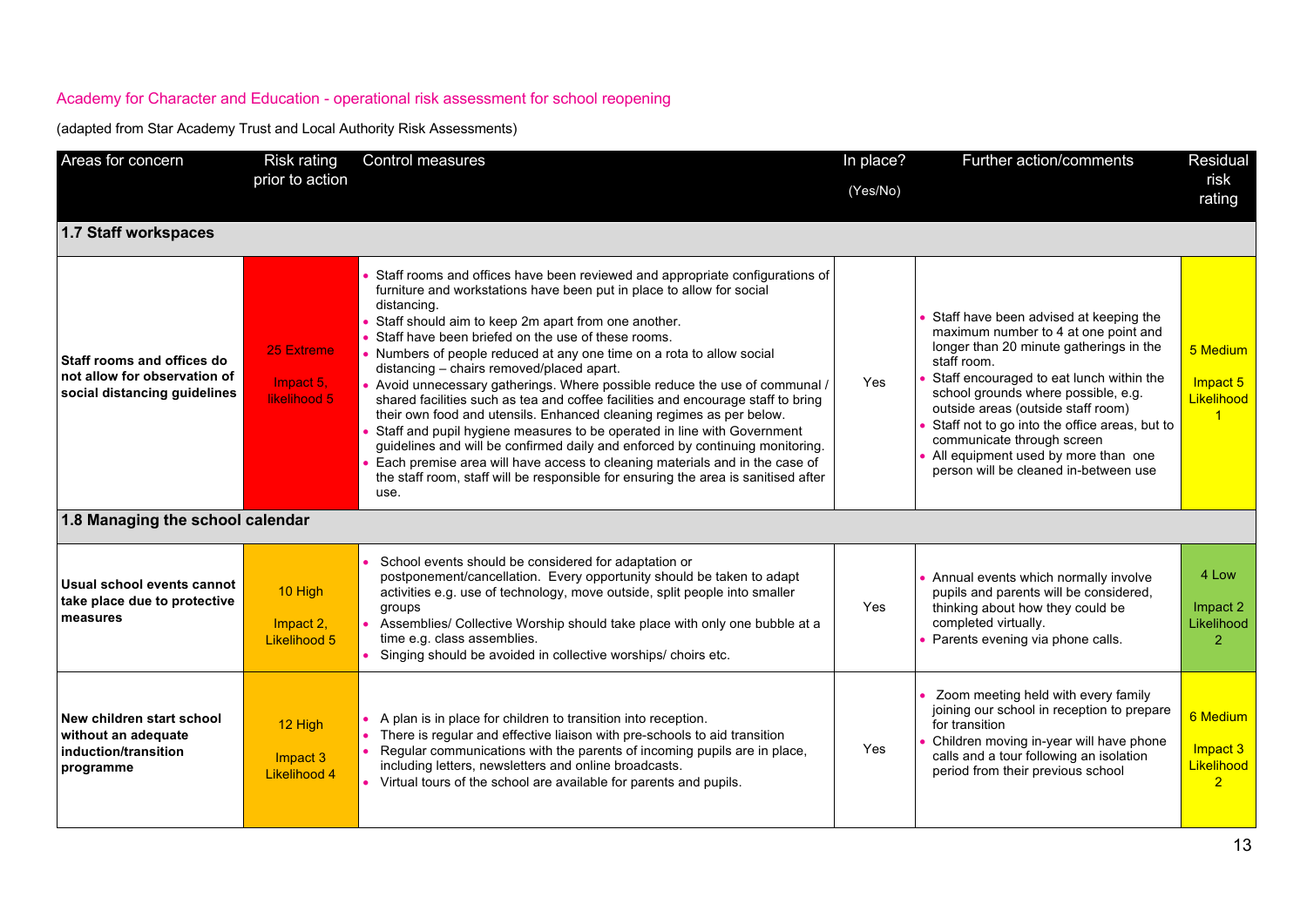| Areas for concern                                                                                                                              | Risk rating<br>prior to action         | <b>Control measures</b>                                                                                                                                                                                                                                                                                                                                                                                                         | In place?<br>(Yes/No) | Further action/comments                                                                                                                                                                                                                                                                                                                                                          | Residual<br>risk<br>rating                                 |
|------------------------------------------------------------------------------------------------------------------------------------------------|----------------------------------------|---------------------------------------------------------------------------------------------------------------------------------------------------------------------------------------------------------------------------------------------------------------------------------------------------------------------------------------------------------------------------------------------------------------------------------|-----------------------|----------------------------------------------------------------------------------------------------------------------------------------------------------------------------------------------------------------------------------------------------------------------------------------------------------------------------------------------------------------------------------|------------------------------------------------------------|
| 1.9 Communication strategy                                                                                                                     |                                        |                                                                                                                                                                                                                                                                                                                                                                                                                                 |                       |                                                                                                                                                                                                                                                                                                                                                                                  |                                                            |
| Key stakeholders are not<br>fully informed about<br>changes to policies and<br>procedures due to COVID-<br>19, resulting in risks to<br>health | 25 Extreme<br>Impact 5<br>Likelihood 5 | Communications strategies for the following groups are in place:<br>Staff<br>Pupils<br>Parents<br>Governors/Trustees<br>Local authority<br>Regional Schools Commissioner<br>Professional associations<br>Other partners                                                                                                                                                                                                         | Yes                   | • All staff and governors to receive regular<br>updates, including the information that is<br>sent to parents.<br>Governors updated throughout meetings<br>Classroom dojo provides a form of<br>communication for key messages with<br>parents.                                                                                                                                  | 5 Medium<br>Impact 5<br>Likelihood<br>$\blacktriangleleft$ |
| 1.10 Staff induction and CPD                                                                                                                   |                                        |                                                                                                                                                                                                                                                                                                                                                                                                                                 |                       |                                                                                                                                                                                                                                                                                                                                                                                  |                                                            |
| Staff are not trained in new<br>procedures, leading to risks<br>to health                                                                      | 25 Extreme<br>Impact 5<br>Likelihood 5 | A CPD programme is in operation for all staff prior to reopening, and<br>includes:<br>Infection control<br>Fire safety and evacuation procedures<br>Constructive behaviour management<br>Safequarding<br>• Risk management<br><b>Testing arrangements</b><br><b>Timetable changes</b><br>Compliance with Covid 19 enhanced hygiene and social distancing procedures<br>will be monitored to ensure best practice is maintained. | Yes                   | Timetables allow for bubbles not<br>$\bullet$<br>to cross / use the same space at<br>the same time.<br>Information on fire procedures,<br>practiced and shared<br>Staff informed about testing<br>arrangements<br>Staff now completing x2 Lateral<br>$\bullet$<br>Flow tests - how to report results<br>shared.<br>Regular meetings help to ensure<br>all staff fully understand | 5 Medium<br>Impact 5<br>Likelihood<br>$\overline{1}$       |
| In school and trust CPD<br>cannot take place due to<br>social distancing                                                                       | 9 High<br>Impact 3<br>Likelihood 3     | In school CPD continues to take place, either socially distanced, or online.<br>Outside areas can also be utilised while weather and seasons allow.<br>Cross trust meetings can take place online.                                                                                                                                                                                                                              | Yes                   | Staff meetings and 1:1<br>meetings (such as appraisals)<br>take place online.                                                                                                                                                                                                                                                                                                    | 3 Low<br>Impact 3<br>Likelihood                            |
| New staff are not aware of<br>policies and procedures<br>prior to starting at the<br>school when it reopens                                    | 25 Extreme<br>Impact 5<br>Likelihood 5 | An induction programme is in place for all new staff - either online or in-<br>school - prior to them starting.<br>• The revised staff handbook is issued to all new staff prior to them starting.                                                                                                                                                                                                                              | <b>Yes</b>            | Normal information and<br>introduction process in place<br>virtually.                                                                                                                                                                                                                                                                                                            | 5 Medium<br>Impact 5<br>Likelihood<br>$\overline{1}$       |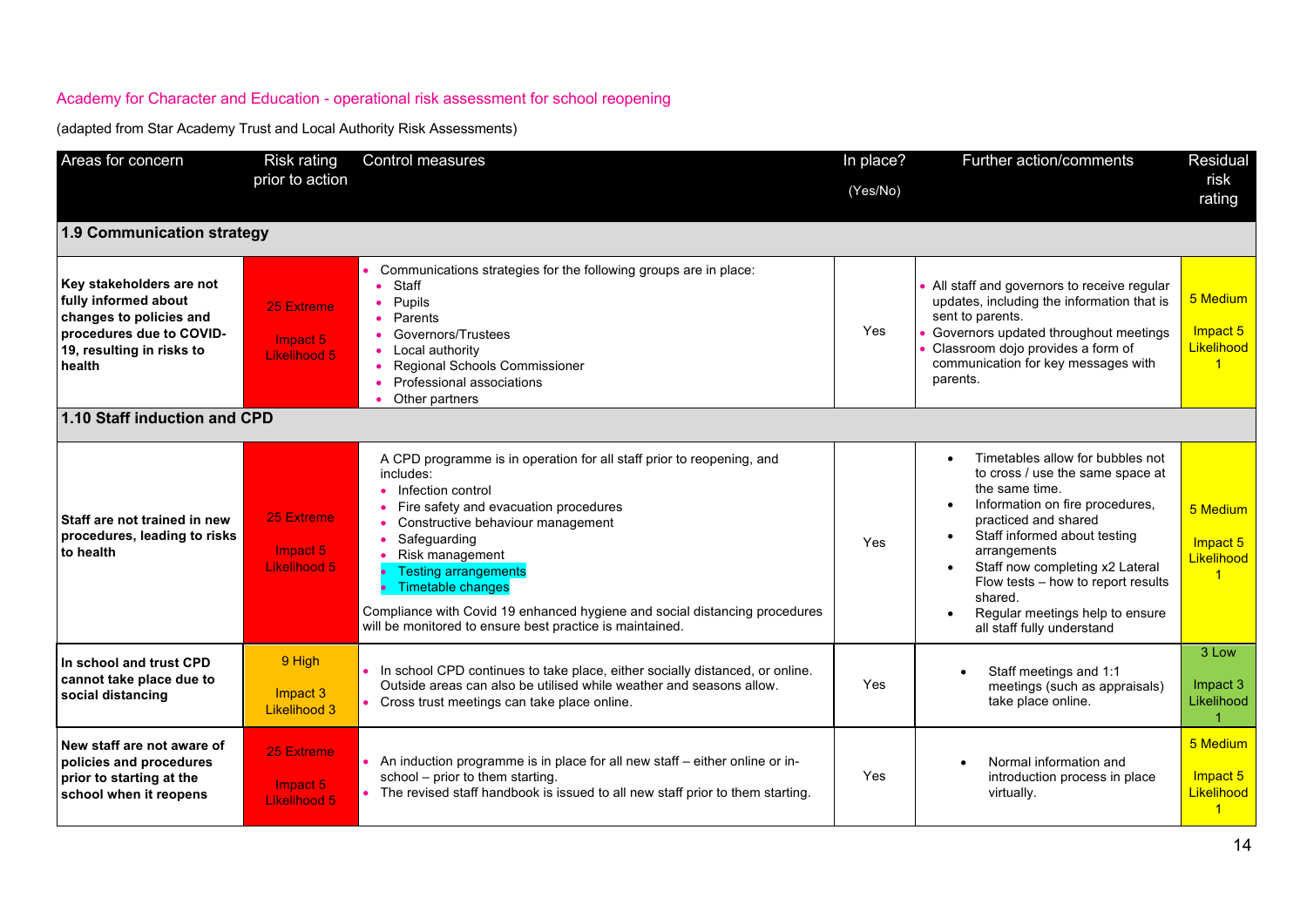| Areas for concern                                                                                                                                                                       | Risk rating<br>prior to action         | Control measures                                                                                                                                                                                                                                                                                                                                                                                                                                                                                                                                                                                                                                                                                                                                                                                                                                                                                                                                                                                                                                                                                                                                                                                                                                                                                              | In place?<br>(Yes/No) | Further action/comments                                                                                                                                                                                                                                                                                                          | <b>Residual</b><br>risk<br>rating                          |
|-----------------------------------------------------------------------------------------------------------------------------------------------------------------------------------------|----------------------------------------|---------------------------------------------------------------------------------------------------------------------------------------------------------------------------------------------------------------------------------------------------------------------------------------------------------------------------------------------------------------------------------------------------------------------------------------------------------------------------------------------------------------------------------------------------------------------------------------------------------------------------------------------------------------------------------------------------------------------------------------------------------------------------------------------------------------------------------------------------------------------------------------------------------------------------------------------------------------------------------------------------------------------------------------------------------------------------------------------------------------------------------------------------------------------------------------------------------------------------------------------------------------------------------------------------------------|-----------------------|----------------------------------------------------------------------------------------------------------------------------------------------------------------------------------------------------------------------------------------------------------------------------------------------------------------------------------|------------------------------------------------------------|
| 1.11 Risk assessments                                                                                                                                                                   |                                        |                                                                                                                                                                                                                                                                                                                                                                                                                                                                                                                                                                                                                                                                                                                                                                                                                                                                                                                                                                                                                                                                                                                                                                                                                                                                                                               |                       |                                                                                                                                                                                                                                                                                                                                  |                                                            |
| Risks are not<br>comprehensively assessed<br>in every area of the school<br>in light of COVID-19, leading<br>to breaches of social<br>distancing and hygiene<br>quidance.               | 25 Extreme<br>Impact 5<br>Likelihood 5 | Risk assessments are updated or undertaken before the school reopens and<br>mitigation strategies are put in place and communicated to staff covering:<br>Different areas of the school<br>Use of facilities and equipment<br>When pupils enter and leave school<br>During movement around school<br>During break and lunch times<br>Delivering aspects of the curriculum, especially for practical subjects and<br>where shared equipment is used<br>Consultation with employees and trades union Safety Reps on risk<br>assessments.<br>Risk assessment published on school intranet and website.<br>Nominated employees tasked to monitoring protection measures.<br>Employees encourage to report any non compliance.<br>The effectiveness of prevention measures will be monitored by school<br>leaders.<br>• This risk assessment will be reviewed if the risk level changes and/or in<br>light of updated guidance and after the first weeks operational<br>experience.<br>Encourage feedback from parents via message boards or parent mail<br>systems<br>• Additional training resources have been invested within each school to<br>establish an additional member of staff trained to I.O.S.H. Managing Safely<br>standard which should be completed before the schools return in September<br>20. | Yes                   | Staff are encouraged to raise any issues<br>that occur. This is then acted upon and<br>shared with staff.<br>• Advise sought if necessary                                                                                                                                                                                        | 5 Medium<br>Impact 5<br>Likelihood<br>$\blacktriangleleft$ |
| 1.12 School transport                                                                                                                                                                   |                                        |                                                                                                                                                                                                                                                                                                                                                                                                                                                                                                                                                                                                                                                                                                                                                                                                                                                                                                                                                                                                                                                                                                                                                                                                                                                                                                               |                       |                                                                                                                                                                                                                                                                                                                                  |                                                            |
| <b>Changes to bus schedules</b><br>as a result of COVID-19<br>adversely affect pupils'<br>attendance and punctuality<br>and do not align with<br>staggered start and<br>departure times | 4 Low<br>Impact 3<br>Likelihood 1      | https://www.gov.uk/guidance/coronavirus-covid-19-safer-travel-guidance-for-<br>passengers<br>The details of how pupils will travel to and from school are known prior to<br>opening.<br>Consider school transport arrangements and where possible encourage<br>parents and children and young people to walk or cycle to school. Liaise with<br>School Transport Team where further consider needs to be given to taxi and<br>escort services.                                                                                                                                                                                                                                                                                                                                                                                                                                                                                                                                                                                                                                                                                                                                                                                                                                                                | Yes                   | Families using the bus to get to school<br>have information about the<br>appropriateness of using masks on public<br>transport and how to remove them safely<br>and hygienically before entering the<br>school site.<br>School trip transport - Coach company to<br>assure their risk assessment is inline with<br>gov guidance. | 3 Low<br>Impact 3<br>Likelihood<br>-1                      |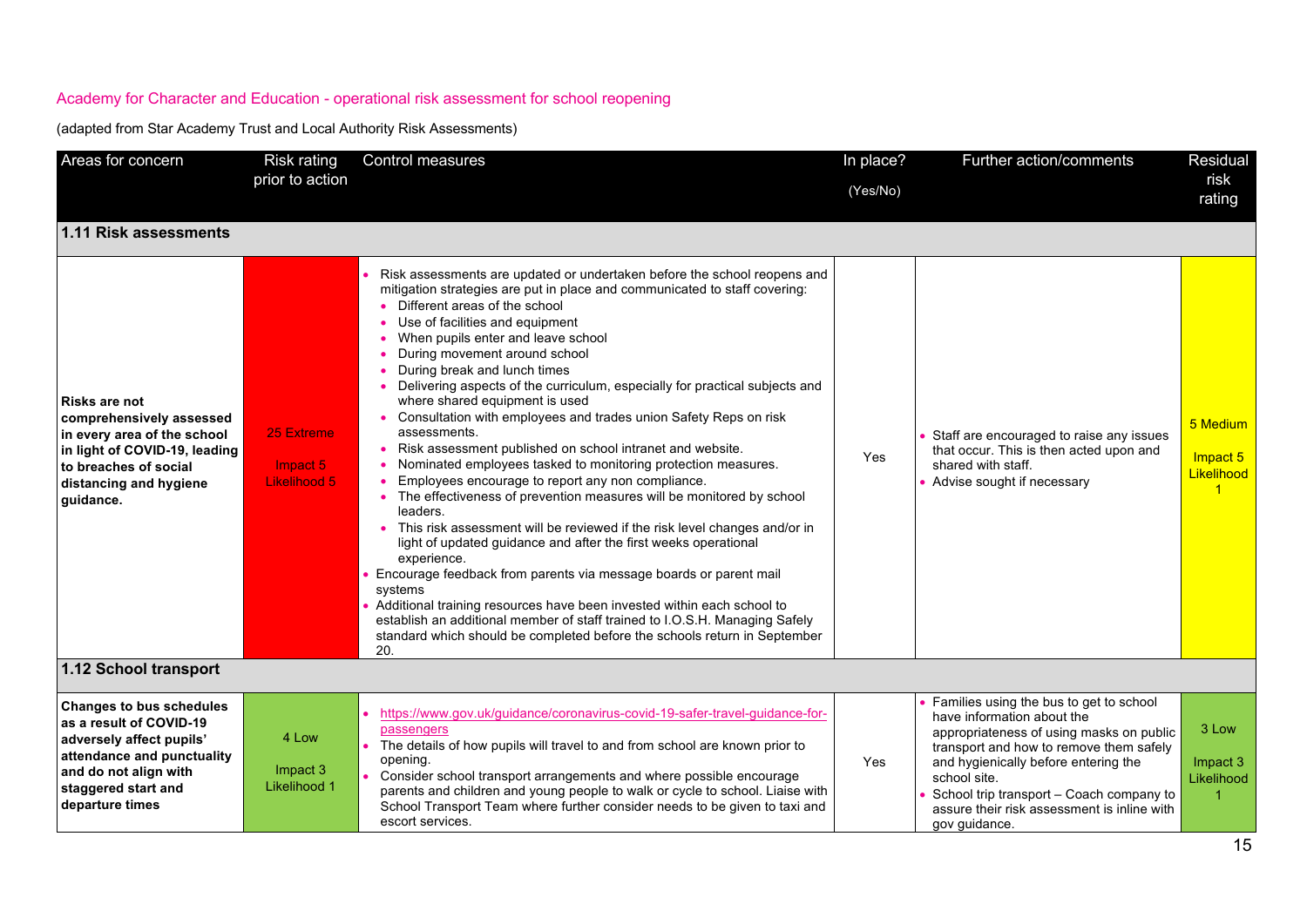| Areas for concern                                                                               | <b>Risk rating</b>                         | Control measures                                                                                                                                                                                                                                                                                                                                                                                                                                                                                                                                                                                                                                                                                                                                                                                                                                                                                                                                                                                                                                                                | In place? | Further action/comments | Residual                                                   |
|-------------------------------------------------------------------------------------------------|--------------------------------------------|---------------------------------------------------------------------------------------------------------------------------------------------------------------------------------------------------------------------------------------------------------------------------------------------------------------------------------------------------------------------------------------------------------------------------------------------------------------------------------------------------------------------------------------------------------------------------------------------------------------------------------------------------------------------------------------------------------------------------------------------------------------------------------------------------------------------------------------------------------------------------------------------------------------------------------------------------------------------------------------------------------------------------------------------------------------------------------|-----------|-------------------------|------------------------------------------------------------|
|                                                                                                 | prior to action                            |                                                                                                                                                                                                                                                                                                                                                                                                                                                                                                                                                                                                                                                                                                                                                                                                                                                                                                                                                                                                                                                                                 | (Yes/No)  |                         | risk<br>rating                                             |
|                                                                                                 |                                            | Guidance is in place for pupils and parents on how social distancing can be<br>observed on public and school transport.                                                                                                                                                                                                                                                                                                                                                                                                                                                                                                                                                                                                                                                                                                                                                                                                                                                                                                                                                         |           |                         |                                                            |
| <b>Travelling on public</b><br>transport may increase the<br>risk of community<br>transmission. | 25 Extreme<br>Impact 5<br>Likelihood 5     | Where using public transport, children and their families should wear face<br>coverings.<br>Use of hand sanitiser where possible.<br>Distancing on public transport where possible.<br>Discussions have been held with the relevant public transport authority and<br>with bus companies on how social distancing measures will be applied.<br>Liaising with the School Transport Team before change are made. Follow<br>government guidance https://www.gov.uk/guidance/working-safely-during-<br>coronavirus-covid-19/vehicles<br>Effective liaison with bus companies is used as a basis for planning<br>staggered start and departure times.                                                                                                                                                                                                                                                                                                                                                                                                                                | Yes       |                         | 5 Medium<br>Impact 5<br>Likelihood<br>$\blacktriangleleft$ |
| Dedicated school<br>transport (including<br>minibuses), including<br>statutory provision        | 15 High<br>Impact 3<br><b>Likelihood 5</b> | transport-to-school-and-other-places-of-education-autumn-term-2020<br>Although there is no requirement for students to sit with the group of<br>students or "bubble" with which they are educated, students should sit in<br>year groups as far as possible when travelling - this will be in ascending<br>year groups front to back (youngest students at the front of the vehicle).<br>Schools may even wish to draw up seating arrangements on vehicles.<br>Consider how you are going to "police" any seating arrangements as this is<br>not the driver's responsibility - their role is to focus on driving the vehicle<br>safely.<br>Any arrangements will require clear communication between schools and<br>families/students, and school staff should initially be on hand at the end of<br>each day to assist the students.<br>Where possible, transport operators will aim to keep windows on home to<br>school transport open to increase ventilation; or use air conditioning.<br>Ensure organised queuing/boarding and distancing within vehicles if<br>possible. | Yes       |                         | 4 low<br>Impact 5<br>Likelihood                            |
| School transport<br>(including minibuses)-<br>Face coverings & PPE                              | 15 High<br>Impact 3<br><b>Likelihood 5</b> | It is now the law that people age 11 and over must wear a face covering on<br>public transport. This law does not apply to school transport. However, DCC,<br>supported by PHE, recommend that people aged 11 and over wear a face<br>covering when travelling on dedicated school transport from the start of the<br>autumn term. However, there are some exemptions:                                                                                                                                                                                                                                                                                                                                                                                                                                                                                                                                                                                                                                                                                                          | Yes       |                         | 4 low<br>Impact 5<br>Likelihood                            |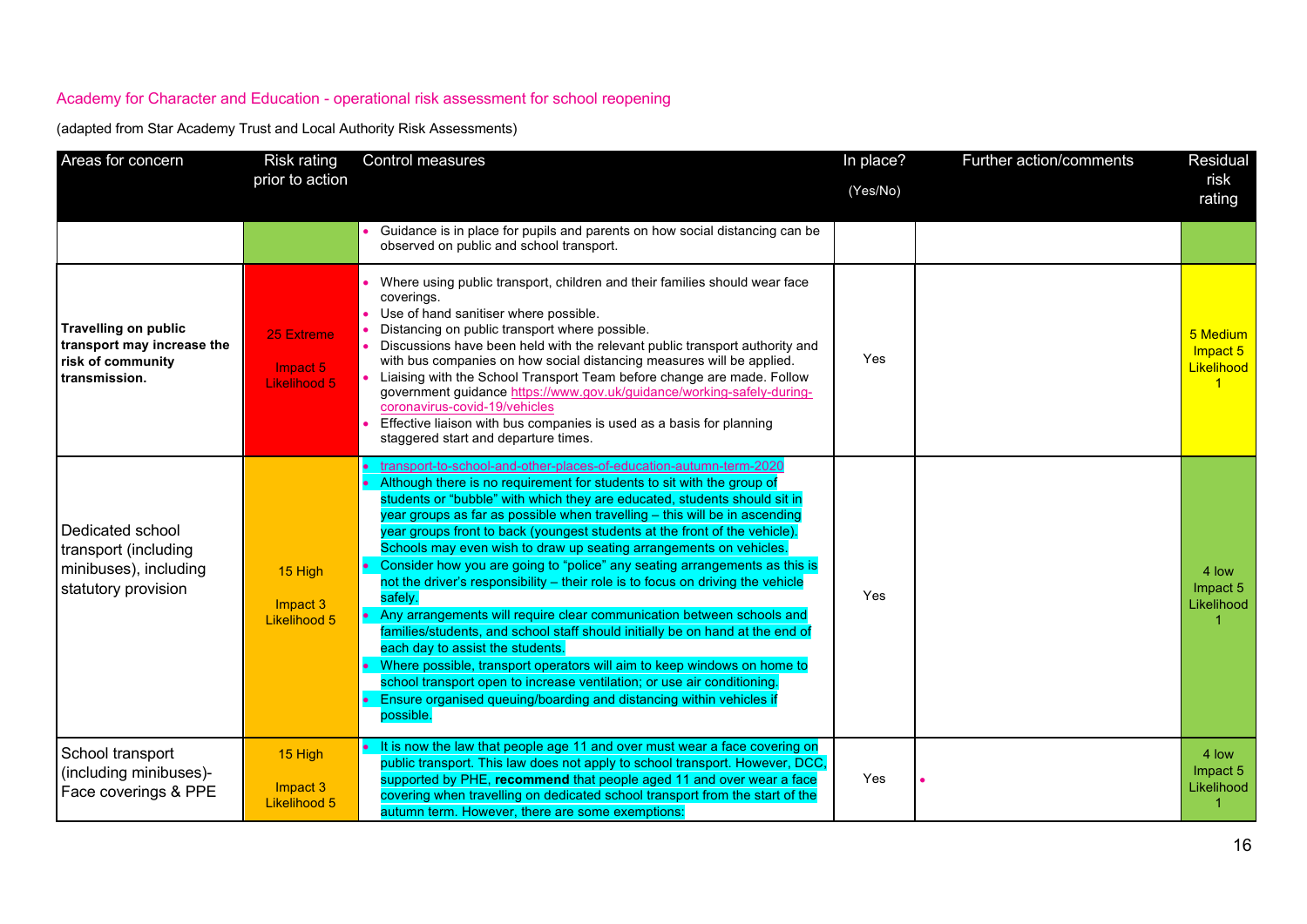| Areas for concern                                                                                   | <b>Risk rating</b><br>prior to action                | Control measures                                                                                                                                                                                                                                                                                                                                                                                                                                                                                                                                                                                                                                                                                                                                                          | In place?<br>(Yes/No) | Further action/comments                                                                                         | Residual<br>risk<br>rating         |
|-----------------------------------------------------------------------------------------------------|------------------------------------------------------|---------------------------------------------------------------------------------------------------------------------------------------------------------------------------------------------------------------------------------------------------------------------------------------------------------------------------------------------------------------------------------------------------------------------------------------------------------------------------------------------------------------------------------------------------------------------------------------------------------------------------------------------------------------------------------------------------------------------------------------------------------------------------|-----------------------|-----------------------------------------------------------------------------------------------------------------|------------------------------------|
|                                                                                                     |                                                      | • https://www.gov.uk/government/publications/coronavirus-covid-19-safer-<br>transport-guidance-for-operators/coronavirus-covid-19-safer-transport-<br>guidance-for-operators#exemptions-from-mandatory-face-coverings<br>Face coverings should not be worn by those who may not be able to handle<br>them as directed (for example, young students, or those with special<br>educational needs or disabilities) as it may inadvertently increase the risk of<br>transmission. Drivers may wear face coverings if they wish to, although<br>guidance indicates that PPE is not normally needed on home to school<br>transport.                                                                                                                                             |                       |                                                                                                                 |                                    |
| School transport<br>(including minibuses)-<br>Loading for vehicles<br>above nine passenger<br>seats | 15 High<br>Impact 3<br>Likelihood 5                  | Students should be asked to respect the driver's personal space and hold<br>back from entering the vehicle until the driver has indicated it is safe to do<br>so, and then do so one by one in an orderly manner. They should hold their<br>bus pass so it is visible to the driver (and produce for closer examination if<br>requested).<br>Seats alongside or immediately to rear of the driver may be out of use and if<br>so, would be clearly marked as "out of use" by the operator.                                                                                                                                                                                                                                                                                | Yes                   | Own school minibus managed by staff                                                                             | 4 Medium<br>Impact 5<br>Likelihood |
| School transport<br>(including minibuses)-<br>Good practice & personal<br>care                      | 15 High<br>Impact 3<br><b>Likelihood 5</b>           | ALL students will be expected to abide by the DCC Code of Conduct<br>Students, drivers and escorts should clean their hands, before boarding<br>home to school transport and when arriving at school or home. It should not<br>normally be necessary for students to clean their hands during the journey.<br>Coughs/sneezes - students/parents to be given guidance on good<br>management of coughs and sneezes, in line with the "catch it, bin it, kill it"<br>approach - this will be reinforced in schools.<br>Students should be encouraged to carry tissues on home to school<br>transport. These will need to be disposed of in a covered bin. Where it is not<br>possible to have a bin on board, schools should have a suitable disposal<br>process on arrival. | Yes                   | • Own school minibus managed by staff<br>• Minibus to be cleaned between any use                                | 4 Medium<br>Impact 5<br>Likelihood |
| School transport<br>(including minibuses) -<br>Carriage of passengers<br>with symptoms              | <b>25 Extreme</b><br>Impact 5<br><b>Likelihood 5</b> | Parents must be advised that students MUST NOT board home to school<br>transport, if they or a member of their household has symptoms of<br>coronavirus.<br>Any child, young person or other learner who starts displaying coronavirus<br>symptoms while at their setting should be sent home immediately. They                                                                                                                                                                                                                                                                                                                                                                                                                                                           | Yes                   | Own school minibus managed by staff<br>Children with symptoms will not be in<br>school or accessing the minibus | 4 low<br>Impact 5<br>Likelihood    |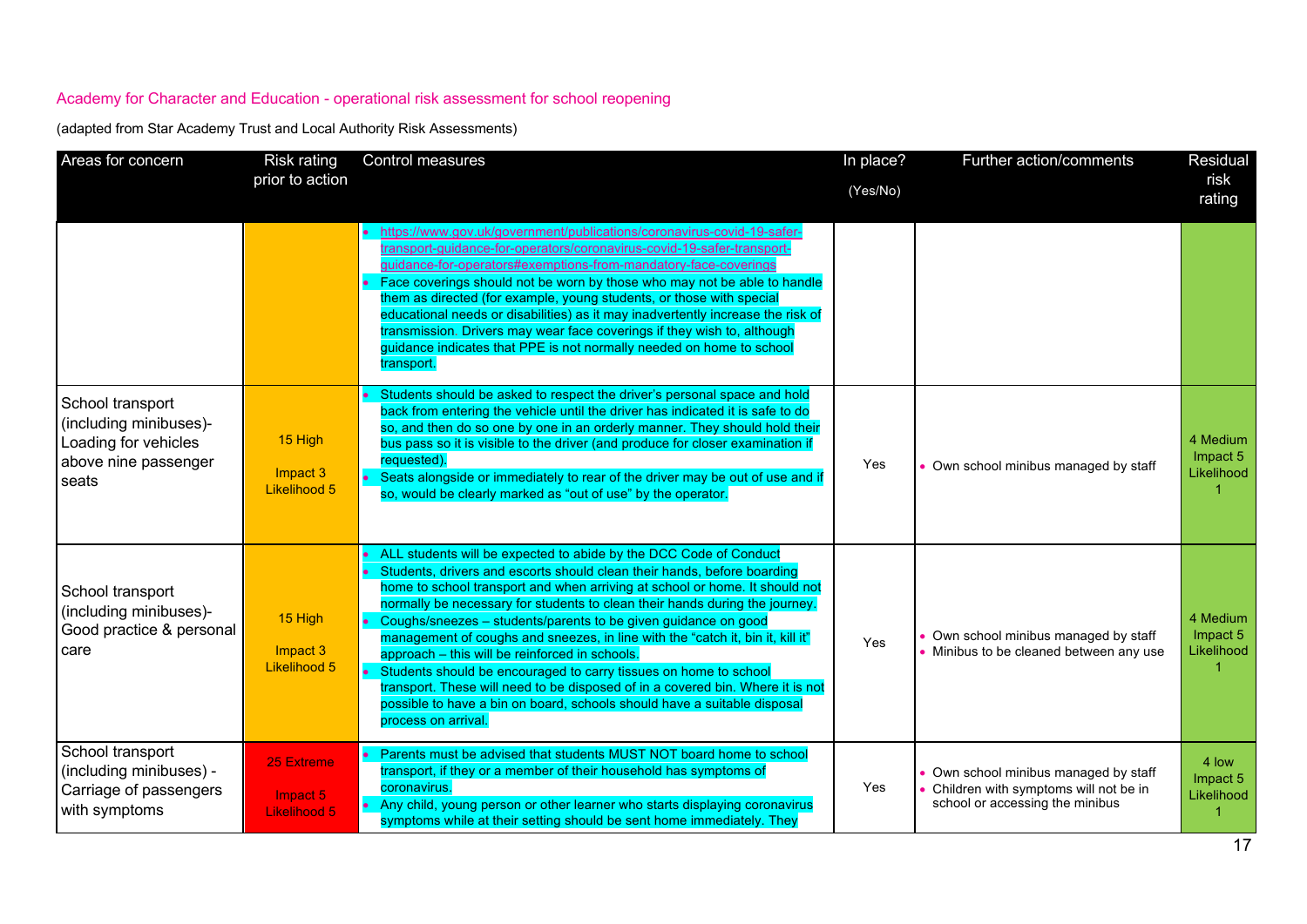| Areas for concern                                                   | <b>Risk rating</b>                     | Control measures                                                                                                                                                                                                                                                                                                                                                                                                                                                                                                                                                                                                                                                                                                                                                                                                                                                                                                                                                                   | In place? | Further action/comments | Residual                        |
|---------------------------------------------------------------------|----------------------------------------|------------------------------------------------------------------------------------------------------------------------------------------------------------------------------------------------------------------------------------------------------------------------------------------------------------------------------------------------------------------------------------------------------------------------------------------------------------------------------------------------------------------------------------------------------------------------------------------------------------------------------------------------------------------------------------------------------------------------------------------------------------------------------------------------------------------------------------------------------------------------------------------------------------------------------------------------------------------------------------|-----------|-------------------------|---------------------------------|
|                                                                     | prior to action                        |                                                                                                                                                                                                                                                                                                                                                                                                                                                                                                                                                                                                                                                                                                                                                                                                                                                                                                                                                                                    | (Yes/No)  |                         | risk<br>rating                  |
|                                                                     |                                        | must not travel on home to school transport. The school should contact the<br>parent or carer who should make arrangements for the child or young<br>person's journey home.<br>In exceptional circumstances, where this is not possible, and where a<br>symptomatic child or young person or other passenger needs to be<br>transported to their home, you must contact the Transport Coordination<br>Service at DCC. Transport Coordination Service will work with Public Health<br>colleagues to manage any virus outbreak.<br>Students, drivers and passenger assistants who have been in contact with<br>someone that has developed symptoms whilst at school or on home to<br>school transport do not need to go home to self-isolate unless;<br>they develop symptoms themselves (in which case, they<br>should arrange a test) or<br>the symptomatic person subsequently tests positive (see<br>below) or<br>if they have been requested to do so by NHS Test and<br>Trace. |           |                         |                                 |
| Wider public transport                                              | 25 Extreme<br>Impact 5<br>Likelihood 5 | • It is the law that you must wear a face covering when travelling in England<br>on public transport. Some people don't have to wear a face covering<br>including for health, age or equality reasons. Some transport staff may not<br>wear a face covering if it is not required for their job. You should also wear a<br>face covering in other enclosed spaces where it is difficult to maintain social<br>distancing. For example, at stations and in taxis and private hire vehicles. A<br>taxi driver or private hire vehicle operator may be entitled to refuse to accept<br>you if you do not wear a face covering.                                                                                                                                                                                                                                                                                                                                                        | Yes       |                         | 4 low<br>Impact 5<br>Likelihood |
| School Transport<br>arrangements support<br>changes to school times | 4 Low<br>Impact 3<br>Likelihood 1      | Any alternative access arrangements for when students arrive at the school<br>grounds should be communicated via the school to families/students.<br>Liaising with the School Transport Team before change are made. Follow<br>government guidance https://www.gov.uk/guidance/working-safely-during<br>coronavirus-covid-19/vehicles                                                                                                                                                                                                                                                                                                                                                                                                                                                                                                                                                                                                                                              | Yes       |                         | 4 Low<br>Impact 3<br>Likelihood |
| 1.13 Wraparound care                                                |                                        |                                                                                                                                                                                                                                                                                                                                                                                                                                                                                                                                                                                                                                                                                                                                                                                                                                                                                                                                                                                    |           |                         |                                 |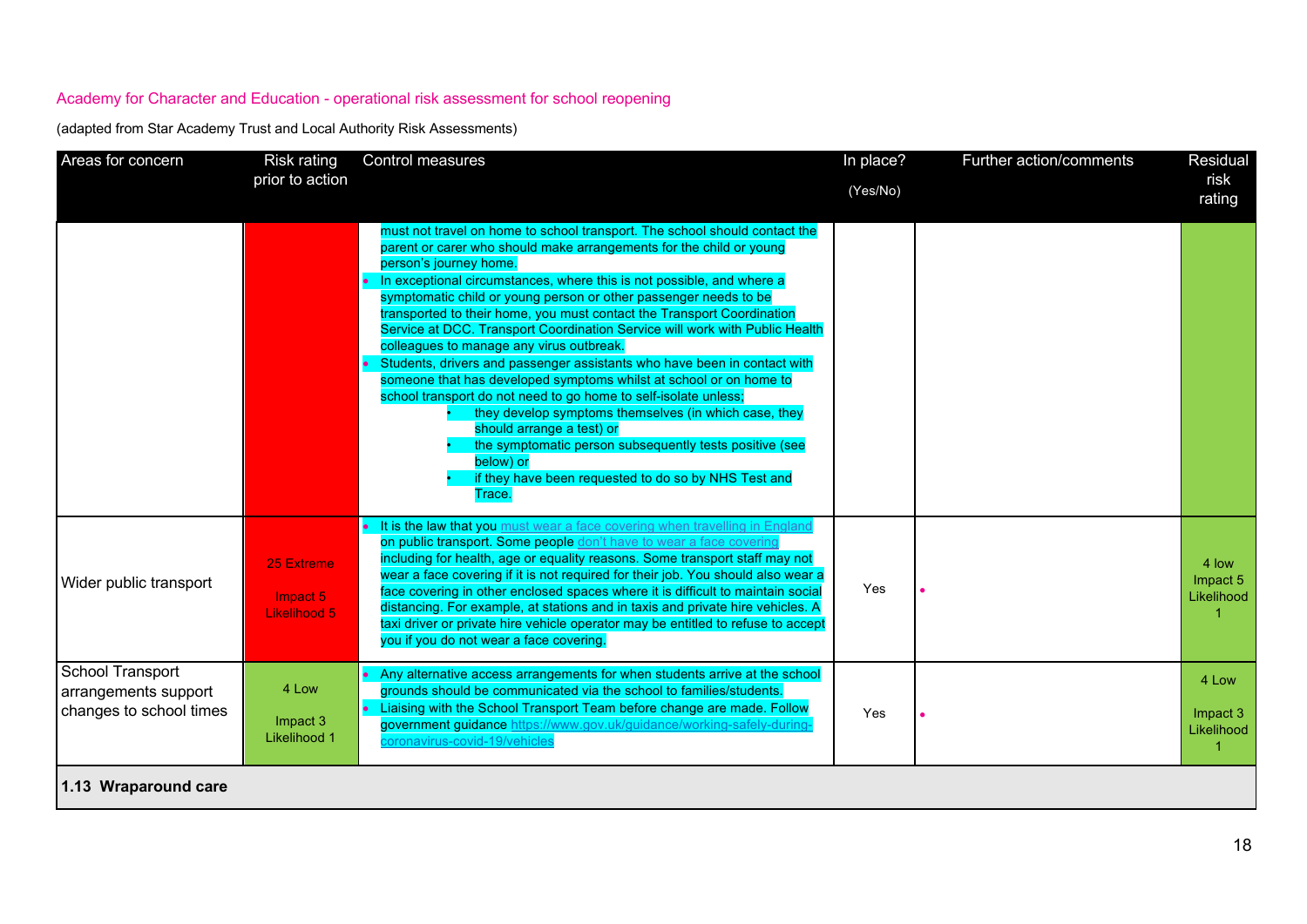| Areas for concern                                                                                                                                              | <b>Risk rating</b>                            | Control measures                                                                                                                                                                                                                                                                                                                                                                                                                                                                                                                                                                                                                                                                                                                                                                                                                                                                                                                                                                                                                                          | In place? | Further action/comments                                                                                                                                                      | Residual                                             |
|----------------------------------------------------------------------------------------------------------------------------------------------------------------|-----------------------------------------------|-----------------------------------------------------------------------------------------------------------------------------------------------------------------------------------------------------------------------------------------------------------------------------------------------------------------------------------------------------------------------------------------------------------------------------------------------------------------------------------------------------------------------------------------------------------------------------------------------------------------------------------------------------------------------------------------------------------------------------------------------------------------------------------------------------------------------------------------------------------------------------------------------------------------------------------------------------------------------------------------------------------------------------------------------------------|-----------|------------------------------------------------------------------------------------------------------------------------------------------------------------------------------|------------------------------------------------------|
|                                                                                                                                                                | prior to action                               |                                                                                                                                                                                                                                                                                                                                                                                                                                                                                                                                                                                                                                                                                                                                                                                                                                                                                                                                                                                                                                                           | (Yes/No)  |                                                                                                                                                                              | risk<br>rating                                       |
| <b>Children mix with</b><br>groups of other<br>children and staff from<br>outside their groups<br>within Breakfast Club<br>and After school club<br>provision. | 25 Extreme<br>Impact 5<br>Likelihood 5        | Schools are encouraged to resume extra-curriculum provision where<br>they can.<br>Communicate with parents about the increased risk through additional<br>contacts and mixing so that they are fully aware of this before using<br>wraparound care.<br>Where possible, try to establish small constant groups in breakfast<br>club and after school club.<br>As children will be mixing with other groups, they should be<br>encouraged to keep a distance of at least one metre, with no face to<br>face contact or touching.<br>Children with additional needs, e.g. toileting, should continue to<br>receive the support on their EHCP.<br>$\bullet$<br>Make full use of the outdoors during these clubs so that children are<br>able to space out.<br>https://www.gov.uk/government/publications/protective-measures-for-<br>holiday-or-after-school-clubs-and-other-out-of-school-settings-for-<br>children-during-the-coronavirus-covid-19-outbreak/protective-<br>measures-for-out-of-school-settings-during-the-coronavirus-covid-19-<br>outbreak | Yes       | Wrap around care arrangements will<br>allow for pupils to remain in the school<br>day bubble.<br>Bubbles will be in own areas of the hall,<br>outdoor classrooms and outside | 10 High<br>Impact 5<br>Likelihood<br>$\overline{2}$  |
| 1.14 Access to the site                                                                                                                                        |                                               |                                                                                                                                                                                                                                                                                                                                                                                                                                                                                                                                                                                                                                                                                                                                                                                                                                                                                                                                                                                                                                                           |           |                                                                                                                                                                              |                                                      |
| Visitors access the site<br>and mix with staff/ and<br>or children and<br>heighten the risk                                                                    | 20 Extreme<br>Impact 5<br><b>Likelihood 4</b> | Inform parents, carers or any visitors, such as suppliers, not to enter the<br>setting if they are displaying any symptoms of coronavirus.<br>Only one parent should attend.<br>Inform all visitors, suppliers, and contractors that only pre-arranged calls<br>will be allowed on site. Publish a site telephone number in case of<br>immediate access required.<br>Create a procedure and script for receptionists to use when dealing with<br>visitors. Visitors should sign the letter on behalf of their organisation to<br>demonstrate how they are complying with protective measures.<br>Place notices at school entrance points to advise that only essential<br>visitors should enter the premises.<br>Consider how to manage supplies coming into the school, which takes<br>$\bullet$<br>into consideration SD and hygiene measures. E.g. drop-off point – one                                                                                                                                                                                | Yes       | • All visitors to wear a mask when entering<br>the school.<br>Hand sanitisers around school to be used<br>by all visitors                                                    | 5 Medium<br>Impact 5<br>Likelihood<br>$\overline{1}$ |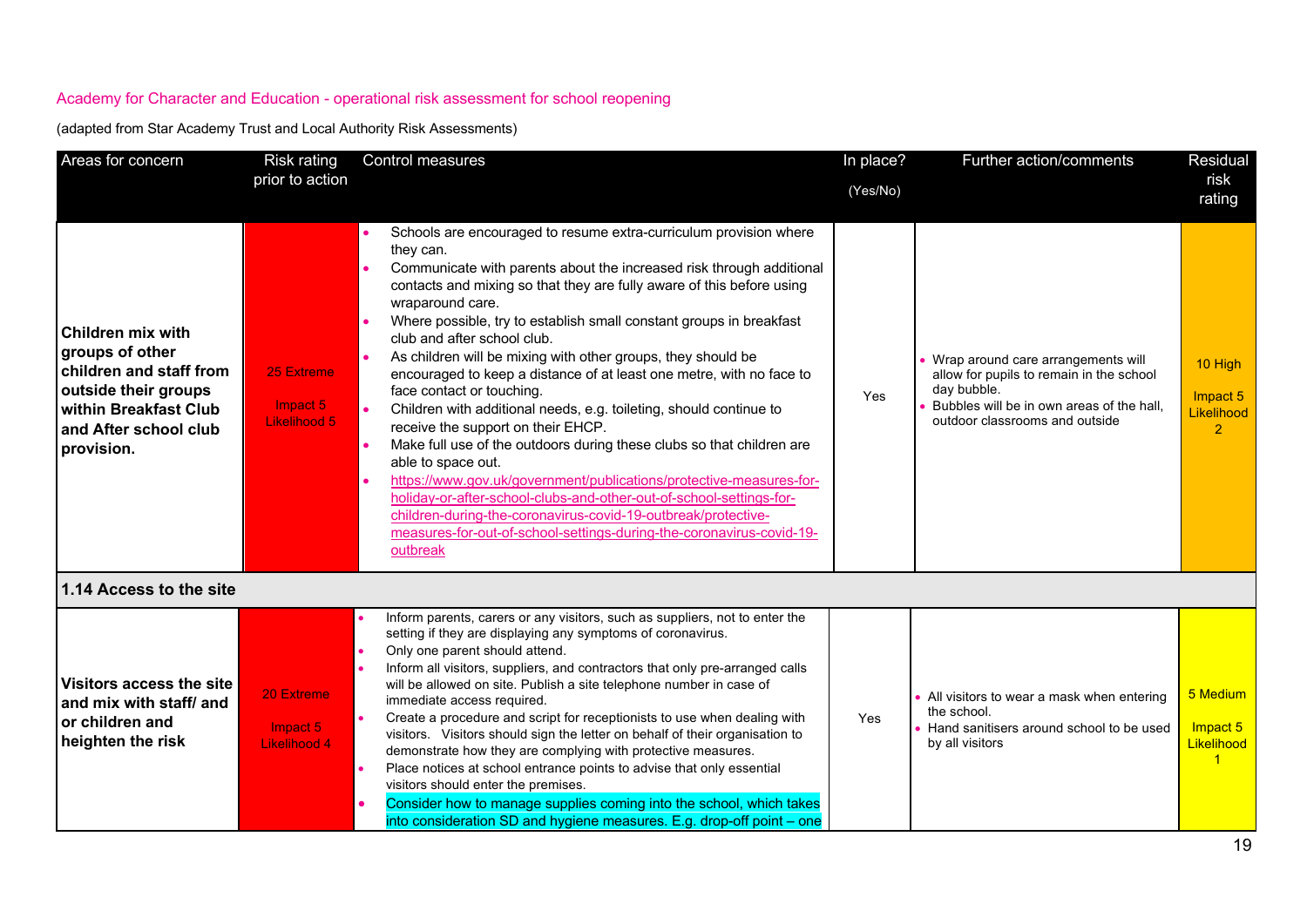| Areas for concern | Risk rating<br>prior to action | Control measures                                                                                                  | In place?<br>(Yes/No) | Further action/comments | Residual<br>risk<br>rating |
|-------------------|--------------------------------|-------------------------------------------------------------------------------------------------------------------|-----------------------|-------------------------|----------------------------|
|                   |                                | person controls the process, either sanitising new supplies or apply the<br>72 hour rule to quarantine goods etc. |                       |                         |                            |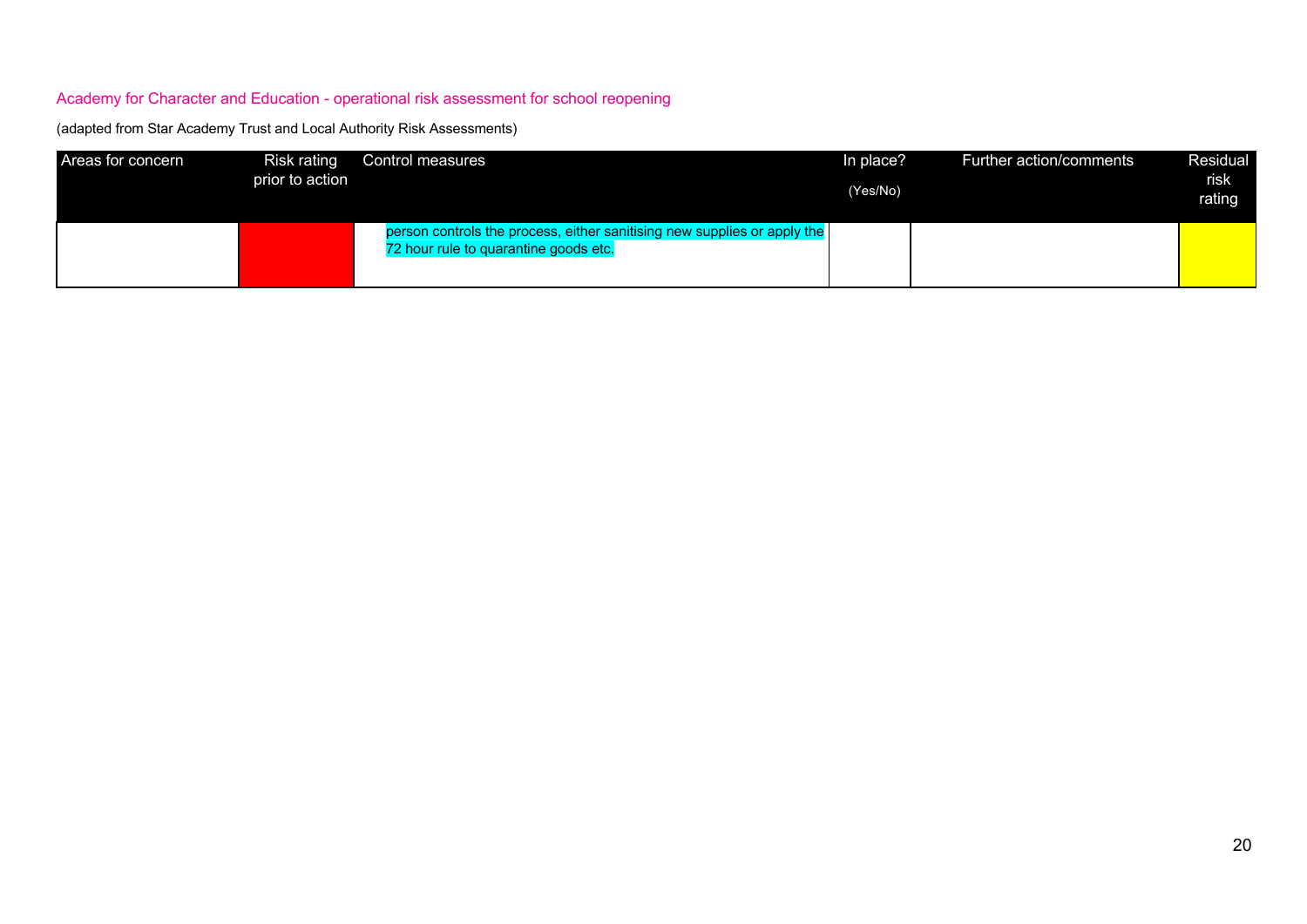| 2. Investing in safety equipment and health and safety arrangements to limit the spread of COVID-19                                                            |                                               |                                                                                                                                                                                                                                                                                                                                                                                                                                                                                                                                                                                                                                                                                                                                                                                                                                                                                                                                                                                                                                                                                                                                                                                                                                                                                                                                                                                                                                                                                                                                                                                                                                              |     |                                                                                                                                                                                                     |                                            |
|----------------------------------------------------------------------------------------------------------------------------------------------------------------|-----------------------------------------------|----------------------------------------------------------------------------------------------------------------------------------------------------------------------------------------------------------------------------------------------------------------------------------------------------------------------------------------------------------------------------------------------------------------------------------------------------------------------------------------------------------------------------------------------------------------------------------------------------------------------------------------------------------------------------------------------------------------------------------------------------------------------------------------------------------------------------------------------------------------------------------------------------------------------------------------------------------------------------------------------------------------------------------------------------------------------------------------------------------------------------------------------------------------------------------------------------------------------------------------------------------------------------------------------------------------------------------------------------------------------------------------------------------------------------------------------------------------------------------------------------------------------------------------------------------------------------------------------------------------------------------------------|-----|-----------------------------------------------------------------------------------------------------------------------------------------------------------------------------------------------------|--------------------------------------------|
| 2.1 Cleaning                                                                                                                                                   |                                               |                                                                                                                                                                                                                                                                                                                                                                                                                                                                                                                                                                                                                                                                                                                                                                                                                                                                                                                                                                                                                                                                                                                                                                                                                                                                                                                                                                                                                                                                                                                                                                                                                                              |     |                                                                                                                                                                                                     |                                            |
| <b>Cleaning capacity is</b><br>reduced so that an initial<br>deep-clean and ongoing<br>cleaning of surfaces are not<br>undertaken to the standards<br>required | <b>25 Extreme</b><br>Impact 5<br>Likelihood 5 | Discuss with cleaning contractors or staff the additional cleaning<br>requirements and agree additional hours to allow for this.<br>Ensure cleaning products being used are suitable and that adequate<br>supplies of cleaning materials are available. Use regular detergents AND<br>bleach/disinfectant for cleaning. Review COSHH assessments and<br>implement additional controls required where there has been any change in<br>products.<br>Cleaners should wear the appropriate PPE (see guidance below) usually<br>gloves and aprons. See Safe working in education and childcare for<br>guidance on PPE and guidance on cleaning non-health care settings.<br>Put in place an enhanced cleaning schedule and establish more frequent<br>cleaning of shared areas or those used by different groups.                                                                                                                                                                                                                                                                                                                                                                                                                                                                                                                                                                                                                                                                                                                                                                                                                                 | Yes | • All staff aware of their responsibility<br>within bubbles. Routines<br>established.<br>Cleaning checklist to be completed<br>daily<br>Site manager to check cleaning of<br>any shared areas daily | 10 High<br>Impact 5<br><b>Likelihood 2</b> |
| <b>Contaminated surfaces</b><br>spread virus.                                                                                                                  | 25 Extreme<br>Impact 5<br>Likelihood 5        | Classroom based resources such as sports, art and science equipment can<br>be used and shared within the bubble. Such resources should be cleaned<br>frequently and meticulously and always between bubbles or rotated to allow<br>them to be left unused and out of reach for a period of 48 hours (72 hours for<br>plastics) between use by different bubbles.<br>• In order to facilitate cleaning, remove unnecessary items from learning<br>environments where there is space to store them elsewhere.<br>Public health advice is to remove all soft toys, and any toys that are hard to<br>clean, such as those with intricate parts. Where practicable, remove soft<br>furnishings, for example pillows, bean bags and rugs.<br>. In cases where soft furnishings are still in use, they should be laundered by<br>following the guidance in the attached<br>link: https://www.gov.uk/government/publications/covid-19-decontamination-<br>in-non-healthcare-settings/covid-19-decontamination-in-non-healthcare-<br>settings<br>Consideration should also be given to soft furnishings within Sensory Rooms<br>and where possible these furnishings should be child specific so as to avoid<br>cross contamination. If this is not possible then they should be laundered as<br>per the guidance contained in the above link.<br>Staff to ensure that surfaces and sanitised frequently throughout the day.<br>Follow government guidance for working in education and childcare if a<br>someone becomes ill with suspected COVID-19 at the setting. Follow<br>guidance on Cleaning and decontamination of non-health care settings. | Yes | • All surfaces to be wiped throughout<br>the day<br>• Wipes and spray readily avaliable                                                                                                             | 10 High<br>Impact 5<br><b>Likelihood 2</b> |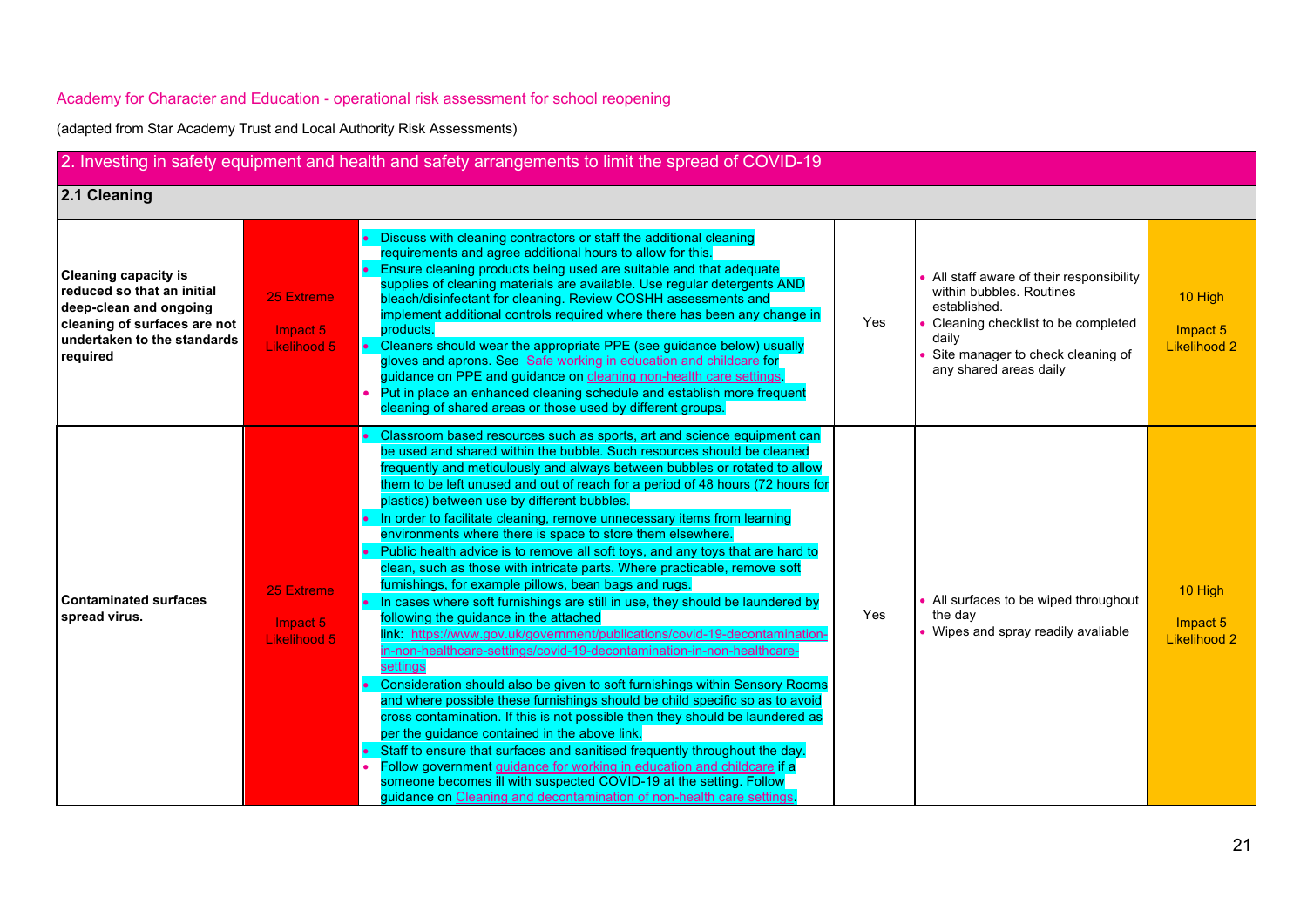| Play equipment is used by<br>multiple groups                                                                                            | 25 Extreme<br>Impact 5<br>Likelihood 5 | Outdoor play equipment - Promote good hygiene and social distancing<br>using signage and other methods of comms (community noticeboards,<br>school newsletters) to set out: maximum numbers to enable SD,<br>encouraging parents to clean children's hands before and after play,<br>disposal of all rubbish. Consider limiting numbers (e.g. taking out swings).<br>using time limits, one ways systems around pieces of equipment, cleaning<br>regimes if applicable for high traffic touch points such as slides, monkey<br>bars and climbing frames / walls, playhouses and huts, crawl through<br>tunnels and tube slides, exercise equipment, gates, benches and picnic<br>tables, refuse areas and bins. Encourage effective sanitation by users,<br>parents etc. Consult guidance on Managing Outdoor Playgrounds for<br>equipment also used by the community.<br>When used by the school, it must be appropriately cleaned between groups<br>of children and only used by one group at a time.                                                                                                           | Yes | Each bubble has its own play<br>equipment box that is taken out<br>during break times.<br>Equipment sanitised daily                                                                                                                                        | 10 High<br>Impact 5<br><b>Likelihood 2</b>  |
|-----------------------------------------------------------------------------------------------------------------------------------------|----------------------------------------|-------------------------------------------------------------------------------------------------------------------------------------------------------------------------------------------------------------------------------------------------------------------------------------------------------------------------------------------------------------------------------------------------------------------------------------------------------------------------------------------------------------------------------------------------------------------------------------------------------------------------------------------------------------------------------------------------------------------------------------------------------------------------------------------------------------------------------------------------------------------------------------------------------------------------------------------------------------------------------------------------------------------------------------------------------------------------------------------------------------------|-----|------------------------------------------------------------------------------------------------------------------------------------------------------------------------------------------------------------------------------------------------------------|---------------------------------------------|
| <b>Resources are shared</b><br>increasing spread of virus                                                                               | 25 Extreme<br>Impact 5<br>Likelihood 5 | • Prevent the sharing of stationery and other equipment where possible<br>For individual and very frequently used equipment, such as pencils and<br>pens, it is recommended that staff and pupils have their own items that are<br>not shared.<br>Classroom based resources, such as books and games, can be used and<br>shared within the bubble; these should be cleaned regularly, along with all<br>frequently touched surfaces.<br>Suitable procedures in place for managing access to items of 'heavy use'<br>such a photocopier to reduce social distancing.<br>• It is still recommended that pupils limit the amount of equipment they bring<br>into school each day, to essentials such as lunch boxes, hats, coats, books,<br>stationery and mobile phones. Bags are allowed.<br>Pupils and teachers can take books and other shared resources home,<br>although unnecessary sharing should be avoided, especially where this does<br>not contribute to pupil education and development. Similar rules on hand<br>cleaning, cleaning of the resources and rotation should apply to these<br>resources. | Yes | Library rota created for pupils to<br>choose books to take home.<br>Stationary packs created for KS1<br>and KS2 to have their own pencil<br>case, this is not to be shared.<br>Families encouraged not to bring in<br>any resources from home              | 10 High<br>Impact 5<br><b>Likelihood 2</b>  |
| 2.2 Hygiene and handwashing                                                                                                             |                                        |                                                                                                                                                                                                                                                                                                                                                                                                                                                                                                                                                                                                                                                                                                                                                                                                                                                                                                                                                                                                                                                                                                                   |     |                                                                                                                                                                                                                                                            |                                             |
| Inadequate supplies of soap<br>and hand sanitiser mean<br>that pupils and staff do not<br>wash their hands with<br>sufficient frequency | 25 Extreme<br>Impact 5<br>Likelihood 5 | An audit of handwashing facilities and sanitiser dispensers is undertaken<br>before the school reopens and additional supplies are purchased if<br>necessary.<br>Monitoring arrangements are in place to ensure that supplies of soap, hand<br>towels and sanitiser are maintained throughout the day. Members of staff are<br>identified for this purpose.<br>Where a sink is not nearby, provide supervised access to hand sanitiser in<br>classrooms and other learning environments. Plan in regular access to<br>facilities throughout the day. Provide additional sinks where possible. Ensure                                                                                                                                                                                                                                                                                                                                                                                                                                                                                                              | Yes | Hand sanitising stations are<br>available at the back of each<br>classroom before leaving and<br>entering.<br>Sinks are provided at the back of<br>each classroom.<br>Additional hand washing stations<br>outside to be provided.<br>• Hand gels available | 5 Medium<br>Impact 5<br><b>Likelihood 1</b> |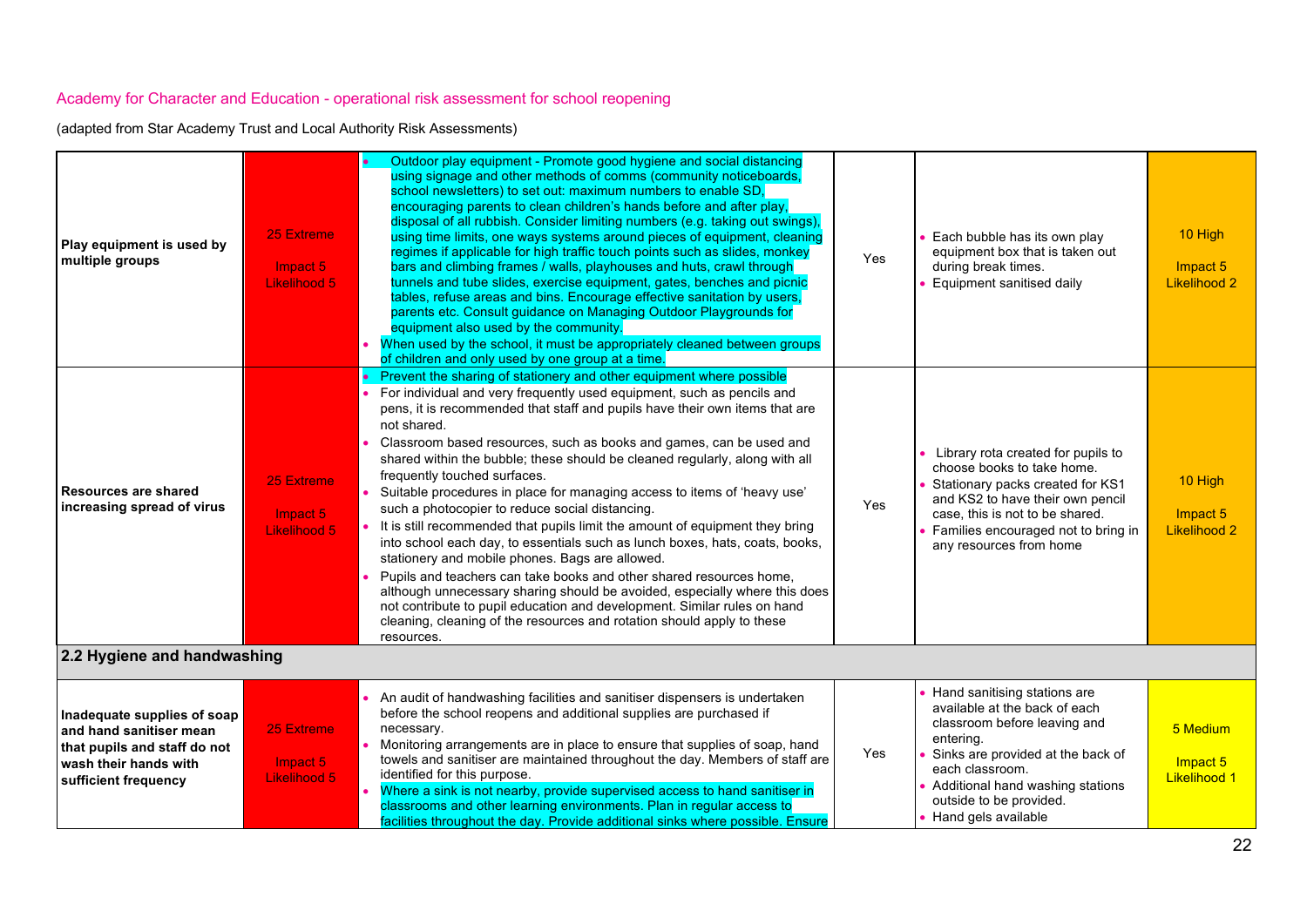|                                                                            |                                        | enough handwash and sanitiser stations are available based on what you<br>have learned from usage to date.                                                                                                                                                                                                                                                                                                                                                                                                                                                                                                                                                                                                                                                                                                                                                                                                                                                                                                                                                                                                                                                                                          |            | Additional resources ordered                                                                                                                                                                                                                                                                                                                                                                               |                                             |
|----------------------------------------------------------------------------|----------------------------------------|-----------------------------------------------------------------------------------------------------------------------------------------------------------------------------------------------------------------------------------------------------------------------------------------------------------------------------------------------------------------------------------------------------------------------------------------------------------------------------------------------------------------------------------------------------------------------------------------------------------------------------------------------------------------------------------------------------------------------------------------------------------------------------------------------------------------------------------------------------------------------------------------------------------------------------------------------------------------------------------------------------------------------------------------------------------------------------------------------------------------------------------------------------------------------------------------------------|------------|------------------------------------------------------------------------------------------------------------------------------------------------------------------------------------------------------------------------------------------------------------------------------------------------------------------------------------------------------------------------------------------------------------|---------------------------------------------|
| Pupils and staff forget to<br>wash their hands regularly<br>and frequently | 25 Extreme<br>Impact 5<br>Likelihood 5 | Frequent hand cleaning as part of normal routine. Stagger regular access to<br>handwashing facilities through the day. Build routines into behaviour<br>expectations and school culture.<br>Staff training includes the need to remind pupils of the need to wash their<br>hands regularly and frequently.<br>Posters reinforce the need to wash hands regularly and frequently.<br>School leaders monitor the extent to which handwashing is taking place on a<br>regular and frequent basis.<br>• Where a sink is not nearby, provide supervised access to hand sanitiser in<br>classrooms and other learning environments.<br>Plan in regular access to facilities throughout the day.<br>Children and staff to wash their hands on arrival.<br>• Review the guidance on hand cleaning and introduce handwashing<br>songs for younger children. Ensure that help is available for children<br>and young people who have trouble cleaning their hands independently.<br>See guidance and resources available at e Bug.<br>Consider risks around ingestion of sanitiser and where this is a risk<br>substitute for skin friendly sanitiser wipes for young children / those with<br>complex needs. | <b>Yes</b> | Pupils will access to hand hygiene<br>facilities as part of their staggered<br>break time.<br>Pupils are shown how to wash<br>hands effectively.<br>Expected hand washing at the<br>start/end of each break and meal<br>times, plus additional opportunities<br>in between.<br>Posters around school reminding<br>children and staff of the importance<br>of handwashing<br>Hand towels used around school | 10 High<br>Impact 5<br>Likelihood 2         |
| <b>Respiratory Hygiene</b>                                                 | 25 Extreme<br>Impact 5<br>Likelihood 5 | • Promote 'catch it, bin it, kill it' ensuring that enough tissues and bins are<br>available. Support should be provided for young children and those with<br>complex needs, particularly where children spit / use saliva. In such cases<br>this should be considered within the pupil's individual risk assessment.                                                                                                                                                                                                                                                                                                                                                                                                                                                                                                                                                                                                                                                                                                                                                                                                                                                                               | Yes        | Posters provided around the<br>school.                                                                                                                                                                                                                                                                                                                                                                     | 10 High<br>Impact 5<br><b>Likelihood 2</b>  |
| Waste is left around in an<br>unhygienic manner<br>2.3 Clothing/fabric     | 25 Extreme<br>Impact 5<br>Likelihood 5 | Ensure bins for tissues are emptied throughout the day.<br>Follow Guidance on disposal of PPE waste (such as used fluid resistant<br>masks) and Government guidance on disposal of waste, including waste<br>such as wipes and cloths generated by additional cleaning and<br>disposable face coverings where for instance they have been worn for<br>the journey to school. You must make sure that these items are<br>disposed of properly rather than going into recycling bins.<br>Cleaning staff will have sufficient training and PPE for the procedure.                                                                                                                                                                                                                                                                                                                                                                                                                                                                                                                                                                                                                                      | Yes        | Bins with flip lids in all areas<br>Staff clear on responsibilities for<br>empting bins                                                                                                                                                                                                                                                                                                                    | 5 Medium<br>Impact 5<br><b>Likelihood 1</b> |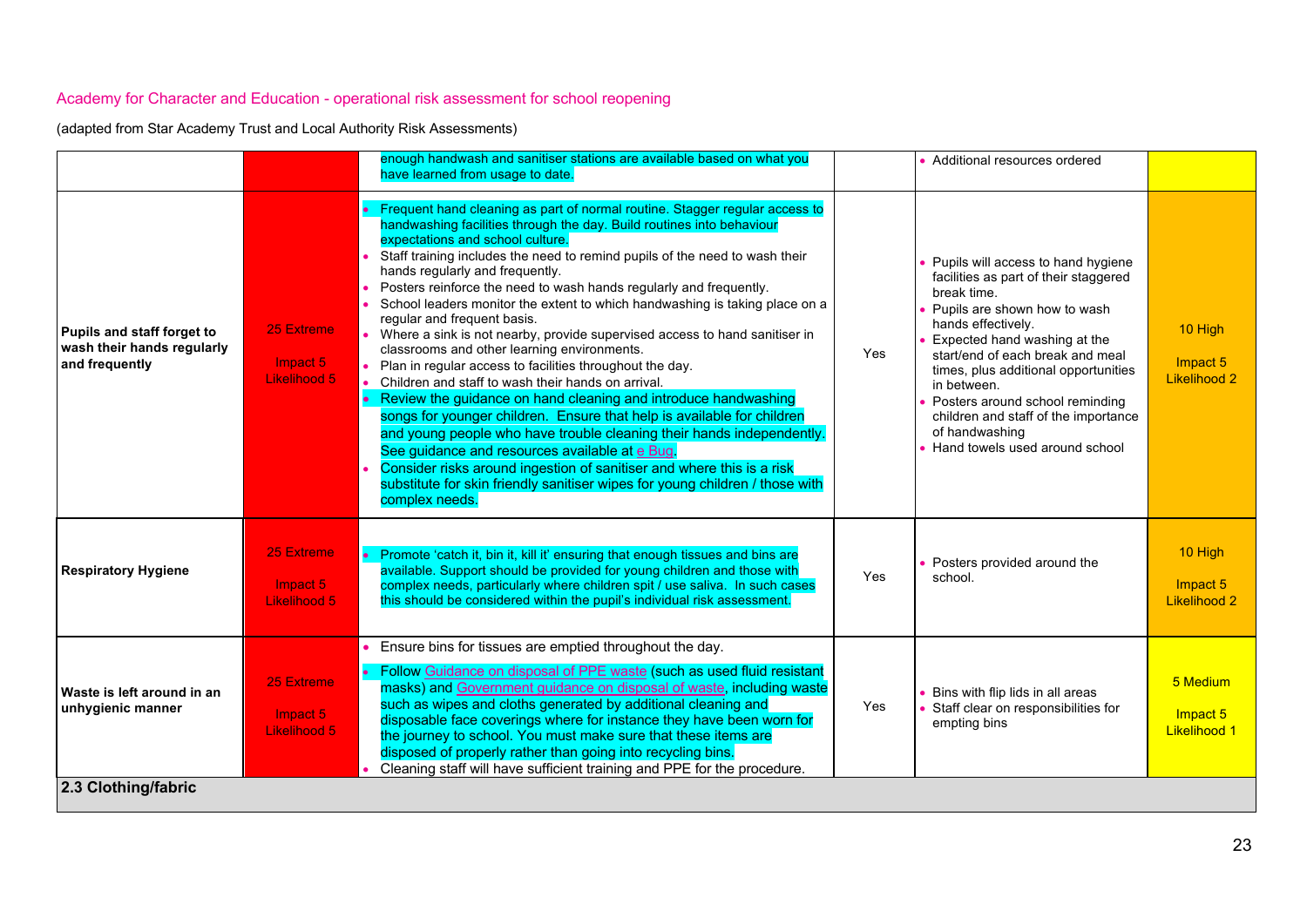| Not wearing clean clothes<br>each day may increase the<br>risk of the virus spreading                                    | <b>15 Extreme</b><br>Impact 5<br><b>Likelihood 3</b> | Schools to return to their usual uniform policies in the autumn term as<br>uniform can play a valuable role in contributing to the ethos of a school and<br>setting an appropriate tone.<br>Uniforms do not need to be cleaned any more often than usual, nor do they<br>need to be cleaned using methods which are different from normal.<br>Schools should consider how pupil non-compliance is managed, taking a<br>mindful and considerate approach in relation to parents who may be<br>experiencing financial pressures.<br>Expectations and guidance are communicated to parents.<br>Children come in wearing PE kit on sports days                                                                                                                                                                                                                                                                                                                                                                                                                                                                                                                                                                                                                                                                                                                                                                                                                                                                                                                           | <b>Yes</b> | Full school inform has returned for<br>March<br>Pupils will come into school waring<br>the PE kit on days which they do<br><b>PE</b><br>Visual and clear instructions<br>provided for parents via letters and<br>reminders<br>Staff to model                                                                                                                                       | 5 medium<br>Impact 5<br><b>Likelihood 1</b>                                                                                                                                                                                                                                      |
|--------------------------------------------------------------------------------------------------------------------------|------------------------------------------------------|----------------------------------------------------------------------------------------------------------------------------------------------------------------------------------------------------------------------------------------------------------------------------------------------------------------------------------------------------------------------------------------------------------------------------------------------------------------------------------------------------------------------------------------------------------------------------------------------------------------------------------------------------------------------------------------------------------------------------------------------------------------------------------------------------------------------------------------------------------------------------------------------------------------------------------------------------------------------------------------------------------------------------------------------------------------------------------------------------------------------------------------------------------------------------------------------------------------------------------------------------------------------------------------------------------------------------------------------------------------------------------------------------------------------------------------------------------------------------------------------------------------------------------------------------------------------|------------|------------------------------------------------------------------------------------------------------------------------------------------------------------------------------------------------------------------------------------------------------------------------------------------------------------------------------------------------------------------------------------|----------------------------------------------------------------------------------------------------------------------------------------------------------------------------------------------------------------------------------------------------------------------------------|
| The use of fabric chairs<br>may increase the risk of the<br>virus spreading                                              | 15 Extreme<br>Impact 5<br>Likelihood 3               | Take fabric chairs out of use where possible.<br>• Where that is not possible then ensure chairs are limited to single person<br>use.                                                                                                                                                                                                                                                                                                                                                                                                                                                                                                                                                                                                                                                                                                                                                                                                                                                                                                                                                                                                                                                                                                                                                                                                                                                                                                                                                                                                                                | Yes        |                                                                                                                                                                                                                                                                                                                                                                                    | 5 Medium<br>Impact 5<br><b>Likelihood 1</b>                                                                                                                                                                                                                                      |
| 2.4 Testing and managing symptoms                                                                                        |                                                      |                                                                                                                                                                                                                                                                                                                                                                                                                                                                                                                                                                                                                                                                                                                                                                                                                                                                                                                                                                                                                                                                                                                                                                                                                                                                                                                                                                                                                                                                                                                                                                      |            |                                                                                                                                                                                                                                                                                                                                                                                    |                                                                                                                                                                                                                                                                                  |
| Infection transmission<br>within school due to<br>staff/pupils (or members of<br>their household) displaying<br>symptoms | 25 Extreme<br>Impact 5<br><b>Likelihood 5</b>        | Robust collection and monitoring of absence data, including tracking return<br>to school dates, is in place.<br>Procedures are in place to manage any pupil or member of staff displaying<br>symptoms at school. This includes the use of testing for both staff and<br>pupils and appropriate action, in line with government guidance, should the<br>tests prove positive or negative.<br>If a child, young person or other learner becomes unwell with symptoms of<br>coronavirus while in their setting and needs direct personal care until they<br>can return home a face mask should be worn by the supervising adult if a<br>distance of 2 meters cannot be maintained.<br>If contact with the child or young person is necessary, then gloves, an apron<br>and a face mask should be worn by the supervising adult. If a risk<br>assessment determines that there is a risk of splashing to the eyes, for<br>example from coughing, spitting, or vomiting, then eye protection should also<br>be worn Ensuring that fluid resistant face masks are available for all schools<br>and that a supply is maintained.<br>https://www.gov.uk/government/publications/safe-working-in-education-<br>childcare-and-childrens-social-care/safe-working-in-education-childcare-and-<br>childrens-social-care-settings-including-the-use-of-personal-protective-<br>equipment-ppe<br>Pupils, parents and staff are aware of what steps to take if they, or any<br>member of their household, displays symptoms.<br>Parents must inform the school of any test outcome. | <b>Yes</b> | Communication with parents and<br>staff explains the procedure if they<br>develop symptoms.<br>Office staff have clear guidance<br>and wording for parents who ring<br>regarding isolating.<br>Further conversations with parents<br>/ families if necessary by SLT<br>Staff to wear masks when greeting<br>parents at the start and end of the<br>day.<br>LA support if necessary | <b>15 Extreme</b><br>Impact 5<br><b>Likelihood 3</b><br>It is noted that<br>this remains an<br><b>Extreme risk</b><br>area due to the<br>possibility of a<br>systematic<br><b>transmission</b><br>which has been<br>considering<br>within the<br><b>Statutory</b><br>guidelines. |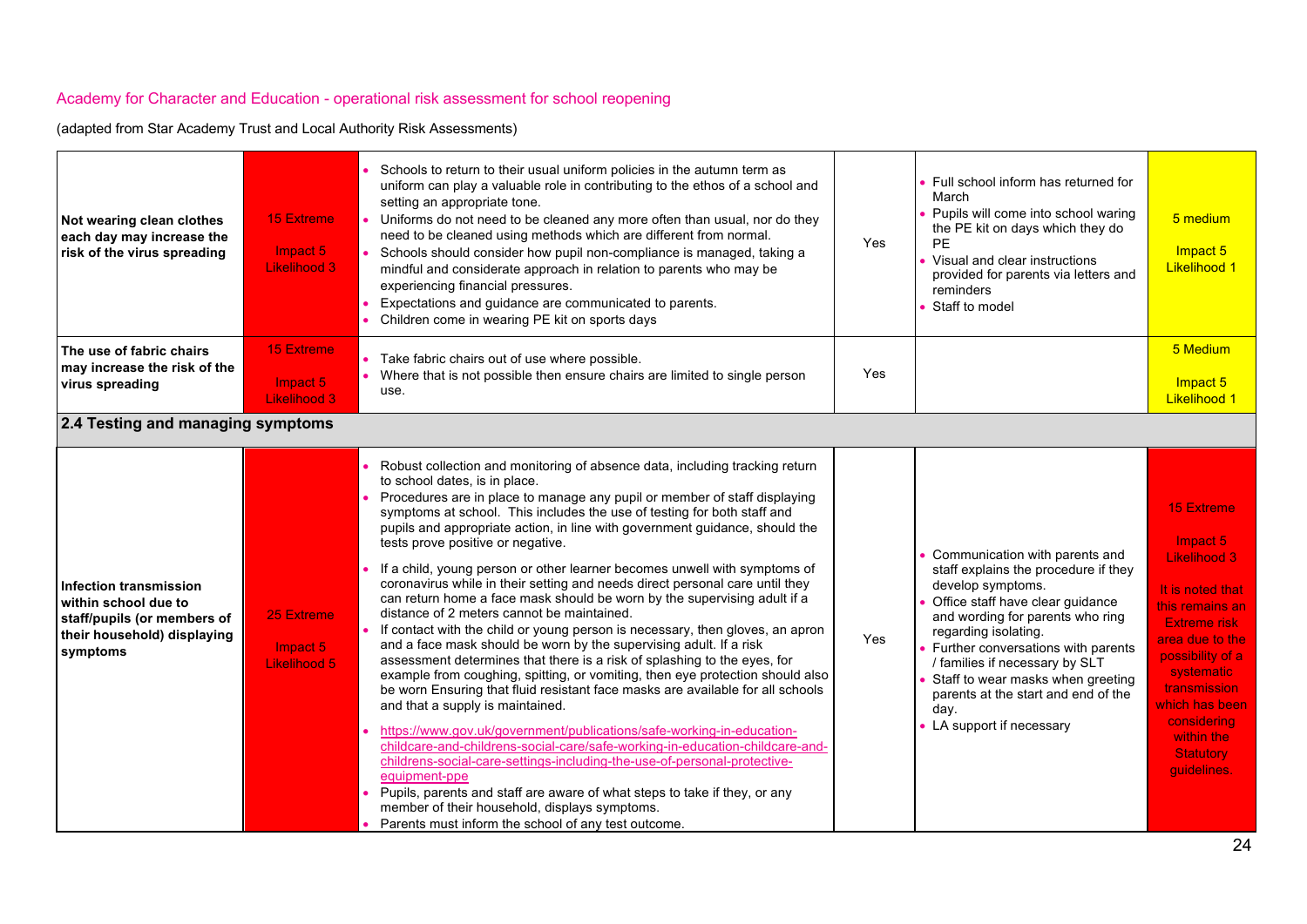|                                                                                                                                                                        |                                               | A record of any COVID-19 symptoms in staff or pupils is reported to the trust<br>or local authority.<br>RIDDOR Reporting procedure are followed for absences suspected to have<br>been due to Covid 19.<br>Public health reporting procedures to be complied with concerning the<br>operations of Track and Trace.                                                                                                                                                                                                                                                                                                                                                                                                                                                                                                                                                                                                                                                                                                                                                                                                                                                                                                                                                                   |     |                                                                                                                                                   |                                             |
|------------------------------------------------------------------------------------------------------------------------------------------------------------------------|-----------------------------------------------|--------------------------------------------------------------------------------------------------------------------------------------------------------------------------------------------------------------------------------------------------------------------------------------------------------------------------------------------------------------------------------------------------------------------------------------------------------------------------------------------------------------------------------------------------------------------------------------------------------------------------------------------------------------------------------------------------------------------------------------------------------------------------------------------------------------------------------------------------------------------------------------------------------------------------------------------------------------------------------------------------------------------------------------------------------------------------------------------------------------------------------------------------------------------------------------------------------------------------------------------------------------------------------------|-----|---------------------------------------------------------------------------------------------------------------------------------------------------|---------------------------------------------|
| Staff, pupils and parents are<br>not aware of the school's<br>procedures (including on<br>self-isolation and testing)<br>should anyone display<br>symptoms of COVID-19 | 25 Extreme<br>Impact 5<br><b>Likelihood 5</b> | Access to testing is available to all members of staff. Katie Metherell will be<br>able to book you a test katie.metherell@acexcellence.co.uk<br>The circumstances and arrangements for testing and self-isolation are<br>explained to staff as part of the induction and training process.<br>Staff, pupils and parents have received clear communications informing<br>them of current government guidance on the actions to take should anyone<br>display symptoms of COVID-19 and how this will be implemented in the<br>school.<br>Any updates or changes to this guidance are communicated in a timely and<br>effective way to all stakeholders.<br>Staff to sign a declaration that they have been trained and are aware of<br>procedures.                                                                                                                                                                                                                                                                                                                                                                                                                                                                                                                                    | Yes | Reminder of measures sent out to<br>parents on 26.2.21 and 5.3.21<br>Reminders followed up by staff on<br>class dojo                              | 5 Medium<br>Impact 5<br><b>Likelihood 1</b> |
| Staff, pupils and parents are<br>not aware of the school's<br>procedures should there be<br>a confirmed case of COVID-<br>19 in the school                             | <b>25 Extreme</b><br>Impact 5<br>Likelihood 5 | Dealing with suspected and confirmed case/ cases and outbreak.<br>• ALWAYS contact the local Health Protection Team if one of the following:<br>The symptomatic person has been admitted to Hospital<br>The Possible case REFUSES testing<br>There are a cluster of possible cases/unexpected increase in<br>3)<br>absenteeism<br>The Possible case has DEFINITE link to a confirmed case<br>ALL confirmed cases.<br>• If a child or staff member in your education setting becomes symptomatic,<br>you should advise them to access testing through the normal channels.<br>However, in exceptional circumstances when you do not think a child or staff<br>member would be able to access testing by these routes, you should<br>consider using one of the school provided home test kits to improve the<br>chances that the individual will get tested. See the DfE guidance on test kits<br>for schools.<br>If you have any infection control concerns or questions, please call the South<br>West Health Protection Team on 0300 303 8162 or email<br>swhpt@phe.gov.uk. If the matter is not urgent you can also email<br>ask.swhpt@phe.gov.uk<br>For ALL SUSPECTED OR CONFIRMED CASE IN SCHOOL ALWAYS<br>inform the local authority by emailing educate.schoolspriorityalerts- | Yes | All details of suspected and<br>confirmed cases have been shared<br>with staff and parents.<br>• Contact with LA<br>• Updates read and acted upon | 5 Medium<br>Impact 5<br><b>Likelihood 1</b> |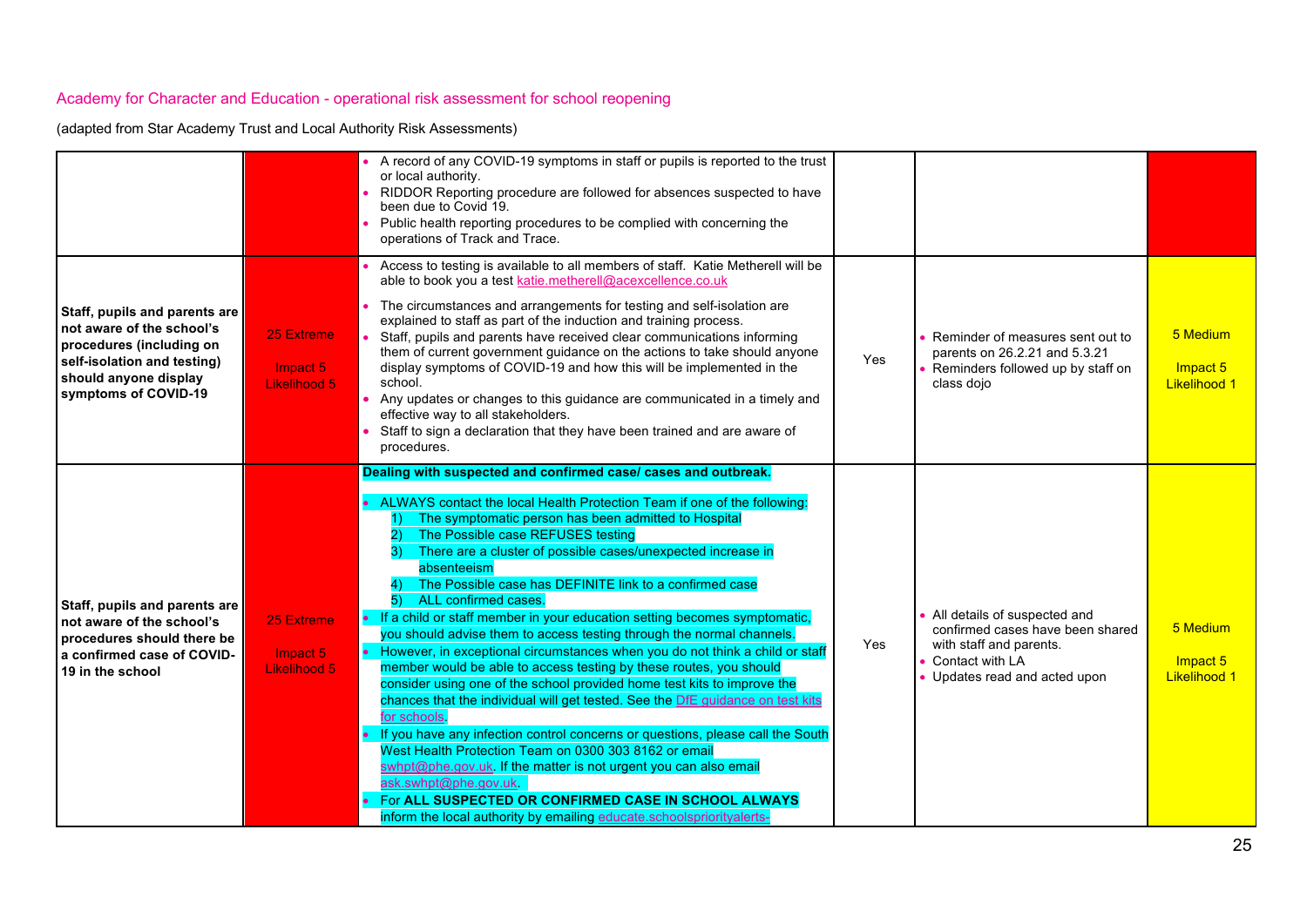|                                                                                                                                                                                                        | mailbox@devon.gov.uk(Devon) or Rachael.Williams@torbay.gov.uk<br>(Torbay)<br>Devon County Council's Local Outbreak Management Plan (LOMP) is<br>available here: https://www.devon.gov.uk/coronavirus-advice-in-devon/lomp/<br>If there is a confirmed case, a complex situation or an outbreak is declared in<br>your setting you may be asked to join an Incident Management Team or<br>Outbreak Control Team Meeting. Schools should up-date the Schools<br><b>Emergency Plan to incorporate the above links.</b><br>The following resources should also be referred to in the event of cases at<br>the setting:<br><b>Educational settings Action cards</b><br><b>PHE SW HPT: Flowchart for childcare and Educational settings V 4</b><br>• Follow government guidance on what happens if someone becomes ill and<br>what happens if there is a confirmed case of coronavirus in a setting<br>https://www.gov.uk/government/publications/actions-for-schools-during-the-<br>coronavirus-outbreak/guidance-for-full-opening-schools#section-1-public-<br>health-advice-to-minimise-coronavirus-covid-19-risks<br>Ensure accurate records of staff and pupils are maintained to enable public<br>health contact tracking and test regimes.<br>Staff, pupils and parents have received clear communications informing<br>them of current government guidance on confirmed cases of COVID-19 and<br>how this will be implemented in the school.<br>Should a test come back positive, that class bubble (including the adults)<br>may have self-isolate for 14 days (to be advised by PHE)<br>• Further guidance https://www.nhs.uk/conditions/coronavirus-covid-<br>19/testing-and-tracing/<br>This guidance has been explained to staff and pupils as part of the induction<br>and training process.<br>• Any updates or changes to this guidance are communicated in a timely and<br>effective way to all stakeholders. |                                             |
|--------------------------------------------------------------------------------------------------------------------------------------------------------------------------------------------------------|--------------------------------------------------------------------------------------------------------------------------------------------------------------------------------------------------------------------------------------------------------------------------------------------------------------------------------------------------------------------------------------------------------------------------------------------------------------------------------------------------------------------------------------------------------------------------------------------------------------------------------------------------------------------------------------------------------------------------------------------------------------------------------------------------------------------------------------------------------------------------------------------------------------------------------------------------------------------------------------------------------------------------------------------------------------------------------------------------------------------------------------------------------------------------------------------------------------------------------------------------------------------------------------------------------------------------------------------------------------------------------------------------------------------------------------------------------------------------------------------------------------------------------------------------------------------------------------------------------------------------------------------------------------------------------------------------------------------------------------------------------------------------------------------------------------------------------------------------------------------------------------------------------------------------|---------------------------------------------|
| 2.5 Managing an outbreak                                                                                                                                                                               |                                                                                                                                                                                                                                                                                                                                                                                                                                                                                                                                                                                                                                                                                                                                                                                                                                                                                                                                                                                                                                                                                                                                                                                                                                                                                                                                                                                                                                                                                                                                                                                                                                                                                                                                                                                                                                                                                                                          |                                             |
| There is a lack of<br>communication between the<br>25 Extreme<br>school and PHE following<br>an outbreak.<br>Impact 5<br><b>Likelihood 5</b><br>The school is not prepared<br>to continue the offer of | https://www.gov.uk/government/publications/actions-for-schools-during-the-<br>coronavirus-outbreak/guidance-for-full-opening-schools#section-5-<br>contingency-planning-for-outbreaks<br>Home learning system is prepare<br>Yes<br>The Head should liaise closely with the PHE health protection team to<br>for full use in the need for it.<br>manage any outbreak.<br>• Schools should also consider their contingency planning for outbreaks,<br>including local outbreaks - using the Actions for Schools Guidance Section 5                                                                                                                                                                                                                                                                                                                                                                                                                                                                                                                                                                                                                                                                                                                                                                                                                                                                                                                                                                                                                                                                                                                                                                                                                                                                                                                                                                                         | 5 Medium<br>Impact 5<br><b>Likelihood 1</b> |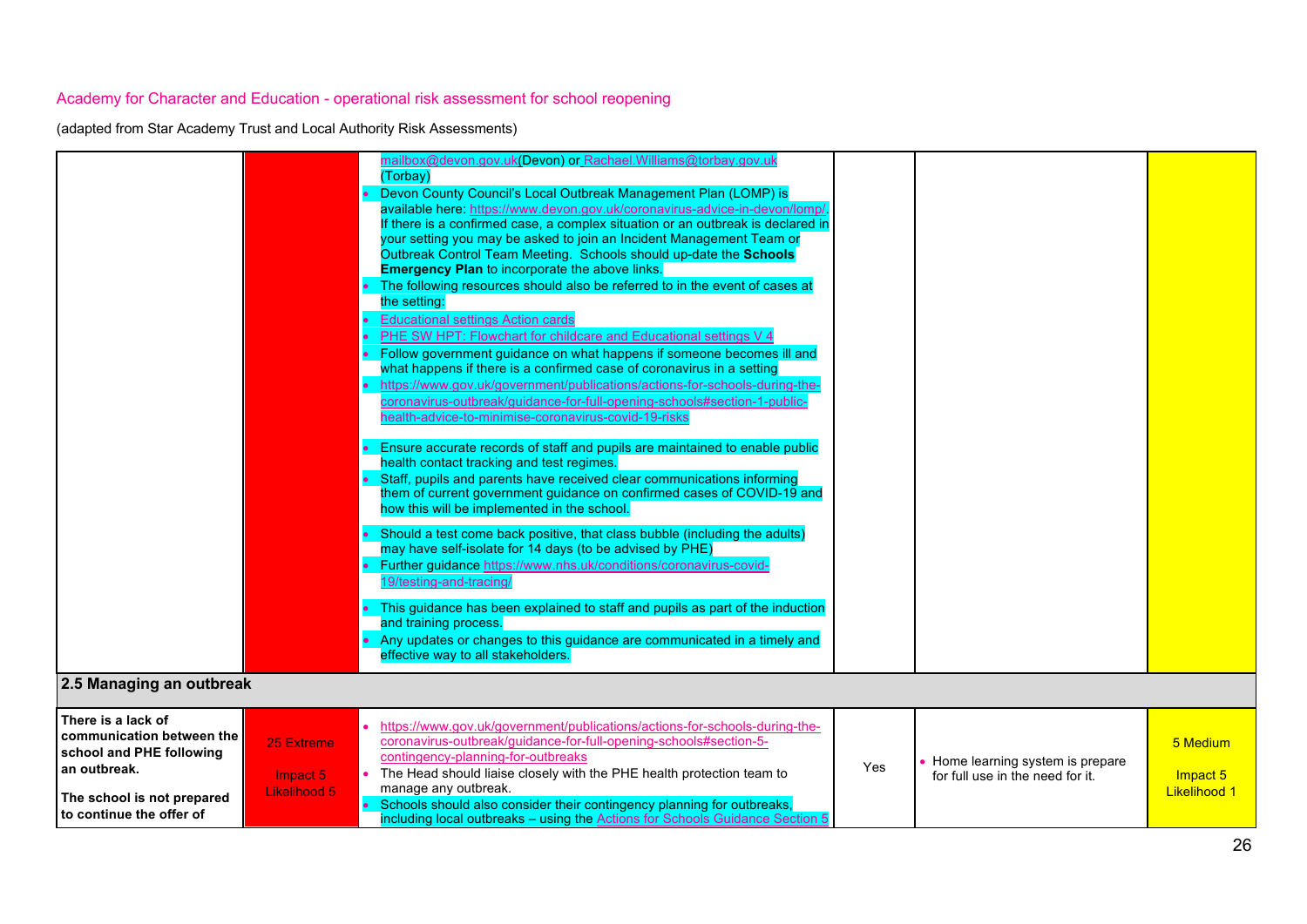| remote education for<br>children who are required to<br>self-isolate.                                                    |                                                      | A high-quality offer of remote learning in place for children who are self-<br>isolating. Opportunities for both online and offline resources. Where<br>possible, the school will support families without access to technology. This<br>curriculum will mirror learning in school, and will have in built systems of<br>assessment so that work can be adapted to ensure good progress (see list<br>of criteria on link above)                                                                                                                                                                                                                                                                                                                                                                                 |     |                                                                                                |                                             |
|--------------------------------------------------------------------------------------------------------------------------|------------------------------------------------------|-----------------------------------------------------------------------------------------------------------------------------------------------------------------------------------------------------------------------------------------------------------------------------------------------------------------------------------------------------------------------------------------------------------------------------------------------------------------------------------------------------------------------------------------------------------------------------------------------------------------------------------------------------------------------------------------------------------------------------------------------------------------------------------------------------------------|-----|------------------------------------------------------------------------------------------------|---------------------------------------------|
| 2.6 First Aid                                                                                                            |                                                      |                                                                                                                                                                                                                                                                                                                                                                                                                                                                                                                                                                                                                                                                                                                                                                                                                 |     |                                                                                                |                                             |
| Nominated first aiders move<br>between children and<br>classes and heightens risk<br>of transmission                     | <b>15 Extreme</b><br>Impact 5<br>Likelihood 3        | First aider to wear single use PPE as they will be working across the class<br>bubbles and will be working at a distance less than 1m, including face to<br>face contact.<br>Rota systems in place to ensure adequate numbers of first aid and PFA<br>trained staff. Communication of first aid arrangements during daily briefings.<br>PPE within first aid supplies                                                                                                                                                                                                                                                                                                                                                                                                                                           | Yes | Rota in place to ensure a first aider<br>is available at playtimes.                            | 5 Medium<br>Impact 5<br><b>Likelihood 1</b> |
| 2.7 Communication with parents                                                                                           |                                                      |                                                                                                                                                                                                                                                                                                                                                                                                                                                                                                                                                                                                                                                                                                                                                                                                                 |     |                                                                                                |                                             |
| Parents and carers are not<br>fully informed of the health<br>and safety requirements for<br>the reopening of the school | <b>15 Extreme</b><br>Impact 5<br><b>Likelihood 3</b> | As part of the overall communications strategy, parents are kept up to date<br>with information, guidance and the school's expectations on a weekly basis<br>using a range of communication tools.<br>School newsfeed and Class Dojo used to communicate Covid 19 information<br>regularly.<br>Encourage parents to phone school and make telephone appointments if the<br>wish to discuss their child or safety measures (avoid face to face meetings).<br>Plan parents' drop-off and pick-up protocols that minimise adult to adult<br>contact.<br>Make clear to parents that they cannot gather at entrance gates or doors or<br>enter the site (unless they have a pre-arranged appointment, which should<br>be conducted safely.<br>Make it clear that only one parent should accompany children to school | Yes |                                                                                                | 5 Medium<br>Impact 5<br><b>Likelihood 1</b> |
| Parents and carers may not<br>fully understand their<br>responsibilities should a<br>child show symptoms of<br>COVID-19  | <b>15 Extreme</b><br>Impact 5<br>Likelihood 3        | Parents are regularly reminded of the need to notify school if they or one of<br>their children have the virus.<br>Key messages in line with government guidance are reinforced on a weekly<br>basis via email, text and the school's website.                                                                                                                                                                                                                                                                                                                                                                                                                                                                                                                                                                  | Yes |                                                                                                | 5 Medium<br>Impact 5<br><b>Likelihood 1</b> |
| Parents demonstrate<br>aggression due to anxiety<br>and stress                                                           | 9 High<br>Impact 3<br><b>Likelihood 3</b>            | Tell parents their allocated drop off and collection times and the process for<br>doing so, including protocols for minimizing adult to adult contact (for<br>example, which entrance to use) to reduce anxiety, keep parents up to date<br>with regular communications.                                                                                                                                                                                                                                                                                                                                                                                                                                                                                                                                        | Yes | Feedback from parents has been<br>positive.<br>Parents informed of actions and<br>expectations | 6 Medium<br>Impact 3<br><b>Likelihood 2</b> |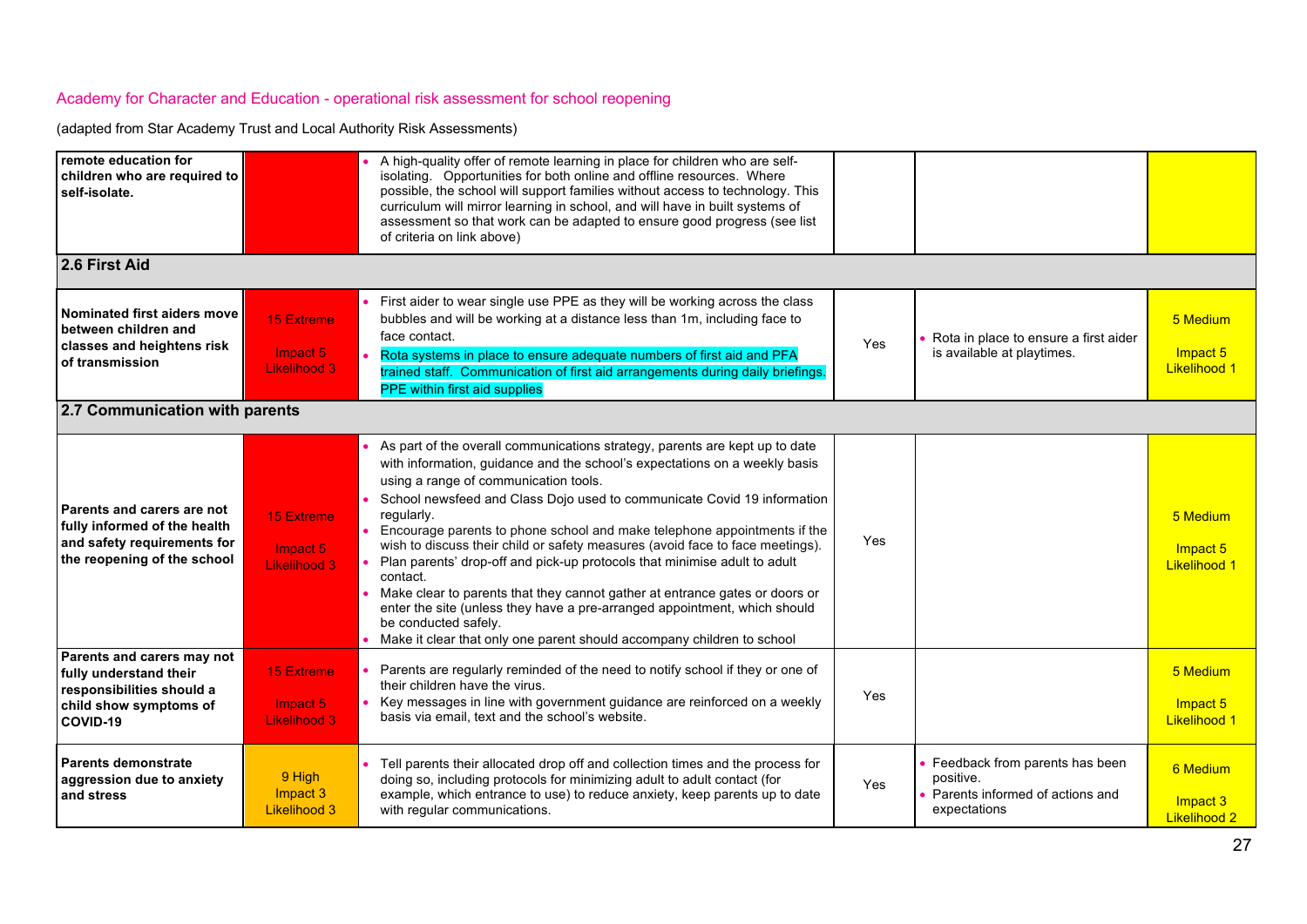|                                                                                           |                                        |                                                                                                                                                                                                                                                                                                                                                                                                                                                                                                                                                                                                                                                                                                                                                                                                                                                                                                                                                                                                                       |     | Parents encouraged to discuss and<br>concerns / worries                                                                                                                                                         |                                             |
|-------------------------------------------------------------------------------------------|----------------------------------------|-----------------------------------------------------------------------------------------------------------------------------------------------------------------------------------------------------------------------------------------------------------------------------------------------------------------------------------------------------------------------------------------------------------------------------------------------------------------------------------------------------------------------------------------------------------------------------------------------------------------------------------------------------------------------------------------------------------------------------------------------------------------------------------------------------------------------------------------------------------------------------------------------------------------------------------------------------------------------------------------------------------------------|-----|-----------------------------------------------------------------------------------------------------------------------------------------------------------------------------------------------------------------|---------------------------------------------|
| 2.8 Personal Protective Equipment (PPE)                                                   |                                        |                                                                                                                                                                                                                                                                                                                                                                                                                                                                                                                                                                                                                                                                                                                                                                                                                                                                                                                                                                                                                       |     |                                                                                                                                                                                                                 |                                             |
| Provision of PPE for staff<br>where required is not in line<br>with government quidelines | 25 Extreme<br>Impact 5<br>Likelihood 5 | Government guidance on wearing PPE is understood, communicated and<br>sufficient PPE has been procured.<br>https://www.gov.uk/government/publications/safe-working-in-education-<br>childcare-and-childrens-social-care/safe-working-in-education-childcare-and-<br>childrens-social-care-settings-including-the-use-of-personal-protective-<br>equipment-ppe<br>Adequate training / briefing on use and safe disposal<br>Follow guidance on putting on and taking off standard PPE<br>https://www.gov.uk/government/publications/covid-19-personal-protective-<br>equipment-use-for-non-aerosol-generating-procedures<br>and above guidance on use in education settings.<br>Those staff required to wear PPE (e.g. SEND intimate care; supervising<br>children with symptoms) have been instructed on how to put on and how to<br>remove PPE carefully to reduce contamination and also how to dispose of<br>them safely.<br>Staff are reminded that wearing of gloves is not a substitute for good<br>handwashing. | Yes | Compulsory for staff to wear masks<br>at the door when pupils arrive and<br>leave.<br>Compulsory to wear a face mask in<br>parts of the building outside of the<br>classroom.<br><b>Additional PPE provided</b> | 5 Medium<br>Impact 5<br><b>Likelihood 1</b> |
| Use of face coverings-<br>Lack of understanding                                           | 15 Medium<br>Impact 5<br>Likelihood 3  | Guidance on the use of face coverings for pupils in year 7 and above should<br>be followed with consideration given to communal areas such as corridors<br>where social distancing is hard to maintain. Additional precautionary<br>measures should also be taken where local restrictions apply.<br>• Headteachers should use their discretion regarding use of masks and visors<br>in communal areas and corridors.<br>• Adequate training / briefing on use and safe disposal<br>Follow guidance on putting on and taking off standard PPE<br>-ttps://www.gov.uk/government/publications/covid-19-personal-protective<br>equipment-use-for-non-aerosol-generating-procedures and above guidance<br>on use in education settings.                                                                                                                                                                                                                                                                                   | Yes | Staff have been told that it is<br>mandatory to wear a face coverings<br>in shared areas<br>Information around the importance<br>of face coverings shared                                                       | 5 Medium<br>Impact 5<br><b>Likelihood 1</b> |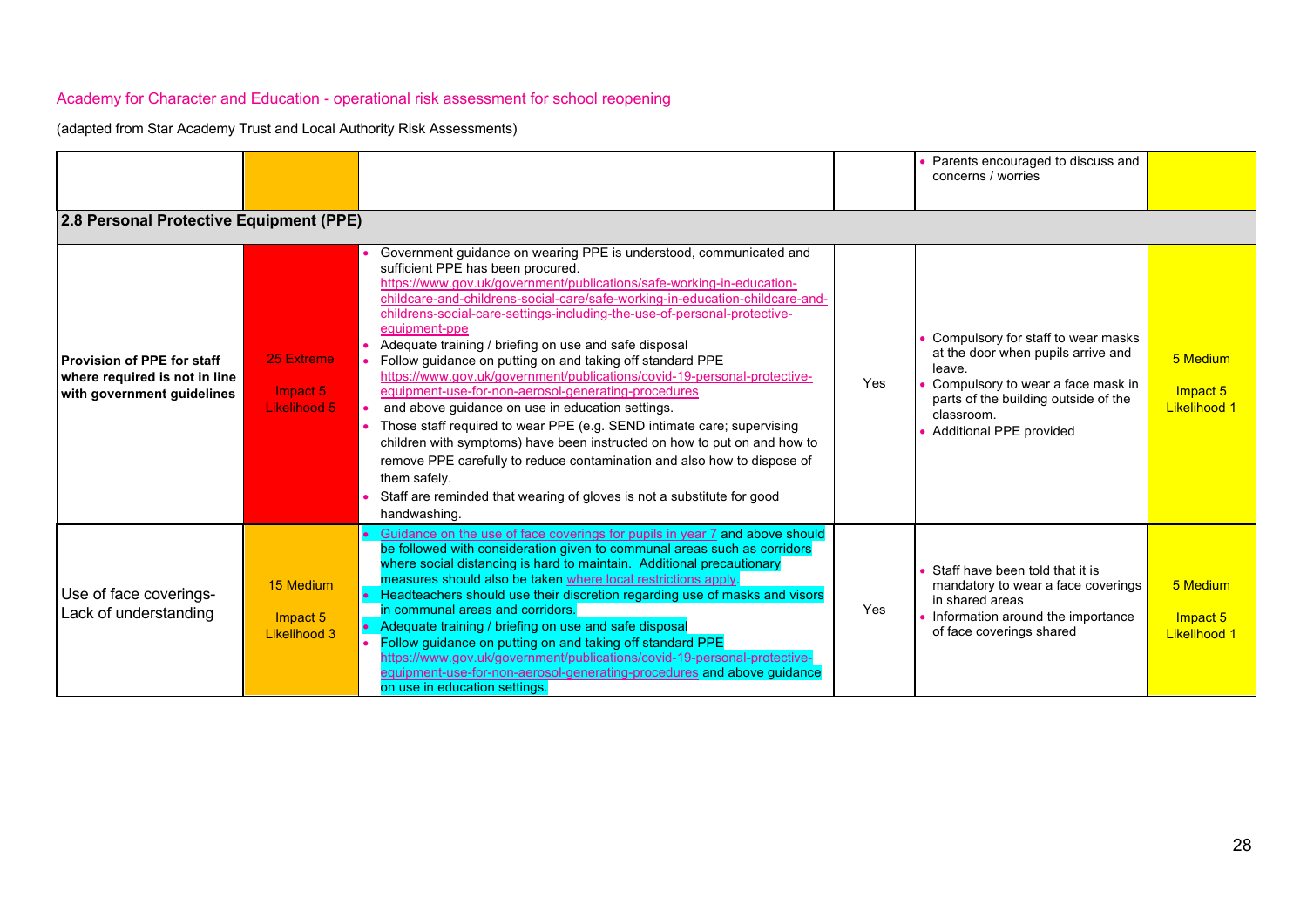| 3. Maximising 'system of controls' measures                                                                         |                                               |                                                                                                                                                                                                                                                                                                                                                                                                                                                                                                                                                                                                                                                                                                                                                                                                                                                                                                                                                                                                                                                                                                                                                                                                                                                                                                                                                                                                                                                                                                                                         |     |                                                                |                                             |
|---------------------------------------------------------------------------------------------------------------------|-----------------------------------------------|-----------------------------------------------------------------------------------------------------------------------------------------------------------------------------------------------------------------------------------------------------------------------------------------------------------------------------------------------------------------------------------------------------------------------------------------------------------------------------------------------------------------------------------------------------------------------------------------------------------------------------------------------------------------------------------------------------------------------------------------------------------------------------------------------------------------------------------------------------------------------------------------------------------------------------------------------------------------------------------------------------------------------------------------------------------------------------------------------------------------------------------------------------------------------------------------------------------------------------------------------------------------------------------------------------------------------------------------------------------------------------------------------------------------------------------------------------------------------------------------------------------------------------------------|-----|----------------------------------------------------------------|---------------------------------------------|
| 3.1 Pupil behaviour                                                                                                 |                                               |                                                                                                                                                                                                                                                                                                                                                                                                                                                                                                                                                                                                                                                                                                                                                                                                                                                                                                                                                                                                                                                                                                                                                                                                                                                                                                                                                                                                                                                                                                                                         |     |                                                                |                                             |
| Pupils' behaviour on return<br>to school does not comply<br>with social distancing<br>quidance                      | 25 Extreme<br>Impact 5<br><b>Likelihood 5</b> | Clear messaging to pupils on the importance and reasons for social<br>distancing is reinforced throughout the school day by staff and through<br>posters, and floor markings. For young children this is done through age-<br>appropriate methods such as stories and games.<br>Staff model social distancing consistently.<br>The movement of pupils around the school is minimised.<br>Large gatherings are avoided.<br>$\bullet$<br>Break times and lunch times are structured to support social distancing and<br>are closely supervised.<br>The school's behaviour policy has been revised to include compliance with<br>social distancing and this has been communicated to staff, pupils and<br>parents.<br>Senior leaders monitor areas where there are breaches of social distancing<br>measures and arrangements are reviewed.<br>Messages to parents reinforce the importance of social distancing.<br>$\bullet$<br>Arrangements for social distancing of younger primary school children have<br>been agreed and staff are clear on expectations.<br>Individual risk assessments of children with previous poor behaviour<br>https://www.gov.uk/government/publications/behaviour-and-discipline-in-<br>schools<br>https://www.gov.uk/government/publications/safe-working-in-education-<br>childcare-and-childrens-social-care/safe-working-in-education-childcare-<br>and-childrens-social-care-settings-including-the-use-of-personal-<br>protective-equipment-ppe#how-should-i-care-for-children-who-regularly-<br>spit | Yes | • Intimate Care Plans in place for<br>pupils who require them. | 10 High<br>Impact 5<br><b>Likelihood 2</b>  |
| 3.2 Classrooms and teaching spaces                                                                                  |                                               |                                                                                                                                                                                                                                                                                                                                                                                                                                                                                                                                                                                                                                                                                                                                                                                                                                                                                                                                                                                                                                                                                                                                                                                                                                                                                                                                                                                                                                                                                                                                         |     |                                                                |                                             |
| The configuration of<br>classrooms and teaching<br>spaces does not support<br>compliance with system of<br>controls | 25 Extreme<br>Impact 5<br><b>Likelihood 5</b> | Children organised into 'class sized bubbles' and use their classroom as<br>their base.<br>Furniture organised so that children are facing forward<br>All furniture not in use has been removed from classrooms and teaching<br>spaces.<br>Allow space for adults to be socially distanced for children where possible.<br>Open windows and prop doors open, where safe to do so (bearing in mind<br>fire safety, security, and safeguarding). Where mechanical ventilation is<br>present, recirculatory systems should be adjusted to full fresh air. If<br>mechanical ventilation systems cannot be adjusted to full fresh air these                                                                                                                                                                                                                                                                                                                                                                                                                                                                                                                                                                                                                                                                                                                                                                                                                                                                                                  | Yes | • Ventilation systems in all<br>classrooms are on all day      | 5 Medium<br>Impact 5<br><b>Likelihood 1</b> |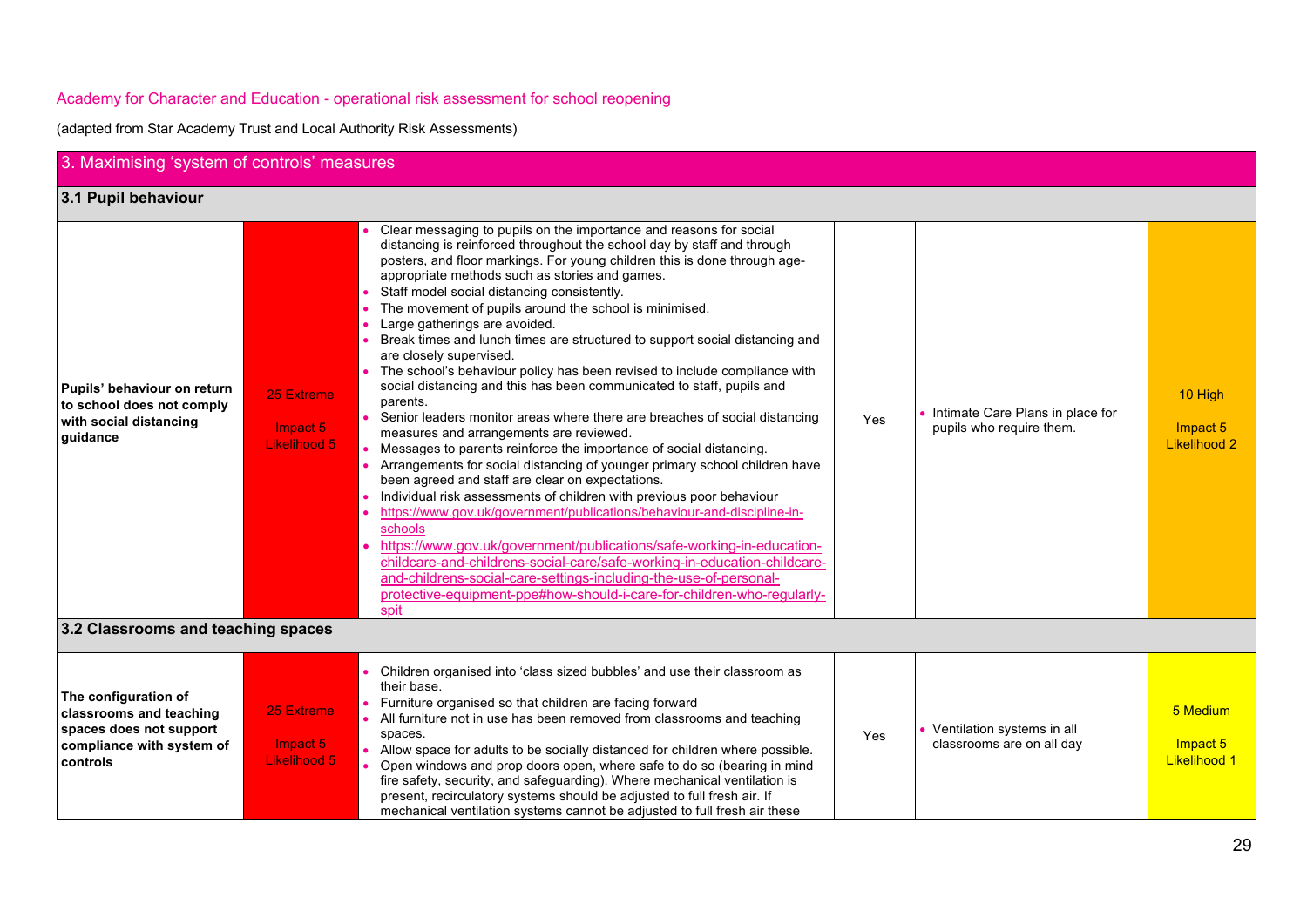|                                                                                           |                                        | should be switched off. Ventilation to chemical stores should remain<br>operational                                                                                                                                                                                                                                                                                                                                                                                                                                                                                                                                                                                                                                                                                                                                                                                                                                                                                                                                                                                                                                                                                                                                                                                                                                                                     |            |                                                                                                                     |                                            |
|-------------------------------------------------------------------------------------------|----------------------------------------|---------------------------------------------------------------------------------------------------------------------------------------------------------------------------------------------------------------------------------------------------------------------------------------------------------------------------------------------------------------------------------------------------------------------------------------------------------------------------------------------------------------------------------------------------------------------------------------------------------------------------------------------------------------------------------------------------------------------------------------------------------------------------------------------------------------------------------------------------------------------------------------------------------------------------------------------------------------------------------------------------------------------------------------------------------------------------------------------------------------------------------------------------------------------------------------------------------------------------------------------------------------------------------------------------------------------------------------------------------|------------|---------------------------------------------------------------------------------------------------------------------|--------------------------------------------|
| 3.3 Staff                                                                                 |                                        |                                                                                                                                                                                                                                                                                                                                                                                                                                                                                                                                                                                                                                                                                                                                                                                                                                                                                                                                                                                                                                                                                                                                                                                                                                                                                                                                                         |            |                                                                                                                     |                                            |
| <b>Staff measures to reduce</b><br>contact and transmission                               | 25 Extreme<br>Impact 5<br>Likelihood 5 | When assessing the return to full opening in September the following section<br>of the DfE guidance must be followed:<br>ttps://www.gov.uk/government/publications/actions-for-schools-during-the<br>coronavirus-outbreak/guidance-for-full-opening-schools#section-1-public<br>ealth-advice-to-minimise-coronavirus-covid-19-risks<br>Where this cannot be met, then the school must record why and what<br>other control measures they will adopt.<br>All teachers and other staff can operate across different classes and year<br>groups in order to facilitate the delivery of the school timetable. Where staff<br>need to move between classes and year groups, they should try and keep<br>their distance from pupils and other staff as much as they can, ideally 2<br>metres from other adults and should avoid close face to face contact and<br>minimise time spent within 1 metre of anyone. Similarly, it will not be<br>possible when working with many pupils who have complex needs or who<br>need close contact care. These pupils' educational and care support should<br>be provided as normal.<br>When considering the return of non-teaching staff school leaders should<br>recognise the wider government policy that staff who can work from home<br>should do so and apply this where feasible (e.g. in administrative roles). | <b>Yes</b> | Staff guidance shared during<br>September inset training.<br>Staff moving between classrooms<br>has been minimised. | 10 High<br>Impact 5<br><b>Likelihood 2</b> |
| Managing supply teachers,<br>visitors, contractors and other<br>temporary visiting staff. | 25 Extreme<br>Impact 5<br>Likelihood 5 | Supply teachers, peripatetic teachers and/or other temporary staff can move<br>between schools. They should ensure they minimise contact and maintain as<br>much distance as possible from other staff.<br>Specialists, therapists, clinicians and other support staff for pupils with SEND<br>should provide interventions as usual.<br>Schools should consider how to manage other visitors to the site, such as<br>contractors, catering staff and deliveries, as well as cleaning staff and site<br>staff who may be working throughout the school and across different groups<br>sites. This will require close cooperation between both schools and the<br>other relevant employers.<br>Schools should have discussions with key contractors about the school's<br>control measures and ways of working as part of planning for the autumn<br>term and ensure site guidance on physical distancing and hygiene is<br>explained to visitors on or before arrival.<br>Where visits can happen outside of school hours, they should.                                                                                                                                                                                                                                                                                                                 | Yes        | Social distancing maintained<br>Masks to be worn<br>Contractors to visit out of the school<br>day where possible    | 10 High<br>Impact 5<br><b>Likelihood 2</b> |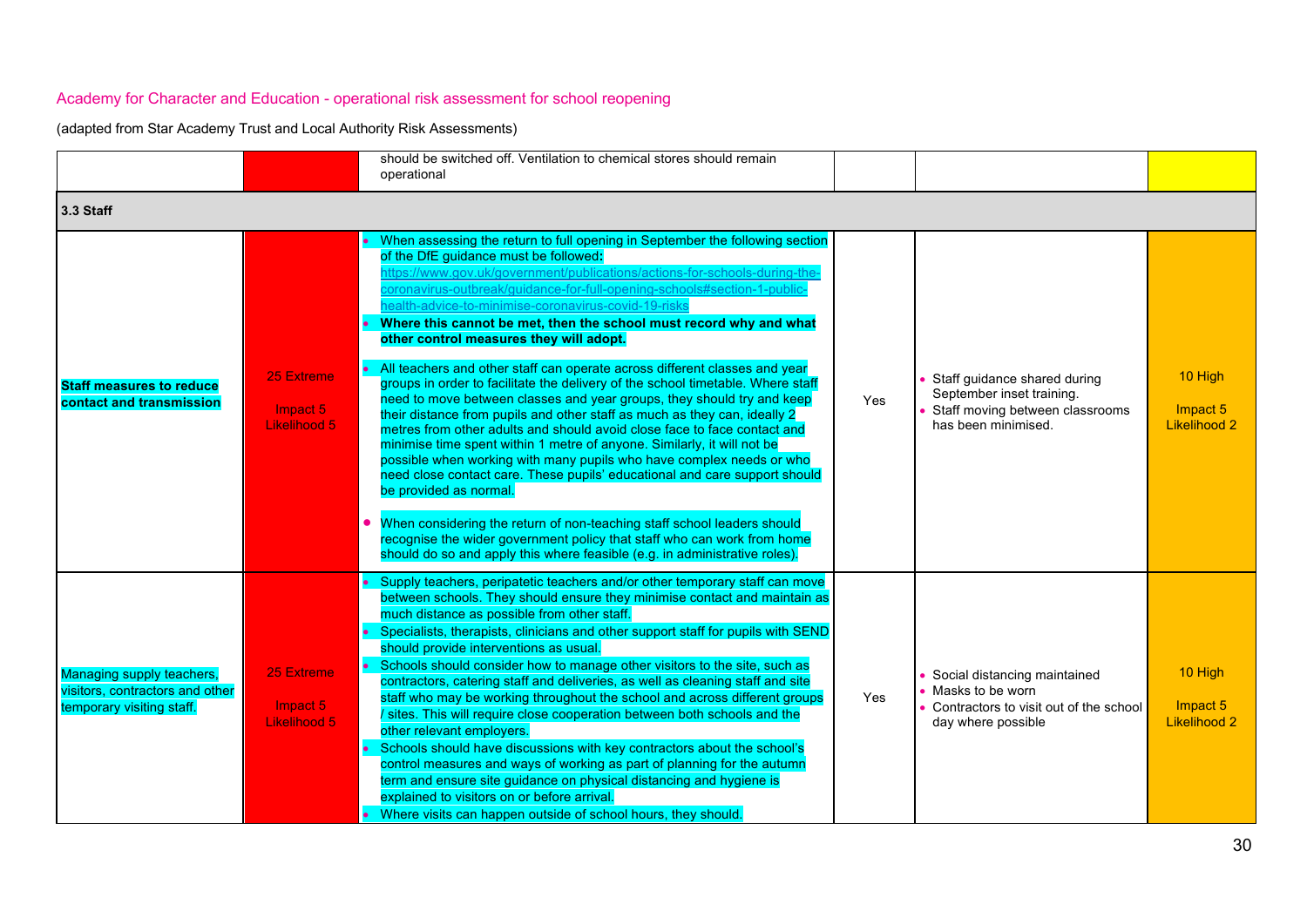|                                                                                 |                                               | • A record should be kept of all visitors.<br>• It is important that staff who are managing supply teachers, visitors,<br>contractors and other temporary visiting staff are conversant with SD and<br>hygiene protocols within the school.                                                                                                                                                                                                                                                                                                                                                                                    |     |                                                                                                     |                                             |
|---------------------------------------------------------------------------------|-----------------------------------------------|--------------------------------------------------------------------------------------------------------------------------------------------------------------------------------------------------------------------------------------------------------------------------------------------------------------------------------------------------------------------------------------------------------------------------------------------------------------------------------------------------------------------------------------------------------------------------------------------------------------------------------|-----|-----------------------------------------------------------------------------------------------------|---------------------------------------------|
| 3.4 Movement in corridors                                                       |                                               |                                                                                                                                                                                                                                                                                                                                                                                                                                                                                                                                                                                                                                |     |                                                                                                     |                                             |
| Social distancing guidance<br>is breached when pupils<br>circulate in corridors | 25 Extreme<br>Impact 5<br>Likelihood 5        | Circulation plans have been reviewed and amended.<br>One-way systems are in operation where feasible.<br>Corridors are divided where feasible.<br>Circulation routes are clearly marked with appropriate signage.<br>Any pinch points/bottle necks are identified and managed accordingly.<br>The movement of pupils around school is minimised as much as possible.<br>• Pupils are briefed regularly regarding observing social distancing guidance<br>whilst circulating.<br>Appropriate supervision levels are in place.                                                                                                   | Yes |                                                                                                     | 4 Low<br>Impact 5<br>Likelihood 1           |
| 3.5 Break times                                                                 |                                               |                                                                                                                                                                                                                                                                                                                                                                                                                                                                                                                                                                                                                                |     |                                                                                                     |                                             |
| Pupils may not observe<br>social distancing at break<br>times                   | 25 Extreme<br>Impact 5<br>Likelihood 5        | Break times are staggered.<br>External areas are designated for different groups.<br>Pupils are reminded about social distancing as break times begin.<br>Social distancing signage is in place around the school and in key areas.<br>Supervision levels have been enhanced, especially with younger pupils, to<br>support social distancing.                                                                                                                                                                                                                                                                                 | Yes | See playground timetable                                                                            | 5 Medium<br>Impact 5<br><b>Likelihood 1</b> |
| 3.6 Lunch times                                                                 |                                               |                                                                                                                                                                                                                                                                                                                                                                                                                                                                                                                                                                                                                                |     |                                                                                                     |                                             |
| Pupils may not observe<br>social distancing at lunch<br>times                   | 25 Extreme<br>Impact 5<br><b>Likelihood 5</b> | • Pupils are reminded about social distancing as lunch times begin.<br>Pupils wash their hands before and after eating.<br>• The school hall will not be used for lunchtime. Meals will be eaten outdoors<br>or in classrooms initially.<br>• A takeaway restaurant will be in operation with staggered collection times<br>(see Sam Ward's guide)<br>Floor markings are used to manage queues and enable social distancing.<br>$\bullet$<br>Guidance has been issued to parents and pupils on packed lunches (e.g. the<br>use of disposable bags instead of lunch boxes).<br>Eating areas are cleaned before and after lunch. | Yes | See lunchtime timetable<br>Staff to be vigilant and all are clear<br>on social distancing protocols | 5 Medium<br>Impact 5<br><b>Likelihood 1</b> |
| Kitchen facilities do not<br>comply with latest guidance                        | <b>15 Extreme</b><br>Impact 5                 | School kitchens must comply with the Guidance for food businesses on<br>coronavirus (COVID-19)<br>• Ensure Health & Safety policies are followed                                                                                                                                                                                                                                                                                                                                                                                                                                                                               | Yes |                                                                                                     | 5 Medium<br>Impact 5                        |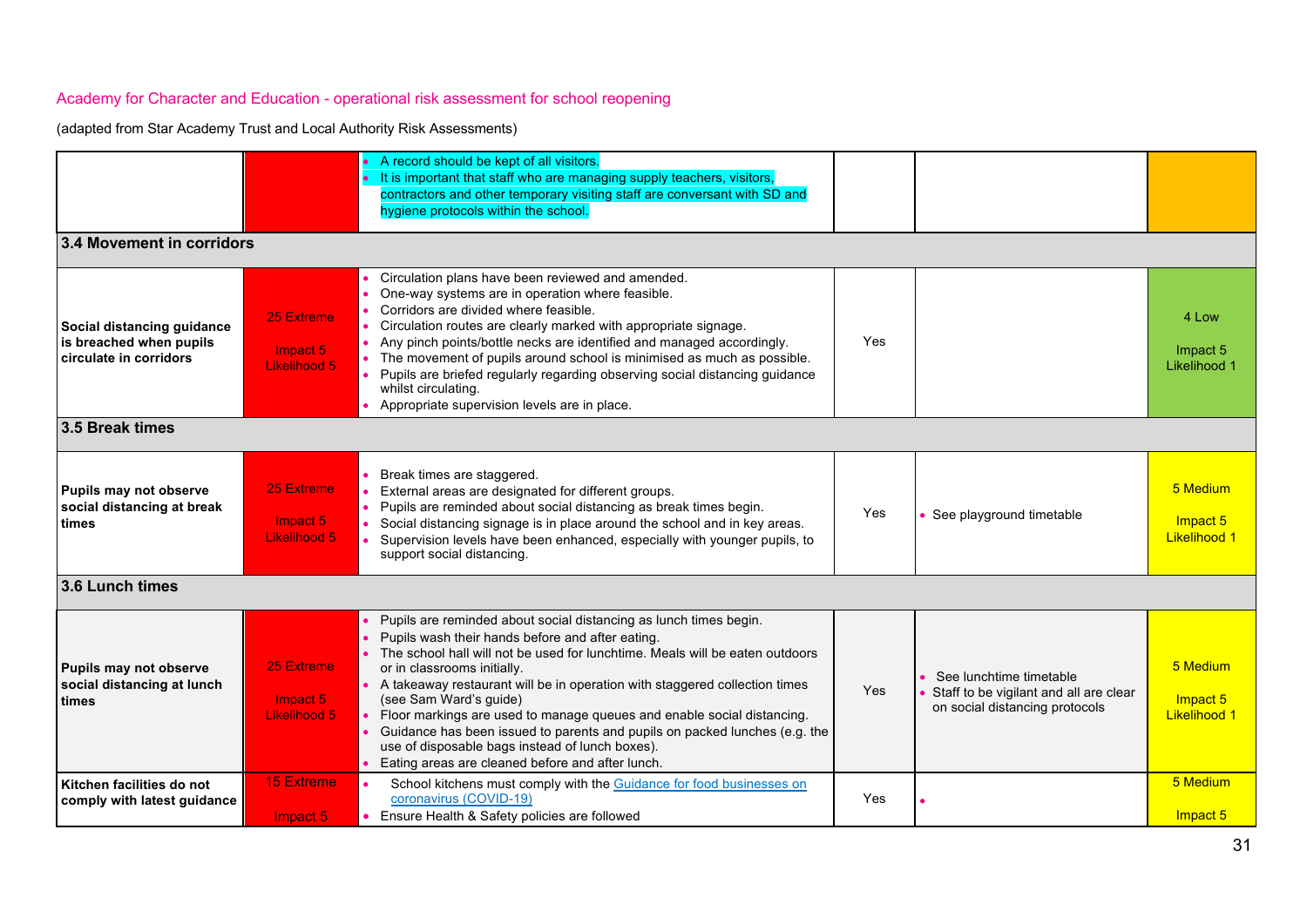|                                                                                                  | <b>Likelihood 3</b>                    | See Sam Ward's comprehensive guidance booklet for staff.<br>Catering staff to follow the relevant aspects of government guidance for food<br>premises https://www.gov.uk/guidance/working-safely-during-coronavirus-<br>covid-19/restaurants-offering-takeaway-or-delivery                                                                                                                                                                                                                                                                                                                                                                                                                                                                                                                                                                                                          |     |                                                                                                                                                                       | <b>Likelihood 1</b>                 |
|--------------------------------------------------------------------------------------------------|----------------------------------------|-------------------------------------------------------------------------------------------------------------------------------------------------------------------------------------------------------------------------------------------------------------------------------------------------------------------------------------------------------------------------------------------------------------------------------------------------------------------------------------------------------------------------------------------------------------------------------------------------------------------------------------------------------------------------------------------------------------------------------------------------------------------------------------------------------------------------------------------------------------------------------------|-----|-----------------------------------------------------------------------------------------------------------------------------------------------------------------------|-------------------------------------|
| 3.7 Toilets                                                                                      |                                        |                                                                                                                                                                                                                                                                                                                                                                                                                                                                                                                                                                                                                                                                                                                                                                                                                                                                                     |     |                                                                                                                                                                       |                                     |
| Queues for toilets and<br>handwashing risk non-<br>compliance with social<br>distancing measures | 25 Extreme<br>Impact 5<br>Likelihood 5 | • Limit the number of children or young people who use the toilet facilities at<br>one time.<br>Queuing zones for toilets and hand washing have been established and are<br>monitored.<br>Floor markings are in place to enable social distancing.<br>$\bullet$<br>Pupils know that they can only use the toilet one at a time.<br>Flush the toilet with the lid down (where these are present)<br>• Where possible, allow 2 minutes between use of cubicles to allow the<br>particles in the air to settle.<br>Pupils are encouraged to access the toilet during class/throughout the day to<br>help avoid queues at breaktimes.<br>• The toilets are cleaned frequently.<br>Monitoring ensures a constant supply of soap and paper towels.<br>Bins are emptied regularly.<br>Pupils are reminded regularly on how to wash hands and young children are<br>supervised in doing so. | Yes | Pupils to wash their hands before<br>entering the toilets to minimise<br>contamination on door handles and<br>facilities.<br>All classrooms have their own<br>toilets | 10 High<br>Impact 5<br>Likelihood 3 |
| 3.8 Medical Rooms/ isolation space                                                               |                                        |                                                                                                                                                                                                                                                                                                                                                                                                                                                                                                                                                                                                                                                                                                                                                                                                                                                                                     |     |                                                                                                                                                                       |                                     |
| The configuration of<br>medical rooms may<br>compromise social<br>distancing measures            | 20 Extreme<br>Impact 5<br>Likelihood 4 | Social distancing provisions are in place for medical rooms.<br>• If a child is awaiting collection, they will be moved to a room where they can<br>be isolated behind a closed door, depending on the age of the child and with<br>appropriate adult supervision if required.<br>• Ideally, a window should be opened for ventilation. If it is not possible to<br>isolate them, move them to an area which is at least 2 metres away from<br>other people.<br>• Allocate a suitable room for this purpose and communicate intentions to<br>staff. Ensure suitable PPE (including fluid resistant face mask) is available<br>at this location.<br>Procedures are in place for medical rooms to be cleaned after suspected<br>COVID-19 cases, along with other affected areas, including toilets.                                                                                   | Yes | Medical room available by school<br>office<br>Additional room can be accessed<br>(the lodge)                                                                          | 10 High<br>Impact 5<br>Likelihood 2 |
| 3.9 Reception area                                                                               |                                        |                                                                                                                                                                                                                                                                                                                                                                                                                                                                                                                                                                                                                                                                                                                                                                                                                                                                                     |     |                                                                                                                                                                       |                                     |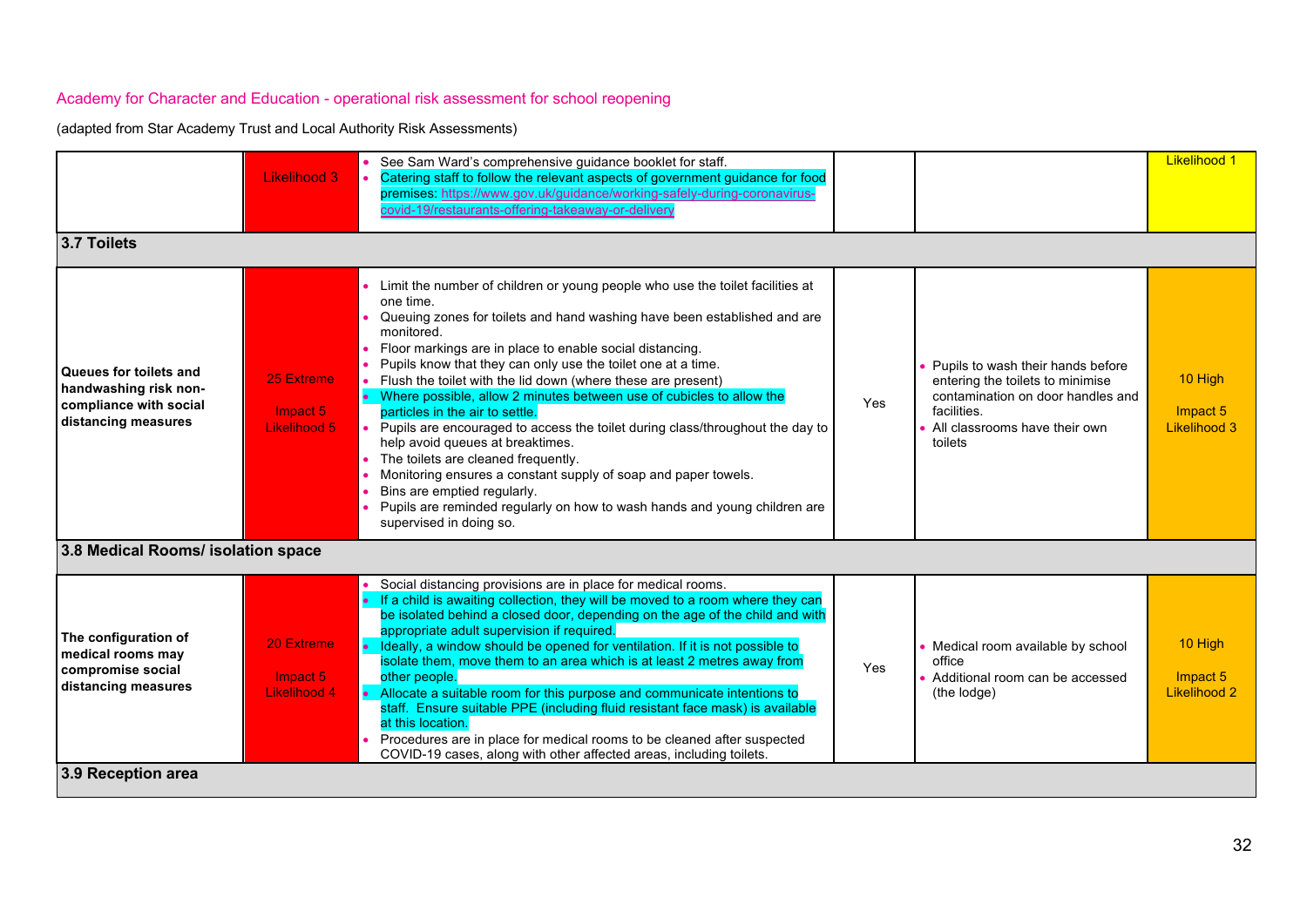| Groups of people gather in<br>reception (parents, visitors,<br>deliveries) which risks<br>breaching social distancing<br>quidelines<br>3.10 Arrival and departure from school | 25 Extreme<br>Impact 5<br>Likelihood 5    | Social distancing points are clearly set out, using floor markings, continuing<br>outside where necessary.<br>Social distancing guidance is clearly displayed to protect reception staff (e.g.<br>distance from person stood at reception desk).<br>Non-essential deliveries and visitors to school are minimised.<br>Arrangements are in place for segregation of visitors.<br>Staff take responsibility to remind visitors to follow the social distancing<br>quidelines.              | Yes | • Clear markings on the playground<br>• Poster explains only 1 person in the<br>office at a time.<br>• All visitors to wear a face mask.<br>Screen between waiting area and<br>office                                                                                             | 5 Medium<br>Impact 5<br><b>Likelihood 1</b> |
|-------------------------------------------------------------------------------------------------------------------------------------------------------------------------------|-------------------------------------------|------------------------------------------------------------------------------------------------------------------------------------------------------------------------------------------------------------------------------------------------------------------------------------------------------------------------------------------------------------------------------------------------------------------------------------------------------------------------------------------|-----|-----------------------------------------------------------------------------------------------------------------------------------------------------------------------------------------------------------------------------------------------------------------------------------|---------------------------------------------|
|                                                                                                                                                                               |                                           |                                                                                                                                                                                                                                                                                                                                                                                                                                                                                          |     |                                                                                                                                                                                                                                                                                   |                                             |
| <b>Pupils and parents</b><br>congregate at exits and<br>entrances, making social<br>distancing measures<br>difficult to apply                                                 | 25 Extreme<br>$Im$ pact 5<br>Likelihood 5 | Start and finish times are staggered.<br>The use of available entrances and exits is maximised.<br>Social distancing quidelines are reinforced at entrances and exits through<br>signage and floor/ground markings, including external drop-off and pick-up<br>points.<br>• Weekly messages to parents stress the need for social distancing at arrival<br>and departure times.<br>Start and finish times will be closely monitored by School staff assisting in<br>minimising the risk. | Yes | • A member of SLT will supervise the<br>entrance and leaving of families to<br>ensure social distancing<br>Oneway system in place through<br>school site.<br>Staff to encourage parents to move<br>through site swiftly<br>• All procedures communicated with<br>parents / carers | 10 High<br>Impact 5<br><b>Likelihood 2</b>  |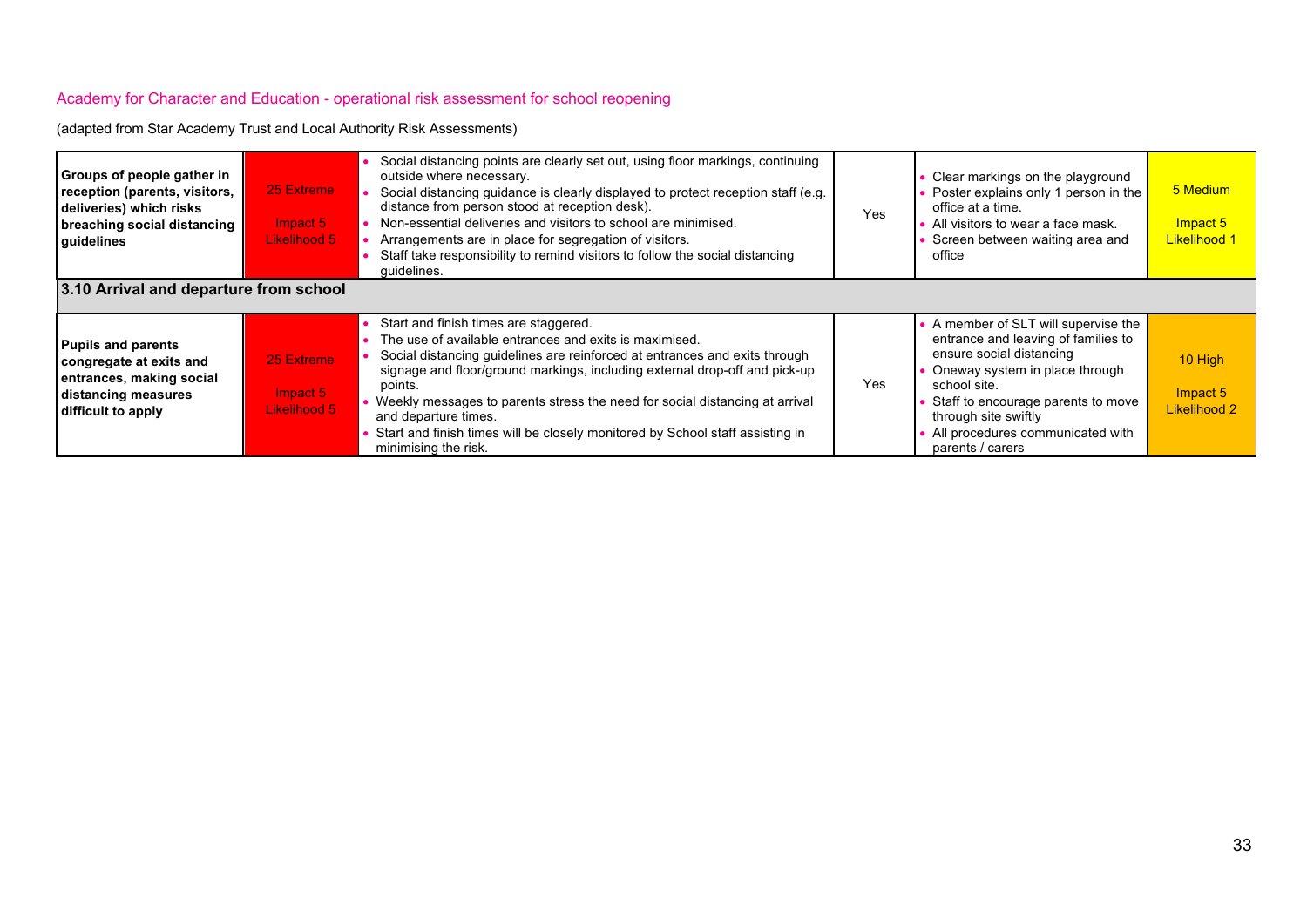|                                                                                                                                                                              |                                               | 4. Continuing enhanced protection for children and staff with underlying health conditions                                                                                                                                                                                                                                                                                                                                                                                                                                                                                                                                                                                                                                                                                                                                                                                                                                                                  |     |                                             |                                             |
|------------------------------------------------------------------------------------------------------------------------------------------------------------------------------|-----------------------------------------------|-------------------------------------------------------------------------------------------------------------------------------------------------------------------------------------------------------------------------------------------------------------------------------------------------------------------------------------------------------------------------------------------------------------------------------------------------------------------------------------------------------------------------------------------------------------------------------------------------------------------------------------------------------------------------------------------------------------------------------------------------------------------------------------------------------------------------------------------------------------------------------------------------------------------------------------------------------------|-----|---------------------------------------------|---------------------------------------------|
| 4.1 Pupils with underlying health issues                                                                                                                                     |                                               |                                                                                                                                                                                                                                                                                                                                                                                                                                                                                                                                                                                                                                                                                                                                                                                                                                                                                                                                                             |     |                                             |                                             |
| Pupils who were previously<br>shielding are not identified<br>and so measures have not<br>been put in place to protect<br>them                                               | 25 Extreme<br>Impact 5<br>Likelihood 5        | Shielding advice for all adults and children will pause on 1 August meaning<br>that even the small number of pupils who will remain on the shielded patient<br>list can also return to school, as can those who have family members who<br>are shielding.<br>Covid-19 shielding guidance from the Royal College of Paediatrics for<br>children and young persons should be followed, and those under the care of<br>a specialist encouraged to discuss their return to school.<br>https://www.gov.uk/government/publications/guidance-on-shielding-and-<br>protecting-extremely-vulnerable-persons-from-covid-19/guidance-on-<br>shielding-and-protecting-extremely-vulnerable-persons-from-covid-19<br>Should transmission rates rise locally, then children who are extremely<br>clinically vulnerable will be advised to resume shielding.<br>Should children have to stay at home for health reasons, they will have full<br>access to remote learning. | Yes |                                             | 5 Medium<br>Impact 5<br><b>Likelihood 1</b> |
| <b>Children with special</b><br>educational needs are not<br>able to follow guidance<br>safely                                                                               | 25 Extreme<br>Impact 5<br><b>Likelihood 5</b> | Children with EHCP or SEND need, complete risk assessment to support full<br>attendance (WP has a template)<br>Ensure the same adult is assigned to children needing one to one provision<br>as some children will need additional support to follow measures.<br>For dual settings work through the system of controls collaboratively,<br>enabling any risks identified to be addressed and allowing the joint delivery<br>of a broad and balanced curriculum for the child<br>Some pupils will need additional support to follow these measures.<br>https://www.gov.uk/government/publications/coronavirus-covid-19-<br>implementing-protective-measures-in-education-and-childcare-<br>settings/coronavirus-covid-19-implementing-protective-measures-in-<br>education-and-childcare-settings                                                                                                                                                           | Yes |                                             | 5 Medium<br>Impact 5<br><b>Likelihood 1</b> |
| 4.2 Staff with underlying health issues                                                                                                                                      |                                               |                                                                                                                                                                                                                                                                                                                                                                                                                                                                                                                                                                                                                                                                                                                                                                                                                                                                                                                                                             |     |                                             |                                             |
| Staff with underlying health<br>issues or those who have<br>previously been shielding<br>are not identified and so<br>measures have not been<br>put in place to protect them | 25 Extreme<br>Impact 5<br>Likelihood 5        | Staff deemed to be clinically extremely vulnerable and clinically vulnerable<br>can return to school in the Autumn term subject to school leaders<br>confirmation that the school is 'covid-secure', i.e. that every reasonable step<br>has been taken to ensure the safety of children, staff, premises and<br>community and that the full measures as provided in the DfE guidance have<br>been applied.                                                                                                                                                                                                                                                                                                                                                                                                                                                                                                                                                  | Yes | Additional advise sought where<br>necessary | 15 High<br>Impact 5<br>Likelihood 3         |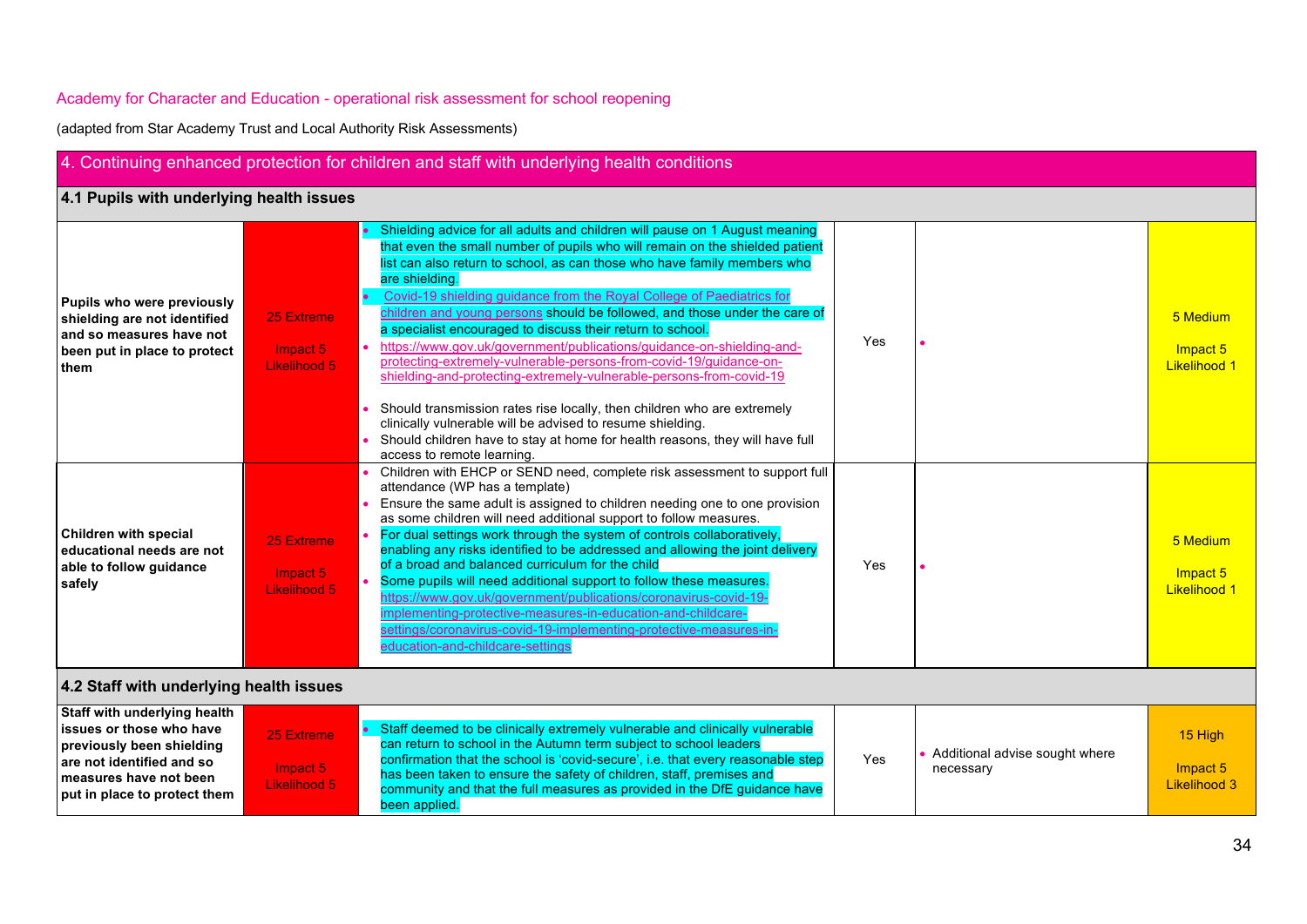| • A risk assessment should be undertaken with clinically extremely vulnerable     |  |  |
|-----------------------------------------------------------------------------------|--|--|
| and clinically vulnerable staff returning to the school, especially where they    |  |  |
| are returning to the school for the first time since the pandemic commenced.      |  |  |
| A risk assessment should also be undertaken (or reviewed/updated if one           |  |  |
| was previously undertaken) with staff who may be anxious about returning to       |  |  |
| school and/or due to the increased numbers                                        |  |  |
| The most vulnerable should take particular care to stringently adhere to the      |  |  |
| protective measures/ system of controls.                                          |  |  |
| Staff should maintain Public Health guidance of 2m wherever possible.             |  |  |
| • If not reduced to 1m as long as mitigations are in place, e.g. not face to face |  |  |
| or wearing PPE (face covering doesn't count) or a Perspex screen in place.        |  |  |
| The priority is always to try to maintain 2m social distancing, but where this    |  |  |
| cannot be achieved, regular hand washing/cleaning and good respiratory            |  |  |
| hygiene are also important for both staff and pupils.                             |  |  |
| https://www.gov.uk/government/publications/staying-alert-and-safe-social-         |  |  |
| distancing#clinically-vulnerable-people and here                                  |  |  |
| https://www.gov.uk/government/publications/guidance-on-shielding-and-             |  |  |
|                                                                                   |  |  |
| protecting-extremely-vulnerable-persons-from-covid-19/quidance-on-                |  |  |
| shielding-and-protecting-extremely-vulnerable-persons-from-covid-19               |  |  |
| Members of staff who live with family members who were previously                 |  |  |
| shielding can return to work.                                                     |  |  |
| School leaders should consider how they deploy colleagues flexibly to             |  |  |
| enable them to be as safe as possible.                                            |  |  |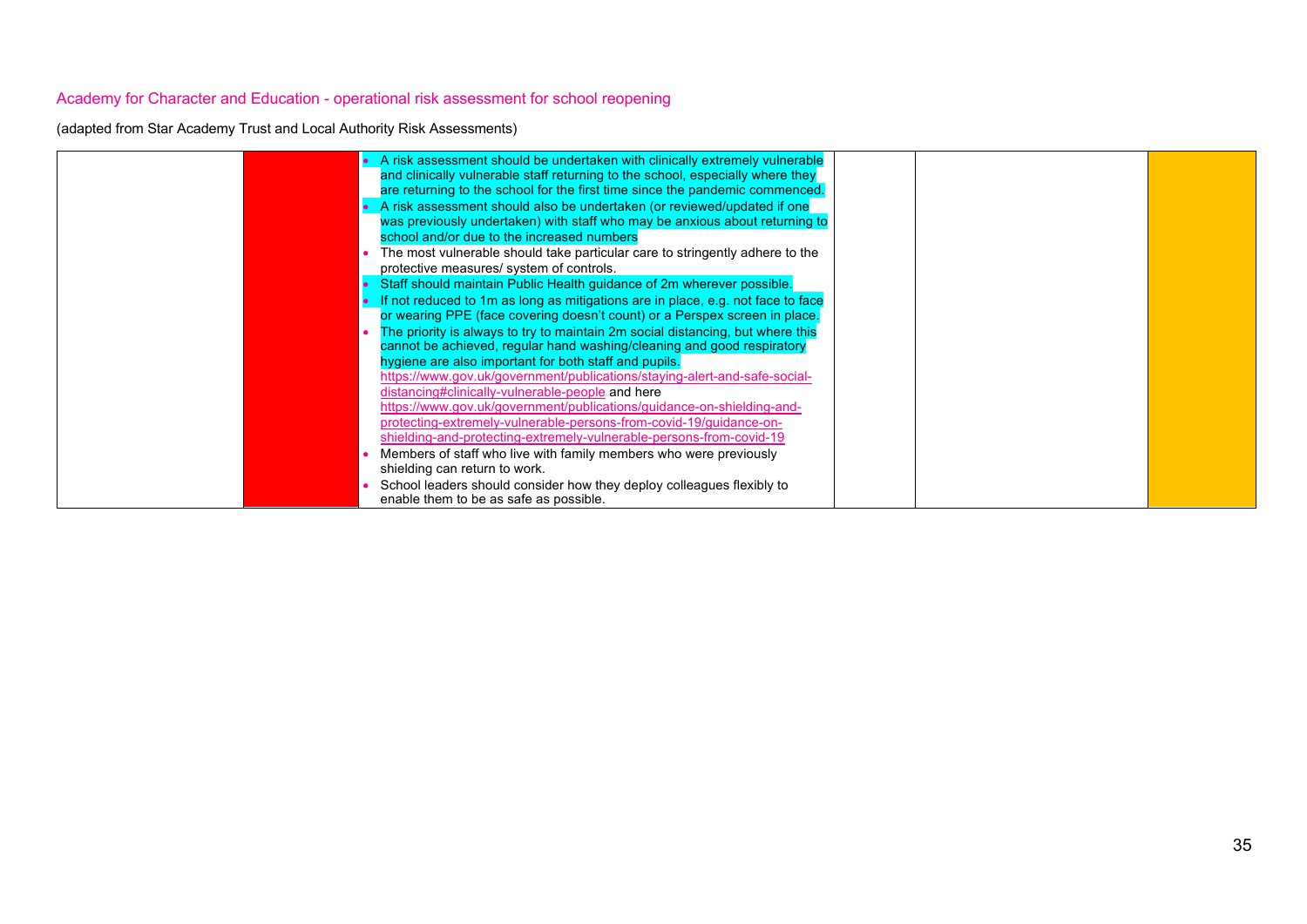| 5. Enhancing support for pupils and staff                                                                                                                     |                                                      |                                                                                                                                                                                                                                                                                                                                                                                                                                                                                                                                                                                                                                                                                                                                                                                                                                                                                                                                                       |     |                                                                                                                                                                                                                        |                                            |
|---------------------------------------------------------------------------------------------------------------------------------------------------------------|------------------------------------------------------|-------------------------------------------------------------------------------------------------------------------------------------------------------------------------------------------------------------------------------------------------------------------------------------------------------------------------------------------------------------------------------------------------------------------------------------------------------------------------------------------------------------------------------------------------------------------------------------------------------------------------------------------------------------------------------------------------------------------------------------------------------------------------------------------------------------------------------------------------------------------------------------------------------------------------------------------------------|-----|------------------------------------------------------------------------------------------------------------------------------------------------------------------------------------------------------------------------|--------------------------------------------|
| 5.1 Mental health concerns - pupils                                                                                                                           |                                                      |                                                                                                                                                                                                                                                                                                                                                                                                                                                                                                                                                                                                                                                                                                                                                                                                                                                                                                                                                       |     |                                                                                                                                                                                                                        |                                            |
| Pupils' mental health has<br>been adversely affected<br>during the period that the<br>school has been closed and<br>by the COVID-19 crisis in<br>qeneral      | <b>16 Extreme</b><br>Impact 4<br><b>Likelihood 4</b> | There are sufficient numbers of trained staff available to support pupils with<br>mental health issues.<br>There is access to designated staff for all pupils who wish to talk to someone<br>about wellbeing/mental health.<br>Wellbeing/mental health is discussed regularly in PSHE/virtual<br>assemblies/pupil briefings (stories/toy characters are used for younger pupils<br>to help talk about feelings).<br>Additional pastoral and extra-curricular activities for targeted children<br>Resources/websites to support the mental health of pupils are provided.<br>https://www.gov.uk/guidance/teaching-about-mental-wellbeing<br>https://covid.minded.org.uk/<br>https://www.gov.uk/government/publications/healthy-child-programme-0-to-<br>19-health-visitor-and-school-nurse-commissioning                                                                                                                                               | Yes | Members of staff with<br>pastoral expertise on a<br>reduced timetable to ensure<br>that they have time to meet<br>with pupils when it arises.<br><b>Learning Experiences</b><br>planned to support<br>children's needs | 12 High<br>Impact 4<br><b>Likelihood 3</b> |
| 5.2 Mental health concerns - staff                                                                                                                            |                                                      |                                                                                                                                                                                                                                                                                                                                                                                                                                                                                                                                                                                                                                                                                                                                                                                                                                                                                                                                                       |     |                                                                                                                                                                                                                        |                                            |
| The mental health of staff<br>has been adversely affected<br>during the period that the<br>school has been closed and<br>by the COVID-19 crisis in<br>general | <b>16 Extreme</b><br>Impact 4<br>Likelihood 4        | Staff are encouraged to focus on their wellbeing.<br>Line managers are proactive in discussing wellbeing with the staff that they<br>manage, including their workload.<br>Staff briefings and training have included content on wellbeing.<br>Staff have been signposted to useful websites and resources.<br>Discuss with staff about the plans for September (for example, safety<br>measures, timetable changes and staggered arrival and departure times),<br>including discussing whether training would be helpful.<br>If appropriate, seek GP or occupational health advice<br>The Department for Education is providing additional support for both pupil<br>and staff wellbeing in the current situation. Information about the extra<br>mental health support for pupils and teachers is available.<br>The Education Support Partnership provides a free helpline for school staff<br>and targeted support for mental health and wellbeing. | Yes | Check ins with all staff by<br>SLT regularly.                                                                                                                                                                          | 12 High<br>Impact 4<br>Likelihood 3        |
|                                                                                                                                                               |                                                      | 5.3 Provision for children with SEND and Safeguarding of children returning to school                                                                                                                                                                                                                                                                                                                                                                                                                                                                                                                                                                                                                                                                                                                                                                                                                                                                 |     |                                                                                                                                                                                                                        |                                            |
| <b>Children with SEND require</b><br>additional support following<br>school closures                                                                          | <b>15 Extreme</b><br>Impact 3<br>Likelihood 5        | Appropriate support should be identified for children with SEND, including<br>deployment of support staff and return of specialist staff from within and<br>outside the school.<br>Children should be provided with the support that meetings their needs,<br>including adapted support in class, intervention.                                                                                                                                                                                                                                                                                                                                                                                                                                                                                                                                                                                                                                       | Yes |                                                                                                                                                                                                                        | 9 High<br>Impact 3<br><b>Likelihood 3</b>  |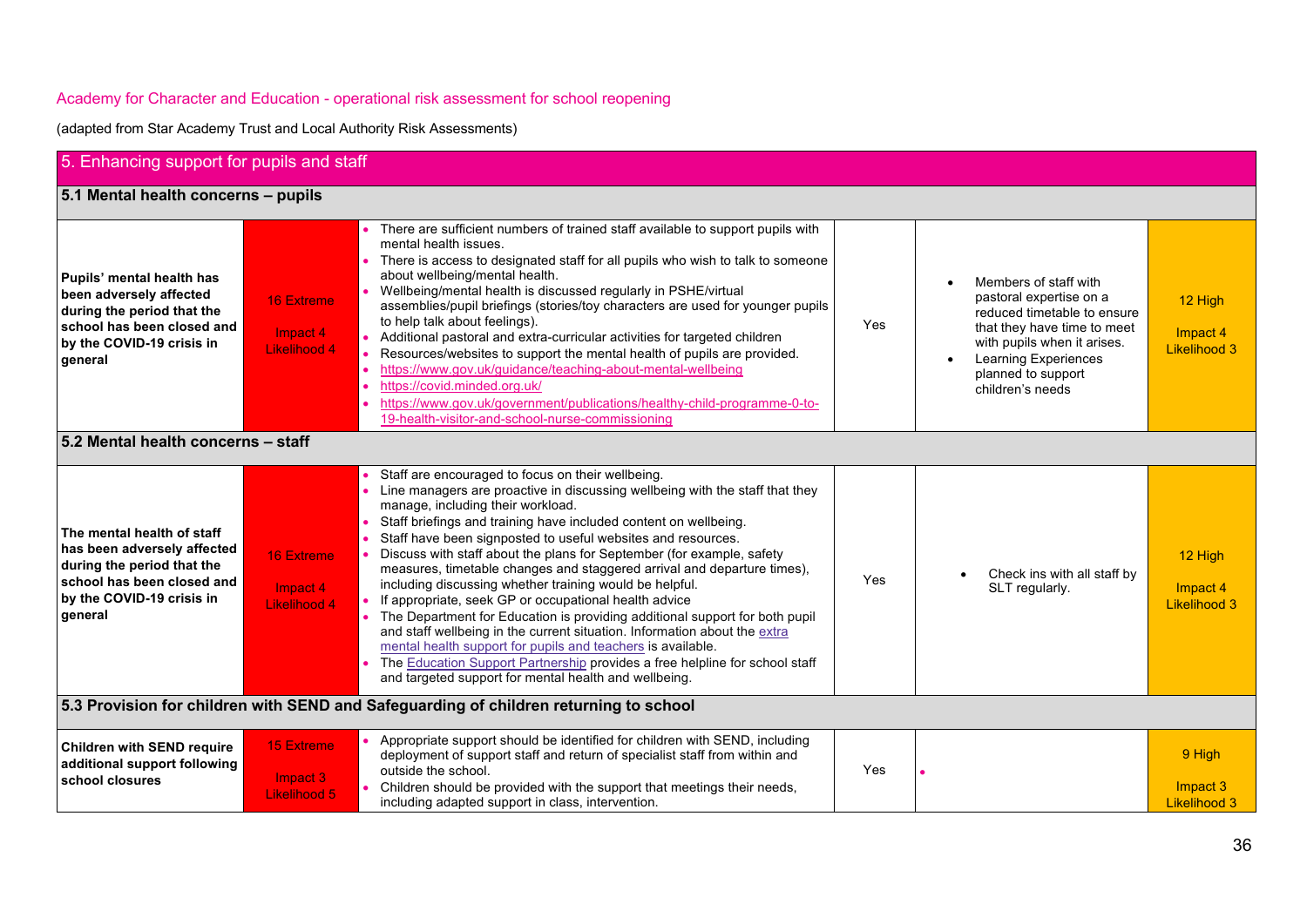| (adapted from Star Academy Trust and Local Authority Risk Assessments) |  |  |
|------------------------------------------------------------------------|--|--|
|                                                                        |  |  |

|                                                                                                                |                                        | Leaders may wish to refer to<br>https://educationendowmentfoundation.org.uk/tools/guidance-<br>reports/making-best-use-of-teaching-assistants/ to support their planning.<br>Community of SEND gateway https://www.sendgateway.org.uk/whole-<br>school-send/join-our-community-of-practice.html                                                   |     |                                                                                                                                                              |                                    |
|----------------------------------------------------------------------------------------------------------------|----------------------------------------|---------------------------------------------------------------------------------------------------------------------------------------------------------------------------------------------------------------------------------------------------------------------------------------------------------------------------------------------------|-----|--------------------------------------------------------------------------------------------------------------------------------------------------------------|------------------------------------|
| <b>An increased number of</b><br>children make disclosures<br>following their extended<br>l period in lockdown | 20 Extreme<br>Impact 4<br>Likelihood 5 | Child protection policy to be revised to reflect the full return of all children.<br>DSLs and pastoral leads should be provided with more time, especially in<br>the first few weeks of term, to meet the needs of children returning to school.<br>Ensure that communication with other agencies e.g. social care, school<br>nurses is excellent | Yes | • SLT speaking to pupils in need of<br>further pastoral support.<br>All TAF / Panel meeting attended<br>Safequarding procedures<br>reinforced with all staff | 9 high<br>Impact 3<br>Likelihood 3 |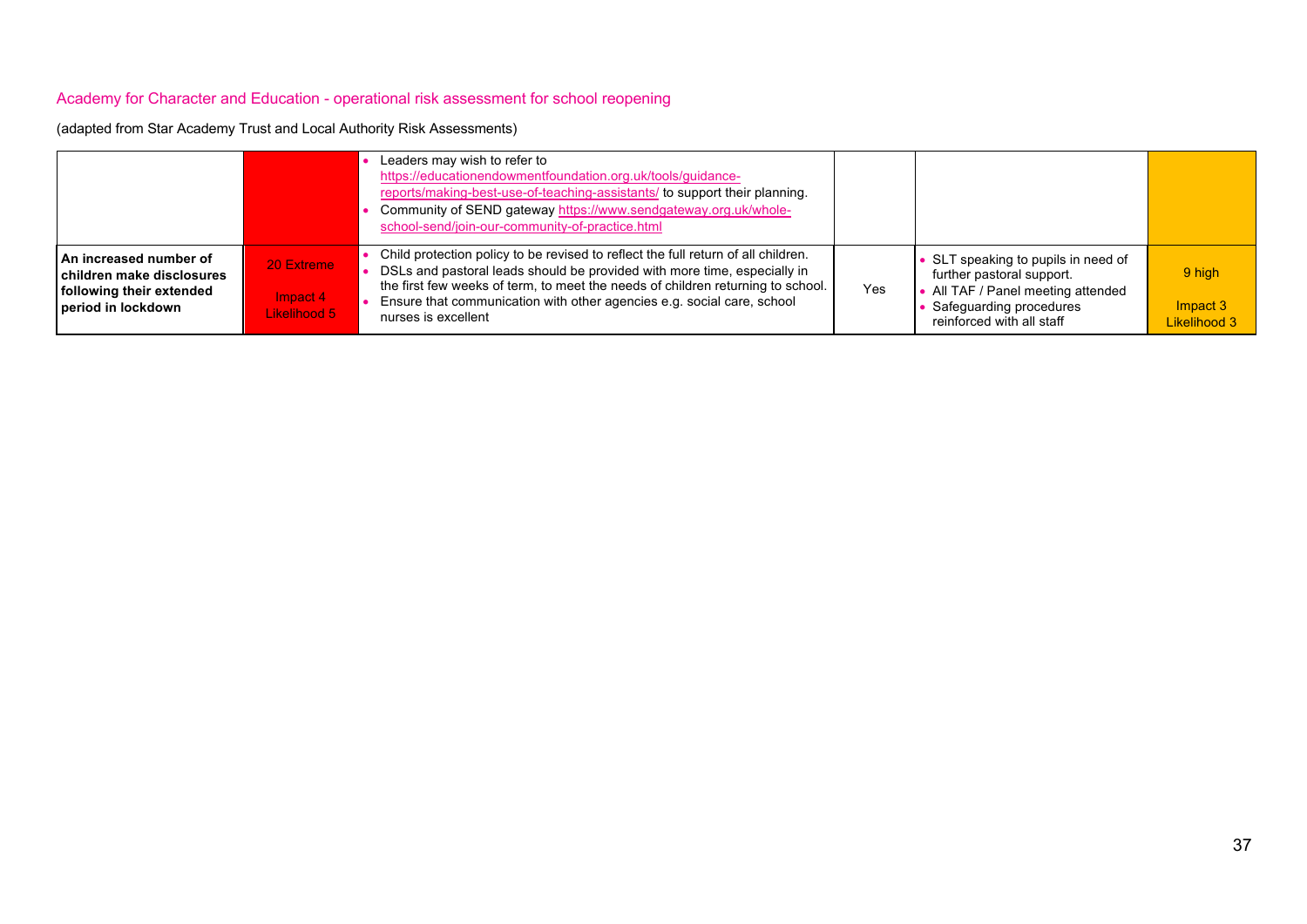| 6. Maintaining educational provision for children who are self-isolating or have to stay at home.                                                                                                  |                                       |                                                                                                                                                                                                                                                                                                                                                                                                                                                                                                                                                                                                                                                                                                                             |     |  |                                   |  |
|----------------------------------------------------------------------------------------------------------------------------------------------------------------------------------------------------|---------------------------------------|-----------------------------------------------------------------------------------------------------------------------------------------------------------------------------------------------------------------------------------------------------------------------------------------------------------------------------------------------------------------------------------------------------------------------------------------------------------------------------------------------------------------------------------------------------------------------------------------------------------------------------------------------------------------------------------------------------------------------------|-----|--|-----------------------------------|--|
| 6.1 Maintaining provision                                                                                                                                                                          |                                       |                                                                                                                                                                                                                                                                                                                                                                                                                                                                                                                                                                                                                                                                                                                             |     |  |                                   |  |
| <b>Educational provision must</b><br>still be maintained for<br>children who are not able to<br>attend school because they<br>are self-isolating or are<br>unable to return for a valid<br>reason. | $12$ High<br>Impact 3<br>Likelihood 4 | Teachers will keep in regular contact with parents.<br>Remote learning will be maintained for children at home.<br>Where children do not have access to appropriate technology, they will be<br>loaned equipment.<br>Class Dojo will continue to be used to teach lessons, collect in children's<br>learning, feedback on quality and to communicate with parents.<br>Where possible, children will be able to join their classmates for 'live lessons'<br>The curriculum content and quality will reflect that offered in school.<br>https://www.gov.uk/government/publications/actions-for-schools-during-the-<br>coronavirus-outbreak/quidance-for-full-opening-schools#section-5-<br>contingency-planning-for-outbreaks | Yes |  | 3 Low<br>Impact 3<br>Likelihood 1 |  |

| 7. Premises related risks                                                           |                                        |                                                                                                                                                                                                                                                                                                                                                                                                                                                                                                                                                                                                                                                                                                                                                                           |     |                                                                    |                                             |  |
|-------------------------------------------------------------------------------------|----------------------------------------|---------------------------------------------------------------------------------------------------------------------------------------------------------------------------------------------------------------------------------------------------------------------------------------------------------------------------------------------------------------------------------------------------------------------------------------------------------------------------------------------------------------------------------------------------------------------------------------------------------------------------------------------------------------------------------------------------------------------------------------------------------------------------|-----|--------------------------------------------------------------------|---------------------------------------------|--|
| 7.1 Review of fire procedures                                                       |                                        |                                                                                                                                                                                                                                                                                                                                                                                                                                                                                                                                                                                                                                                                                                                                                                           |     |                                                                    |                                             |  |
| Fire procedures are not<br>appropriate to cover new<br>arrangements                 | 25 Extreme<br>Impact 5<br>Likelihood 5 | • Fire procedures have been reviewed and revised where required, due to:<br>Increased numbers of pupils/staff<br>Social distancing rules during evacuation and at muster points<br>Possible need for additional muster point(s) to enable social distancing<br>where possible<br>Staff and pupils have been briefed on any new evacuation procedures.<br>Incident controller and fire marshals have been trained and briefed<br>appropriately.<br>Ensure that testing and monitoring regimes are in place for fire detection and<br>alarm systems, fire extinguishers and that any interim arrangements (such<br>as doors propped open where necessary to reduce hand contact), are<br>managed so that they do not compromise fire protection (and security)<br>measures. | Yes |                                                                    | 5 Medium<br>Impact 5<br><b>Likelihood 1</b> |  |
| <b>Fire evacuation drills -</b><br>unable to apply social<br>distancing effectively | 25 Extreme<br>Impact 5<br>Likelihood 5 | Plans for fire evacuation drills are in place which are in line with social<br>distancing measures.                                                                                                                                                                                                                                                                                                                                                                                                                                                                                                                                                                                                                                                                       | Yes | Fire practice to be completed with<br>first 3 weeks back to school | 5 Medium<br>Impact 5<br><b>Likelihood 1</b> |  |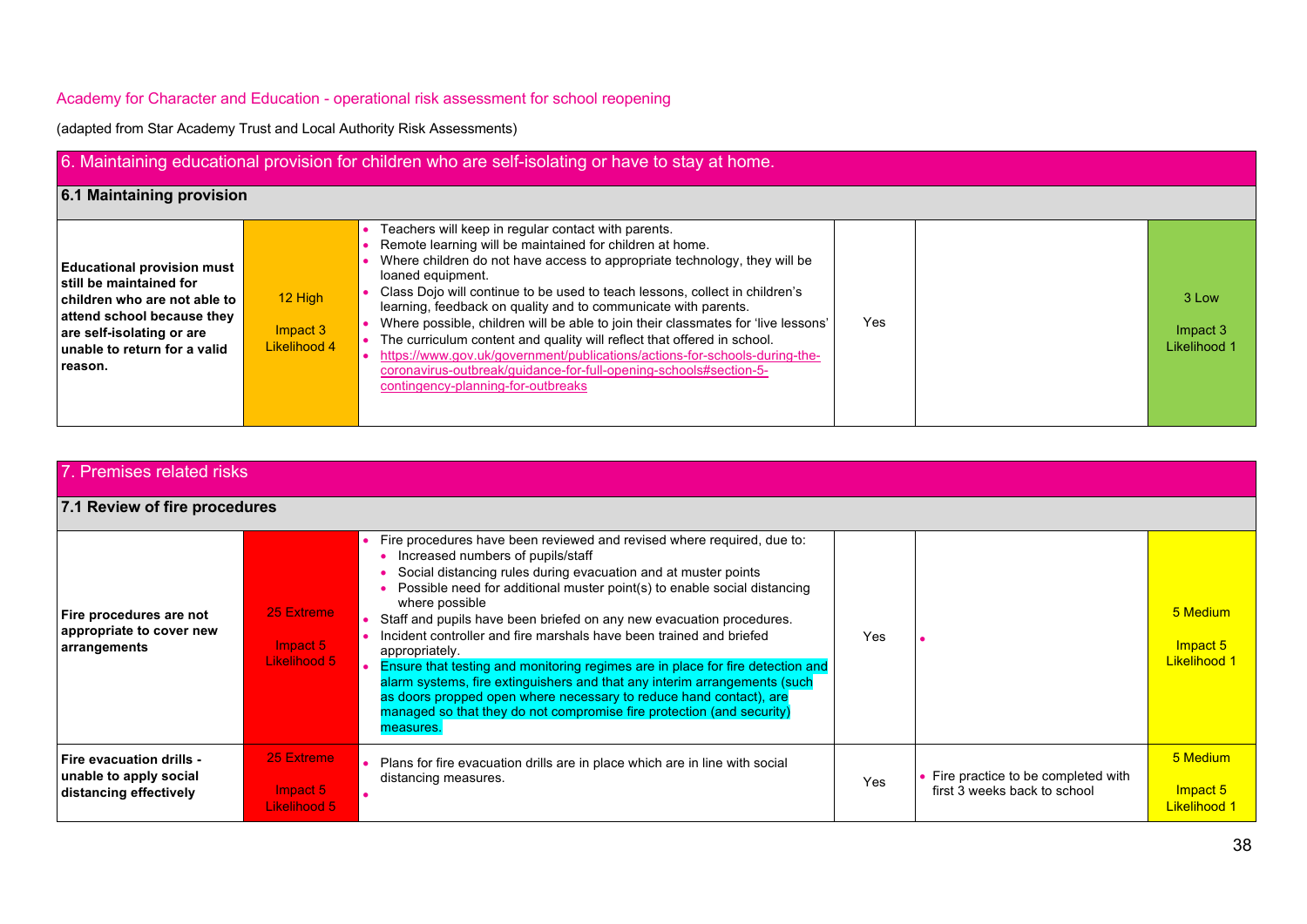(adapted from Star Academy Trust and Local Authority Risk Assessments)

| Fire marshals absent due to<br>self-isolation                                                            | 25 Extreme<br>Impact 5<br><b>Likelihood 5</b> | An additional staff rota is in place for fire marshals to cover any absences<br>and staff have been briefed accordingly.<br>Training and guidance to be provided for any additional Fire Marshalls<br>required who have not undertaken the role previously.                                                                                                                                                                                                                                                                                                                                              |     | 5 Medium<br>Impact 5<br><b>Likelihood 1</b> |
|----------------------------------------------------------------------------------------------------------|-----------------------------------------------|----------------------------------------------------------------------------------------------------------------------------------------------------------------------------------------------------------------------------------------------------------------------------------------------------------------------------------------------------------------------------------------------------------------------------------------------------------------------------------------------------------------------------------------------------------------------------------------------------------|-----|---------------------------------------------|
| 7.2 Premises management                                                                                  |                                               |                                                                                                                                                                                                                                                                                                                                                                                                                                                                                                                                                                                                          |     |                                             |
| <b>Management of</b><br>legionella                                                                       | 25 Extreme<br>Impact 5<br>Likelihood 5        | Review the water hygiene management plan. Ensure that agreed regimes<br>for flushing and monitoring of temperatures have been maintained<br>throughout any period of closure / partial opening. Where regimes have not<br>been maintained ensure that cleaning and disinfection has taken place prior<br>to reoccupation as per government guidance Managing School Premises<br>during the Covid-19 outbreak.                                                                                                                                                                                            | Yes | 5 Medium<br>Impact 5<br><b>Likelihood 1</b> |
| <b>Management of</b><br>premises related risks<br>e.g. asbestos, delayed<br>statutory testing<br>(LOLER) | 6 Medium<br>Impact 3<br>Likelihood 2          | • Communication arrangements to ensure that requirements and controls<br>are understood by responsible persons (e.g. signing in processes for<br>contractors). If equipment is not within statutory test periods (e.g. lifts<br>and hoists) then it should be taken out of use until the inspection and<br>test can be completed.                                                                                                                                                                                                                                                                        | Yes | 3 Low<br>Impact 3<br>Likelihood 1           |
| <b>Hiring out premises</b>                                                                               | 15 High<br>Impact 5<br>Likelihood 3           | Schools should ensure they are considering carefully how to hire out to<br>external bodies or organisations, such as external coaches or after-school<br>or holiday clubs or activities. Such arrangements can only operate within<br>their wider protective measures and should also have regard to any other<br>relevant government guidance. For example, where opening up school<br>leisure facilities for external use, ensuring they do so in line with<br>government guidance on working safely during coronavirus (COVID-19) for<br>providers of grassroots sport and gym or leisure facilities. | Yes | 3 Low<br>Impact 5<br>Likelihood 1           |

#### 8 . Governance

**8.1 Oversight of the governing body**